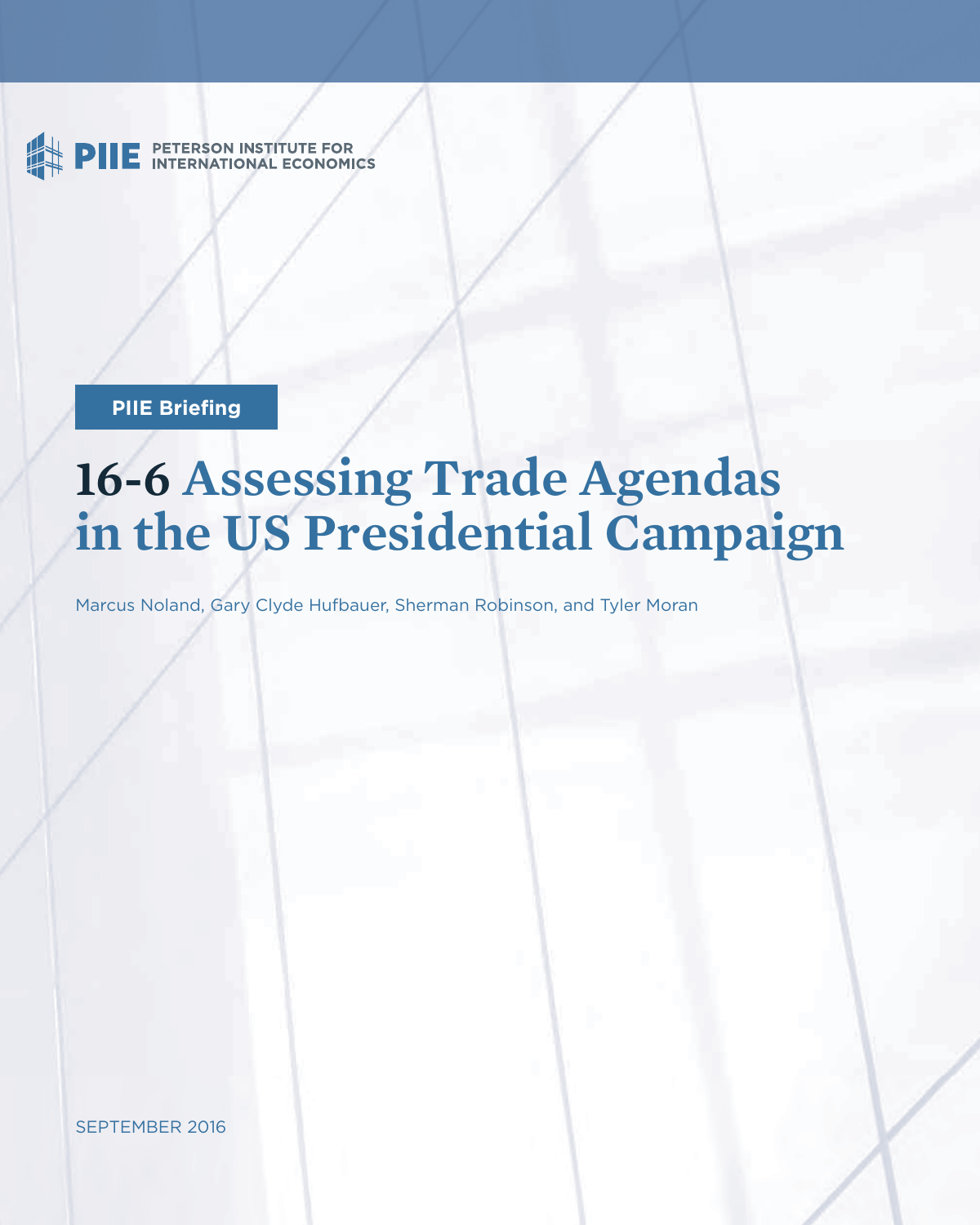### **CONTENTS**

|   | <b>Preface</b>                                                                                             | 3  |
|---|------------------------------------------------------------------------------------------------------------|----|
| ı | <b>Could a President Trump Shackle Imports?</b><br>Gary Clyde Hufbauer                                     | 5  |
| 2 | <b>Impact of Clinton's and Trump's Trade Proposals</b><br>Marcus Noland, Sherman Robinson, and Tyler Moran | 17 |
| 3 | A Diminished Leadership Role for the United States<br>Marcus Noland                                        | 40 |
|   | <b>Appendix A Disaggregation Methodology</b>                                                               | 45 |

© 2016 Peterson Institute for International Economics. All rights reserved.

The Peterson Institute for International Economics is a private nonpartisan, nonprofit institution for rigorous, intellectually open, and indepth study and discussion of international economic policy. Its purpose is to identify and analyze important issues to make globalization beneficial and sustainable for the people of the United States and the world, and then to develop and communicate practical new approaches for dealing with them. Its work is funded by a highly diverse group of philanthropic foundations, private corporations, and interested individuals, as well as income on its capital fund. About 35 percent of the Institute's resources in its latest fiscal year were provided by contributors from outside the United States. A list of all financial supporters for the preceding six years is posted at https://piie.com/sites/default/files/supporters.pdf.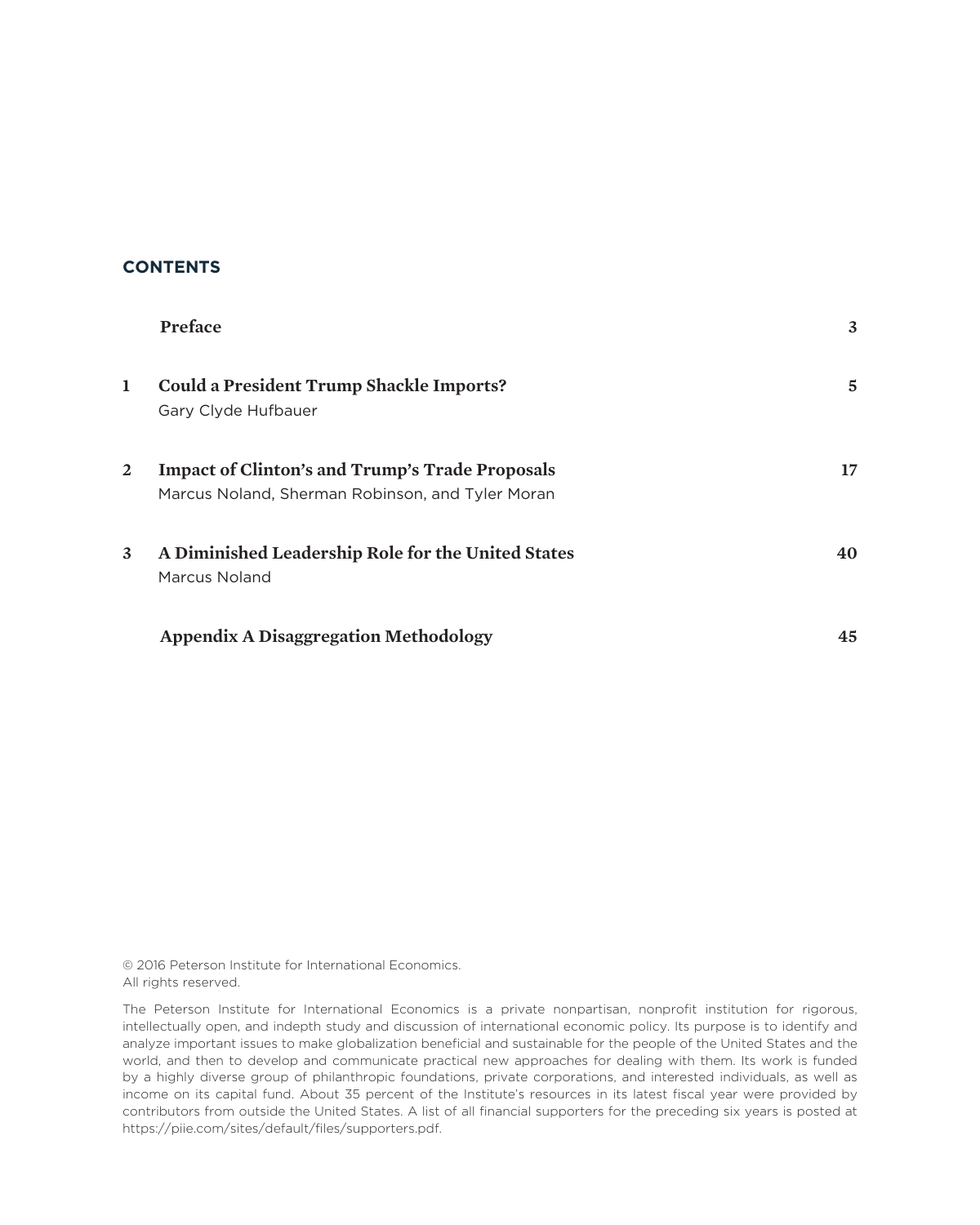## **Preface**

International trade is a more prominent issue in this year's presidential campaign than it has been in decades, if ever. Certainly, some of this attention is due to the combination of stagnating average incomes in the United States over the long term and the severe damage wrought by the American financial crisis of 2008–10. These calamities, however, are largely the result of domestic US failures. So while it is understandable that politicians can find support blaming foreign actions and playing into fears of economic change, doing so is also profoundly wrong and short-sighted. There are solid reasons why successive American presidents, both Democrat and Republican, have not succumbed before to this temptation to pander to popular falsehoods about trade.

Make no mistake, the proposed trade policies of both Hillary Clinton and Donald J. Trump, the 2016 Democratic and Republican Party candidates for president, would deeply harm the American economy. Furthermore, they would primarily hurt average American households on modest incomes, and especially many of the individuals and communities that were already hard hit by the crisis. Curbing trade will worsen rather than solve the problem of American income stagnation by reducing families' purchasing power, and by further slowing productivity growth. In fact, our analysis shows the recession that the belligerent trade policies proposed by Trump would cause would devastate viable American businesses and their vicinities. Backing out of the Trans-Pacific Partnership (TPP) agreement with our allies, as both candidates currently promise to do, would weaken our alliances in Asia, and embolden our rivals, thus eroding American national security.

There is a longstanding tradition of nonpartisan think tanks evaluating the major party candidates' economic and foreign policies, usually starting with their tax and budget proposals. Since international economic policy has largely been an area of continuity and bipartisanship, at least since World War II, there has not been the need to examine trade in previous elections. In this election, however, the need is pressing for an unbiased, transparent, and evidence-based analysis.

Such an analysis is presented in this Peterson Institute for International Economics *Briefing*. We evaluate the Clinton and Trump trade proposals at face value. Where their statements have varied over time and on these issues, they have done so less than on some others—we have relied on what views they return to and what their official campaign websites and documents state. It is not for us to guess at candidates' motivations whether, say, a proposal is actually a threat to China for negotiating purposes or whether in someone's heart of hearts they recognize the case for TPP. The public arguments made by presidential candidates, let alone by presidents, matter. It is simple reality that threats must be possible to put into action for them to be credible in influencing any deal. We must presume that what candidates running for office say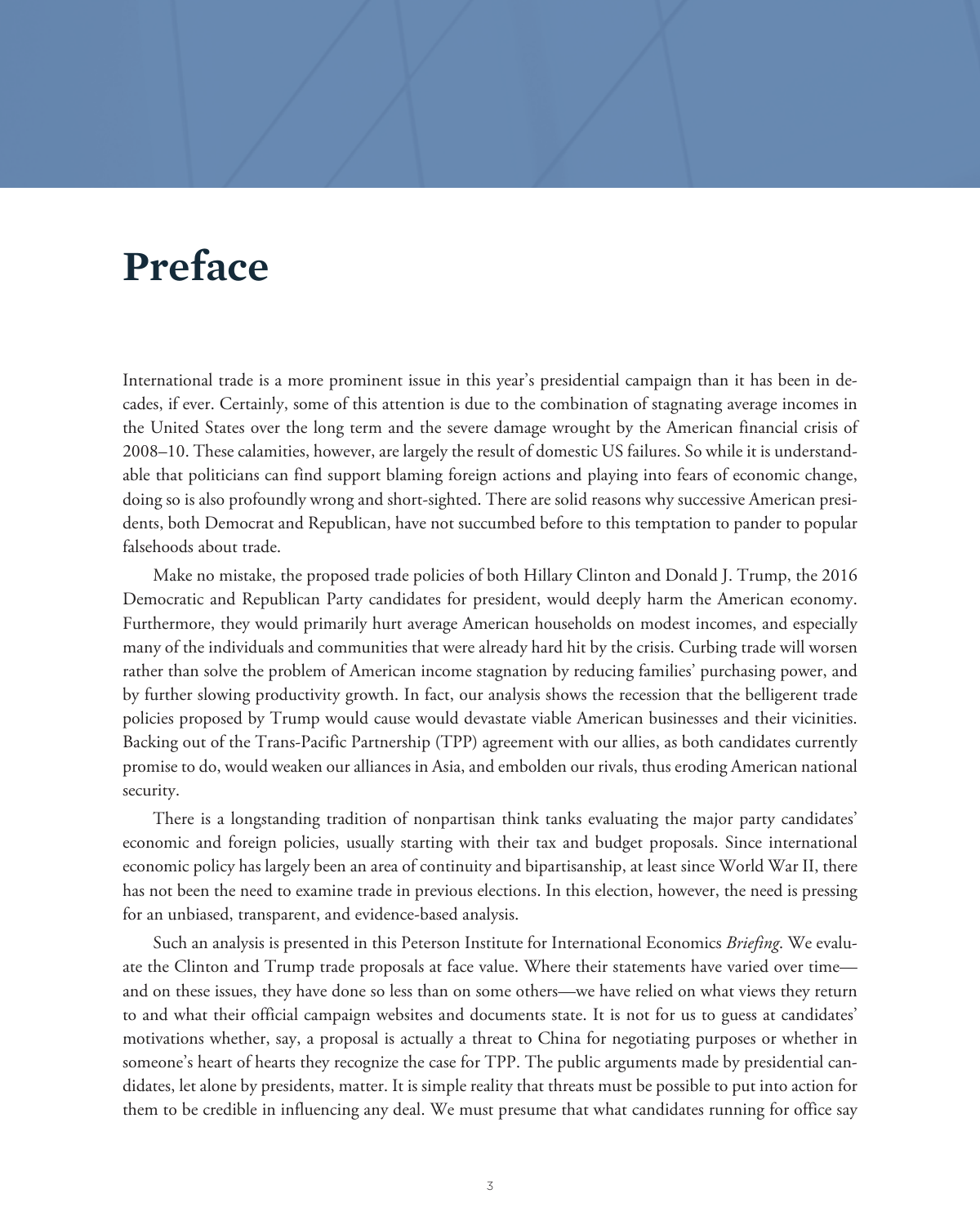they will do is at least close to what they will actually try to do. Our analysis shows that the next president could do almost all of what he or she proposes, at least temporarily.

Our analytical contribution in this *Briefing* is to work through empirically in detail the two candidates' proposed trade policies in terms of what legally the president can do on her or his authority, what the impact would be on specific American industries and communities as well as on the economy as a whole, and what the foreign policy fallout would be, particularly in the Asia-Pacific. Our analysis is fact-based and transparent, with data, sources, and methods publicly available on the Institute's website. The analysis underlying all of our assessments is thus reproducible—and in this instance, we also provide the ability for interested individuals to look at how the candidates' trade policies would directly affect the economic well-being of any chosen industry, county, or state in the United States. Like all indepth Peterson Institute studies, this research was reviewed by external academic experts prior to publication.

We have no partisan goal with this research publication. Our objective is to prevent severe economic policy mistakes by the next president of the United States, whether by getting the two candidates to change their positions or by raising enough public awareness and congressional opposition to prevent such misguided policies from coming into effect. Our concern is about the policies, not the candidates or the parties. Had both candidates remained within the justified bipartisan consensus on trade policy that ran through the administrations of Presidents George W. Bush and Barack Obama, we would not have undertaken this project.

That said, our analysis shows that the two candidates' proposed policies are not equivalent in the harm they would do to the US economy if implemented. Clinton's proposed trade and international economic policies would damage American well-being, primarily but not solely due to her stated opposition to TPP and to further economic integration. The policies proposed by Trump are another matter altogether. His stated approach to the global economy of waging trade war and protecting uncompetitive special interests would be disastrous for American economic well-being and national security. Being independent and nonpartisan means that the Peterson Institute has to convey what our analysis reveals. We should not and will not play the common media game of saying that there are two sides to everything, or that if one candidate is bad, then the other must be equally bad, so as to convey false evenhandedness out of fear of being attacked. We call them as we see them: While Clinton's stated trade policy would be harmful, Trump's stated trade policy would be horribly destructive.

We hope that this research publication will generate greater public scrutiny of the two candidates' positions on international trade and refocus the debate on what is economically justified. Such a return from misleading claims to reality, and the more sensible trade policies that should result, would better serve the interests of the vast majority of Americans—including those most vulnerable to the fluctuations of the US economy.

> ADAM S. POSEN President Peterson Institute for International Economics September 2016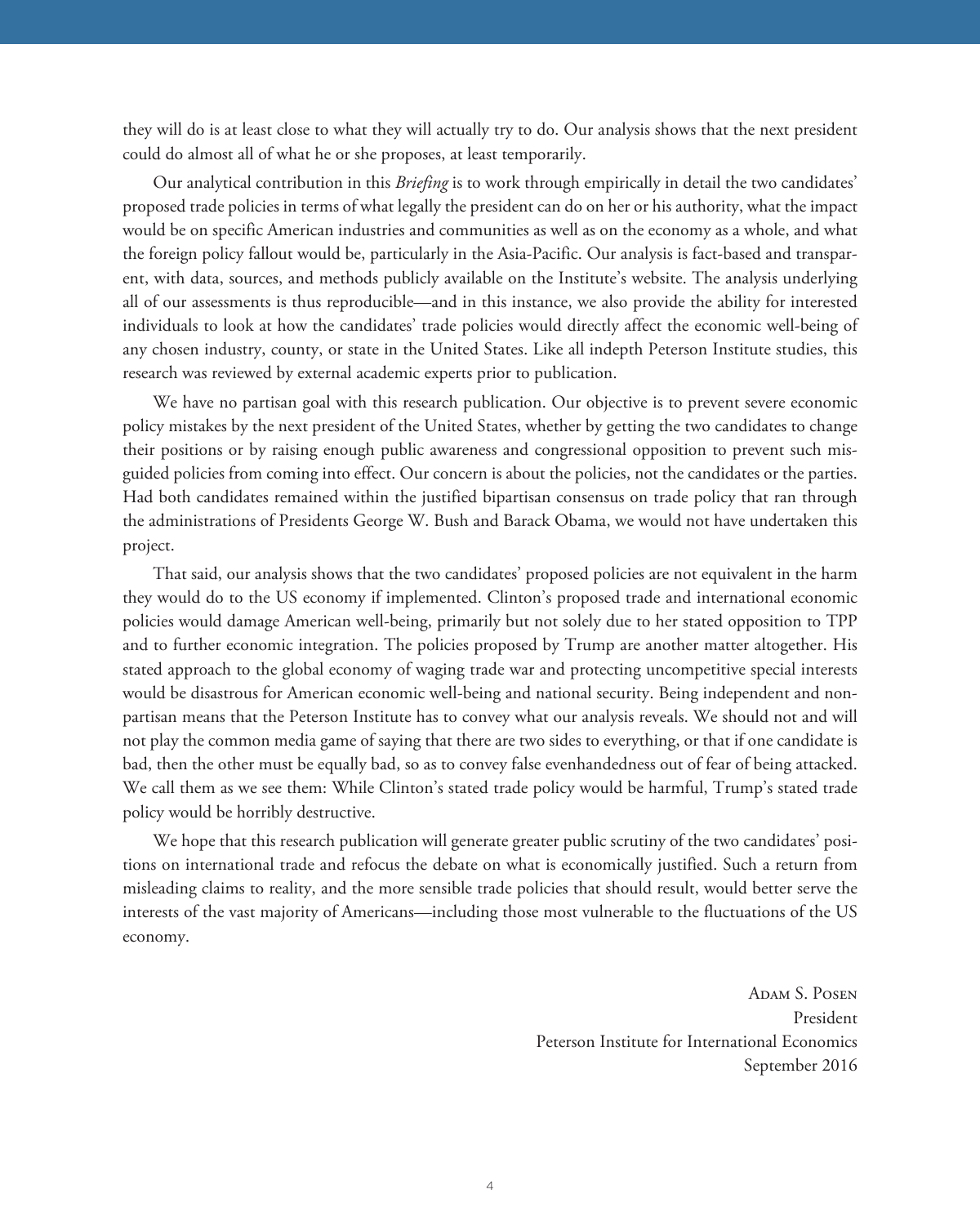## **CHAPTER 1**

## **Could a President Trump Shackle Imports?**

Gary Clyde Hufbauer

In a presidential campaign season filled with anxiety about the effects of globalization on American jobs, Donald J. Trump, the Republican candidate, has gone farther than any other candidate.<sup>1</sup> He has headlined proposals aimed at reversing many years of trade liberalization embraced by both Democratic and Republican presidents. Trump has, for example, variously proclaimed that he would "rip up" existing trade agreements,<sup>2</sup> renegotiate the North American Free Trade Agreement (NAFTA),<sup>3</sup> and impose a 35 percent tariff on imports from Mexico and a 45 percent tariff on imports from China.<sup>4</sup> In total, the United States has signed free trade agreements (FTAs) with 20 countries,<sup>5</sup> all of them embodying the reciprocal reduction of tariffs and other barriers to trade and investment. A Trump presidency could terminate these FTAs and impose high tariffs on designated countries. In addition, Trump has suggested he might "pull out" of the World Trade Organization (WTO), the core framework for US commerce with 163 countries.<sup>6</sup>

http://thediplomat.com/2016/06/despite-trumps-rhetoric-gop-senators-try-to-reassure-south-korea.

[Gary Clyde Hufbauer](https://piie.com/experts/senior-research-staff/gary-clyde-hufbauer) is the Reginald Jones Senior Fellow at the Peterson Institute for International Economics. Many helpful comments were received from R. Michael Gadbaw, adjunct professor at Georgetown Law School and former official in the US Treasury Department and Office of the US Trade Representative; Douglas A. Irwin, John Sloan Dickey Third Century Professor at Dartmouth College; and Philip I. Levy, senior fellow at the Chicago Council on Global Affairs and previously a White House and State Department economist.

<sup>1.</sup> For a collection of Trump's pronouncements on trade, see www.ontheissues.org/2016/Donald\_Trump\_Free\_Trade.htm.

<sup>2.</sup> See Vicki Needham, "Trump vows to 'rip up' all trade agreements," *The Hill*, March 3, 2016, http://thehill.com/policy/finance/271723-trump-vows-to-rip-up-all-trade-agreements. Elaborating, Walid Phares, a foreign policy advisor to Trump, asserted that Trump may wish to "go back to ground zero" on all FTAs the United States has signed over the years. See Catherine Putz, "Despite Trump's Rhetoric, GOP Senators Try to Reassure South Korea," The Diplomat, June 3, 2016,

<sup>3.</sup> See Vicki Needham, "Trump says he will renegotiate or withdraw from NAFTA," *The Hill,* June 28, 2016, http://thehill.com/policy/finance/285189-trump-says-he-will-renegotiate-or-withdraw-from-nafta-without-changes.

<sup>4.</sup> See Simon Johnson, "Trump's tariff proposal would gut US export jobs," *Boston Globe*, June 27, 2016, www.bostonglobe.com/opinion/2016/06/26/johnson/ZE8JJbSqqJb4pP2hE6rohM/story.html.

<sup>5.</sup> See US Trade Representative, "Free Trade Agreements," https://ustr.gov/trade-agreements/free-trade-agreements.

<sup>6. &</sup>quot;Then we're going to renegotiate or pull out. These trade deals are a disaster. The World Trade Organization is a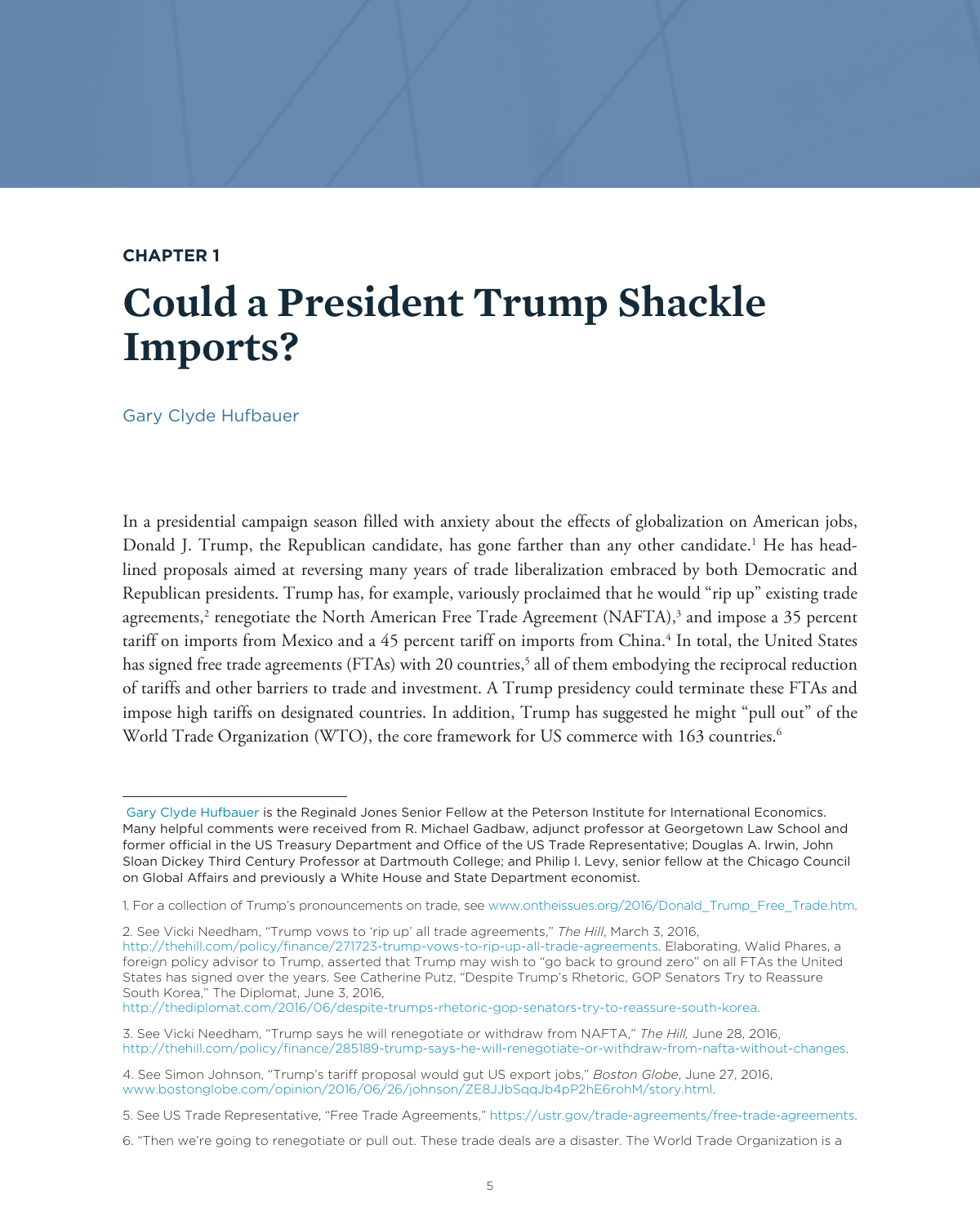| <b>Name of statute</b>                                 | <b>Authorization trigger</b>                                                                                                                      | <b>Presidential powers</b>                                                                                                                                                   |
|--------------------------------------------------------|---------------------------------------------------------------------------------------------------------------------------------------------------|------------------------------------------------------------------------------------------------------------------------------------------------------------------------------|
|                                                        | <b>Trade agreements</b>                                                                                                                           |                                                                                                                                                                              |
| NAFTA Implementation Act of 1993                       | Proclamation of tariffs                                                                                                                           | Proclaim return to MFN tariffs on<br>imports from Canada and Mexico                                                                                                          |
|                                                        | Maintain general level of<br>reciprocal concessions with<br>Mexico and Canada                                                                     | Proclaim additional duties<br>following consultations with<br>Congress                                                                                                       |
|                                                        | <b>Limited statutes</b>                                                                                                                           |                                                                                                                                                                              |
| Trade Expansion Act of 1962,<br>Section 232(b)         | Finding of an adverse impact on<br>national security from imports                                                                                 | Impose tariffs or quotas as needed<br>to offset the adverse impact                                                                                                           |
| Trade Act of 1974, Section 122                         | Large and serious US balance of<br>payments deficit                                                                                               | Impose tariffs up to 15 percent, or<br>quantitative restrictions, or both<br>for up to 150 days against one or<br>more countries with large balance<br>of payments surpluses |
| Trade Act of 1974, Section 301                         | Foreign country denies the United<br>States its FTA rights or carries out<br>practices that are unjustifiable,<br>unreasonable, or discriminatory | Retaliatory actions, at presidential<br>discretion, including tariffs and<br>quotas                                                                                          |
|                                                        | <b>Almost unlimited statutes</b>                                                                                                                  |                                                                                                                                                                              |
| Trading with the Enemy Act of 1917                     | During time of war                                                                                                                                | All forms of international<br>commerce, plus the power to<br>freeze and seize foreign-owned<br>assets of all kinds                                                           |
| International Emergency Economic<br>Powers Act of 1977 | National emergency                                                                                                                                | All forms of international<br>commerce, plus the power to<br>freeze foreign-owned assets of<br>all kinds                                                                     |

### **Table 1.1 Summary of statutes available for presidential control of foreign commerce**

Since the legislation to implement NAFTA and other FTAs, as well obligations under the WTO, was enacted by Congress, which also approved normal trade relations with China upon its accession to the WTO in 2001,<sup>7</sup> the question arises whether a President Trump could unilaterally carry out his threats. The short answer, at least in the short term, is "yes," both because of the president's constitutional power over foreign affairs and because multiple statutes enacted by Congress over the past century authorize the president to impose tariffs or quotas on imports and regulate foreign commerce in other ways as well (see table 1.1).

disaster." See Ian Mount, "Donald Trump Says It Might Be Time for the U.S. To Quit the WTO," *Fortune*, July 25, 2016, http://fortune.com/2016/07/25/donald-trump-free-trade-wto.

<sup>7.</sup> Normal trade relations are also known as most-favored-nation (MFN) treatment, meaning that US imports from China pay the same tariffs, and are entitled the same rights, as imports from any other member of the WTO. MFN tariffs are what countries promise to impose on imports from other members of the WTO, unless the country is also part of an FTA or another preferential trade agreement, in which case the tariffs are lower than MFN rates, often essentially zero. Thus in practice, MFN rates are the highest (most restrictive) that WTO members charge one another. Some countries impose higher tariffs on countries that are not part of the WTO. For WTO and FTA partners, the United States has scheduled maximum tariffs that it will impose on imports for nearly all of the 17,000 10-digit product lines in the Harmonized Tariff Schedule of the United States (HTS). These maximum tariffs are "bound" under agreements with WTO and FTA partners, who do likewise for imports from the United States.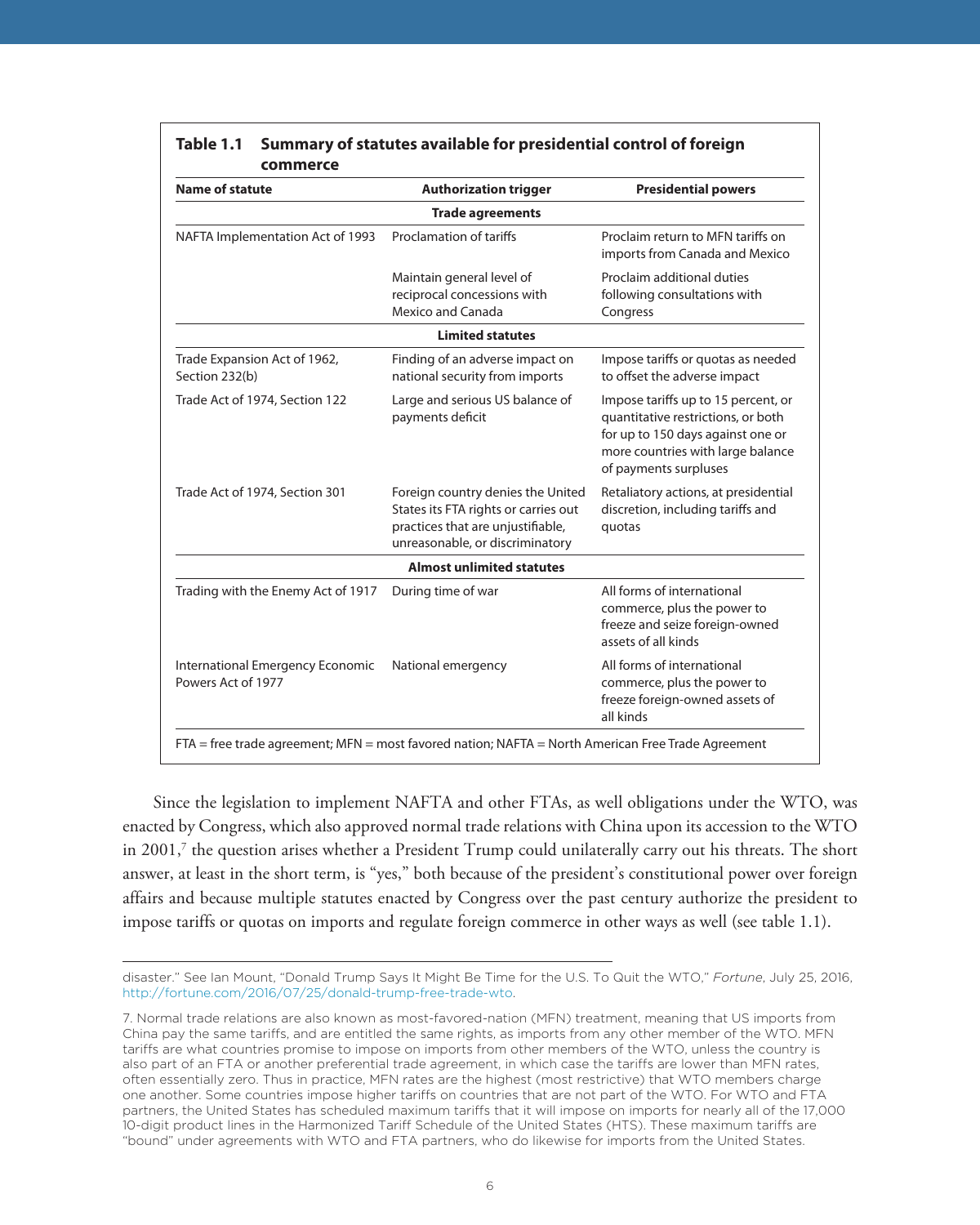In the longer term, however, as self-inflicted damage to the US economy became evident and widespread, Trump would face vigorous court challenges by adversely affected US firms and possibly some states, arguing that the president had exercised powers and invoked statutes in ways that the Constitution or Congress never intended. In addition, Congress would debate new bills to revoke powers delegated to the president under previous statutes, such as the Trading with the Enemy Act of 1917, the International Emergency Economic Powers Act of 1977, or Section 122 of the Trade Act of 1974.

Any effort to block Trump's actions through the courts, or amend the authorizing statutes in Congress, would be difficult and would certainly take time. There is practically no chance that Congress can enact appropriate amendments before the next president is inaugurated, and even less chance that congressional action could surmount a presidential veto if Trump is elected. Thus, at least for a few years, a President Trump would have the stronger legal hand and his actions would very likely survive challenges in the US courts and Congress. US citizens and firms should not rely on the US courts or Congress to shield them from the consequences of Trump's threats, should he carry them out.

No matter the outcome of domestic legal battles, if Trump is elected, if he actually withdraws from US trade agreements, or if he imposes high tariffs, even as a threat or tactical maneuver, foreign countries will soon retaliate. They will not patiently wait for US court proceedings or litigation in the WTO to vindicate their claimed rights under international law—specifically the right to export to the US market at low (bound) tariffs or duty free. Enormous economic damage to US firms, workers, and communities could ensue from a trade war long before the legal battlefield is cleared. It would be a mistake to suppose that the US courts will intervene to stop a trade war.

This essay focuses on the legal basis of Trump's threatened actions. The first section explains how the president could terminate FTAs and increase tariffs. The next two sections enumerate five statutes that confer far-reaching powers on the president. The fourth section cites examples of preliminary injunctions against past presidential actions to assess how successful opponents of Trump's trade threats, if he carried them out, would be.

#### **NAFTA AND OTHER TRADE AGREEMENTS**

The North American Free Trade Agreement was negotiated by President George H.W. Bush in 1992 and approved by Congress in 1993 after President Bill Clinton added side agreements for worker rights and the environment. It took effect on January 1, 1994, liberalizing trade and investment relations between the United States, Mexico, and Canada—eliminating all US and Mexican tariffs over a ten-year period, except on a handful of agricultural exports that were to be phased in over 15 years. As a result, between 1993 and 2013 (when NAFTA liberalization was fully phased in), US two-way trade in goods and services with Mexico more than quintupled in nominal terms, whereas trade with the rest of the world increased nearly four times (Hufbauer, Cimino, and Tyler 2014, tables 1 and 2). The agreement also promoted the integration of the regional energy market and many specific industries, especially autos, electronics, and textiles.

But NAFTA does have an escape hatch for its signatories. Chapter 22 of NAFTA (like other FTAs) enables any member to withdraw after giving six months' written notice to the other parties. Exercising authority over foreign affairs, a president could serve notice of cancellation of the agreement to Canada and Mexico (and other FTA partners). By itself, US withdrawal from NAFTA (or other FTAs) would not raise US tariffs on imports from Canada, Mexico, or other FTA partners from the preferential rates (mostly zero) to the (bound) most-favored-nation (MFN) rates specified in column 1 of the Harmonized Tariff Schedule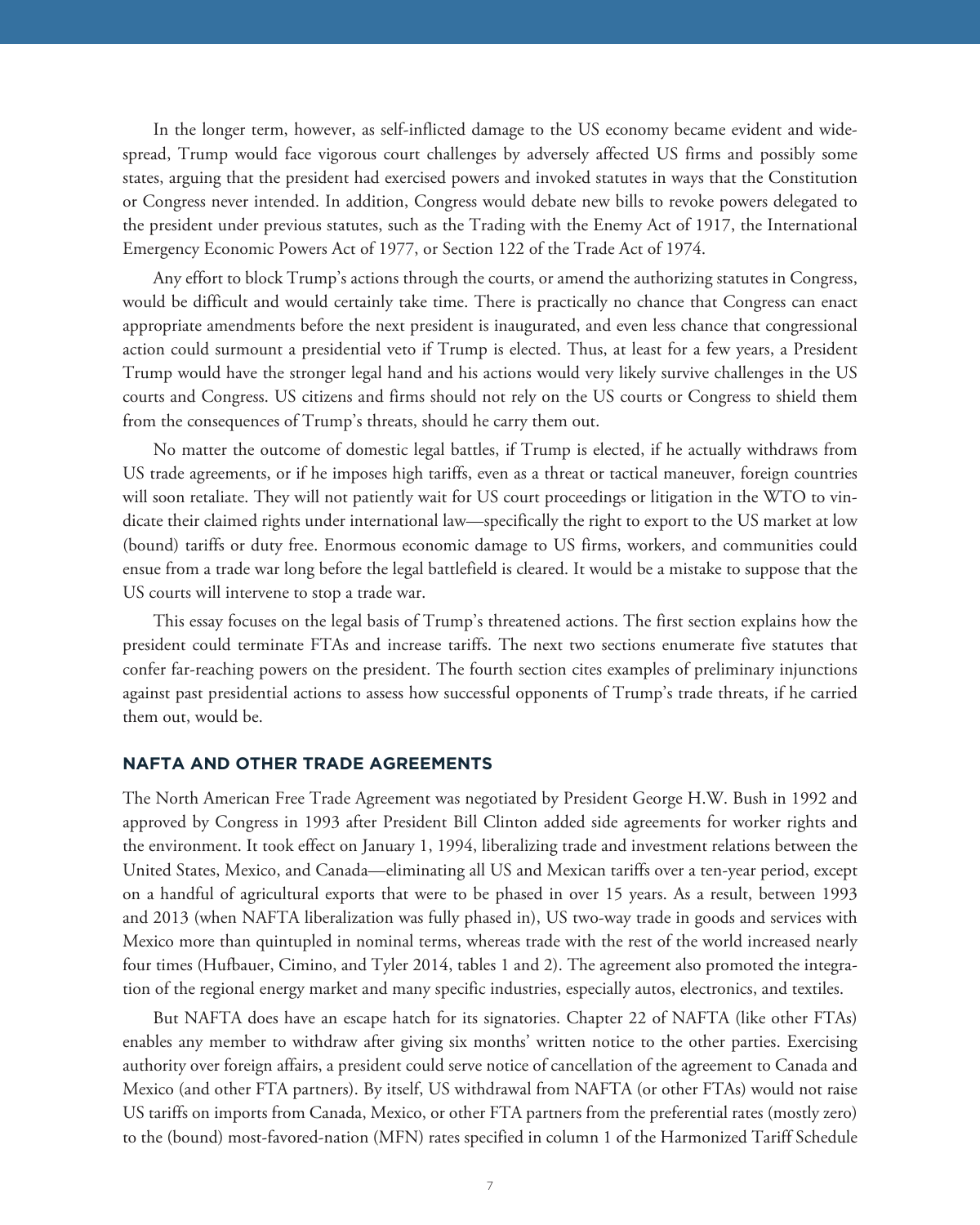of the United States (HTS)—and it would certainly not implement the 35 percent rate threatened by candidate Trump against Mexico.<sup>8</sup>

Since the first Reciprocal Trade Agreements Act of 1934, US tariffs have been lowered by presidential proclamations within the statutory limits authorized by Congress.9 By issuing a new proclamation, or by revoking President Clinton's earlier proclamation, Trump could impose MFN rates (averaging around 3.5 percent ad valorem, but with much higher rates on items like clothing and footwear) on imports from Mexico.10 Preferential NAFTA tariff rates were originally proclaimed by President Clinton (Proclamation 6641, issued December 15, 1993), pursuant to Section 201 of the NAFTA Implementation Act (signed December 8, 1993). While a reversion to the higher MFN rates would be novel in US commercial history, Section 201 of the NAFTA Act, still in effect, enables the president to proclaim "additional duties"—following consultations with Congress—as necessary and appropriate to maintain the general level of reciprocal concessions with Canada and Mexico.

"Consultations with Congress" are not equivalent to congressional acquiescence. If the US Trade Representative (USTR) and other cabinet members meet with the Senate Finance Committee and the House Ways and Means Committee, that should suffice. The "general level of reciprocal concessions" is fuzzy legal terminology, likewise subject to presidential interpretation. President Trump's lawyers could argue that termination of NAFTA necessitated a return to MFN rates on imports from Mexico, because Mexican exports to the United States exceed US exports to Mexico, or because Mexico imposes its value added tax on imports from the United States, but not the other way around, since there is no US value added tax.<sup>11</sup>

A similar sequence of termination, either preceded or followed by a new proclamation (or revocation of the prior proclamation), might also enable Trump to raise tariff rates on imports from other erstwhile free trade partners from the preferential rates (mostly zero) to the HTS column 1 MFN levels scheduled in the WTO as the US bound rates. However, if Trump actually "pulled out" of the WTO, the MFN tariff bindings might cease to have legal effect.12 In that event, US tariffs could conceivably revert to the onerous Depression-era Smoot-Hawley levels set forth in column 2 of the US HTS. This scenario seems far more cataclysmic than envisaged by Trump's campaign rhetoric and is not explored further.

At this juncture, readers may be perplexed that a president has the power, without congressional consent, to terminate NAFTA and other FTAs—especially since Article I, Section 8 of the US Constitution confers upon Congress the power "To regulate Commerce with foreign Nations, and among the several States, and with the Indian tribes." Only to the extent that Congress has delegated this power to the presi-

<sup>8.</sup> US MFN tariffs on imports from Mexico prior to NAFTA averaged 4.3 percent.

<sup>9.</sup> In modern times, these statutory limits are set forth in the congressional implementing legislation for GATT, WTO, and FTA agreements.

<sup>10.</sup> In 1866 the United States abrogated the Reciprocity Agreement of 1854 with Canada. However, there is no post– World War II precedent for US termination of an FTA, so the presidential use of proclamation authority (delegated by Congress) to *raise* US tariffs to their pre-NAFTA levels (in other words, the MFN rates) would be novel. Historically proclamation authority has been used to *lower* US tariffs.

<sup>11.</sup> If he wished, President Trump could exempt Canada from the higher MFN rates by honoring the tariff provisions of the Canada-US Free Trade Agreement of 1989.

<sup>12.</sup> The bound MFN tariffs were proclaimed by President Clinton pursuant to Section 111 of the Uruguay Round Agreements Act of 1994. As with termination of NAFTA, termination of US membership in the WTO would undercut the legal basis for President Clinton's proclamation. The status of US HTS column 1 (MFN) tariffs would enter a legal dark zone.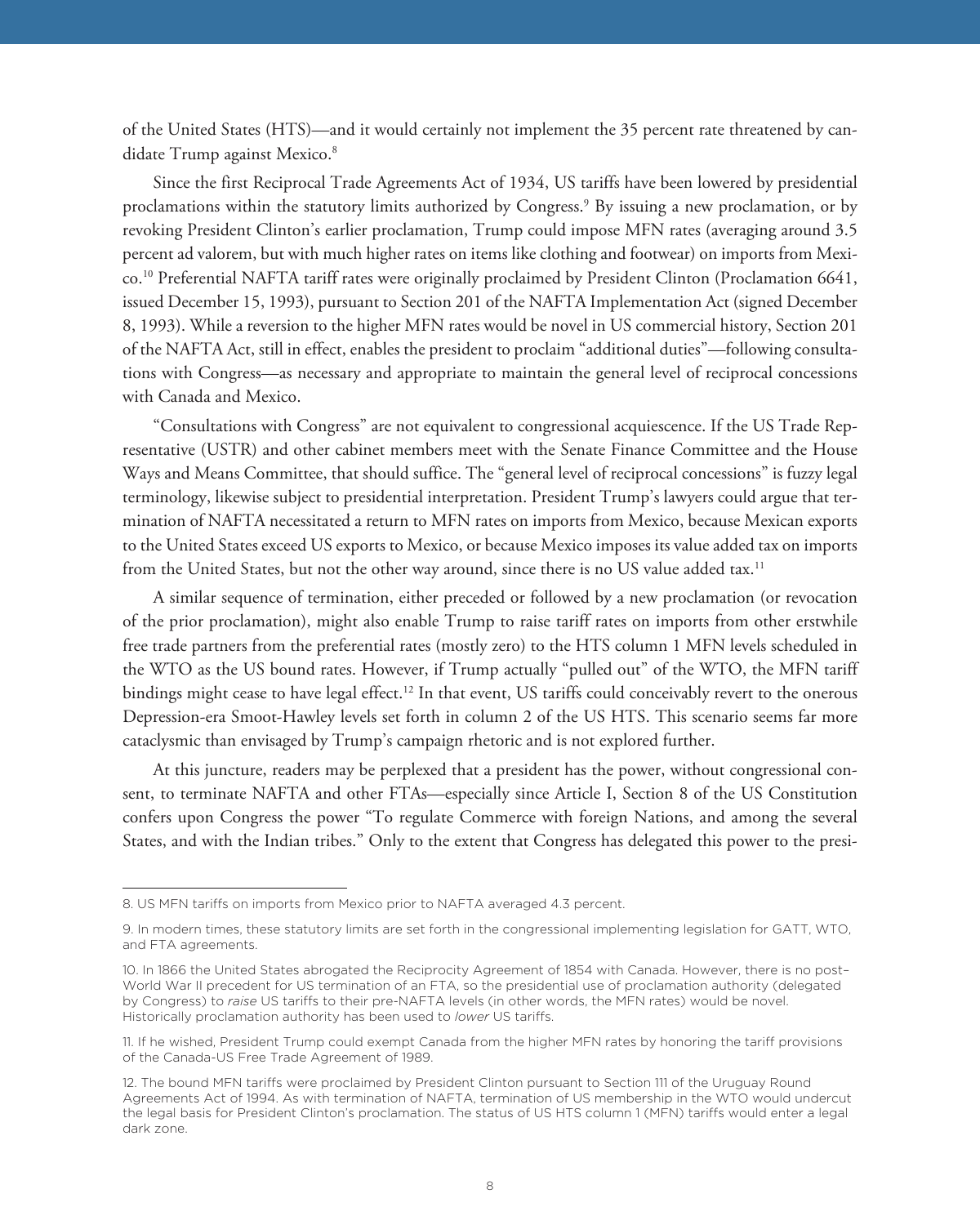dent can he or she restrict or liberalize trade with foreign countries. That's why all presidents, from Franklin Roosevelt to Barack Obama, needed prior authority from Congress to credibly engage in negotiations with a view to lowering tariffs and otherwise regulating trade. However, for his contemplated actions, a President Trump can cite the specific delegation of congressional authority, in NAFTA and other FTAs, to proclaim tariffs, and the foreign affairs powers of the president to terminate NAFTA or other FTAs. To be sure Trump would face an avalanche of congressional criticism and court challenges, but he would have time on his side since corrective legislation and court decisions bearing on complex constitutional questions are seldom swift.

However, to raise US tariffs against Mexico to the 35 percent level threatened, Trump would very likely need to invoke another statute, since that level seems much higher than can be justified by an appeal to the "general level of reciprocal concessions"—if US courts interpret the phrase to bear some relation to Mexican tariffs on US exports (which are almost uniformly zero).

As it happens, laws long on the statute books would give a President Trump the power to impose tariffs (beyond the HTS column 1 MFN rates) or otherwise restrict imports from Mexico, China, or other countries. The next two sections enumerate these statutes.

Three laws that would get a President Trump part way to his high tariff goals—without "pulling out" of the WTO—may be characterized as limited statutes. The laws are Section 232(b) of the Trade Expansion Act of 1962 and Sections 122 and 301 of the Trade Act of 1974.<sup>13</sup> The fact that the United States has subsequently bound its tariffs in the General Agreement on Tariffs and Trade (GATT), the WTO, and FTAs does not override the presidential power to invoke these statutes. But by breaching its bound tariffs, the United States would give its trading partners grounds to complain under international law and the right to retaliate.

Section 232(b). The Trade Expansion Act of 1962 was preceded by the Trade Agreements Extension Acts of 1955 and 1958; all three statutes were products of the Cold War. The 1955 Act constrained the president not to reduce tariffs on products vital to national security. The 1958 and 1962 Acts additionally enabled the president to raise tariffs or otherwise regulate imports as necessary to strengthen national security. Under the 1962 Act, upon the request of another federal department or agency, or a private party, or his own initiative, the director of the Office of Emergency Planning shall investigate the impact on national security of the importation of a specified article, and if he finds an adverse impact the president shall impose the necessary import restrictions. The statute places no limit on the nature of restrictions or the height of tariffs, if imposed.

Section 232(b) has historically been invoked to limit imports of particular items, such as industrial fasteners and machine tools (Knoll 1986). However, government lawyers cited Section 232(b) as one of

<sup>13.</sup> Conceivably President Trump might also invoke Sections 201 and 421 of the Trade Act of 1974. However, safeguard tariffs imposed pursuant to Section 201 require an affirmative finding of injury to a US industry by the US International Trade Commission (USITC) prior to presidential action; moreover, a USITC report covering a broad category of imports would take a fair amount of time. If the USITC finds no injury the president has no authority to act under Section 201. For example, in 1981 the USITC found that Japanese auto imports were not the cause of injury to the US auto industry, but rather injury was caused by a shift in consumer preference to more fuel-efficient cars. Once the USITC issues an affirmative finding of injury, the president can impose whatever restrictions he chooses he is not bound by the USITC's specific recommendations. Section 421 market disruption safeguards, aimed at China, were phased out in December 2013 under international law by the terms of China's Protocol of Accession to the WTO, but Section 421 still exists on the US statute books. This is another example where an international agreement is not codified in US domestic law.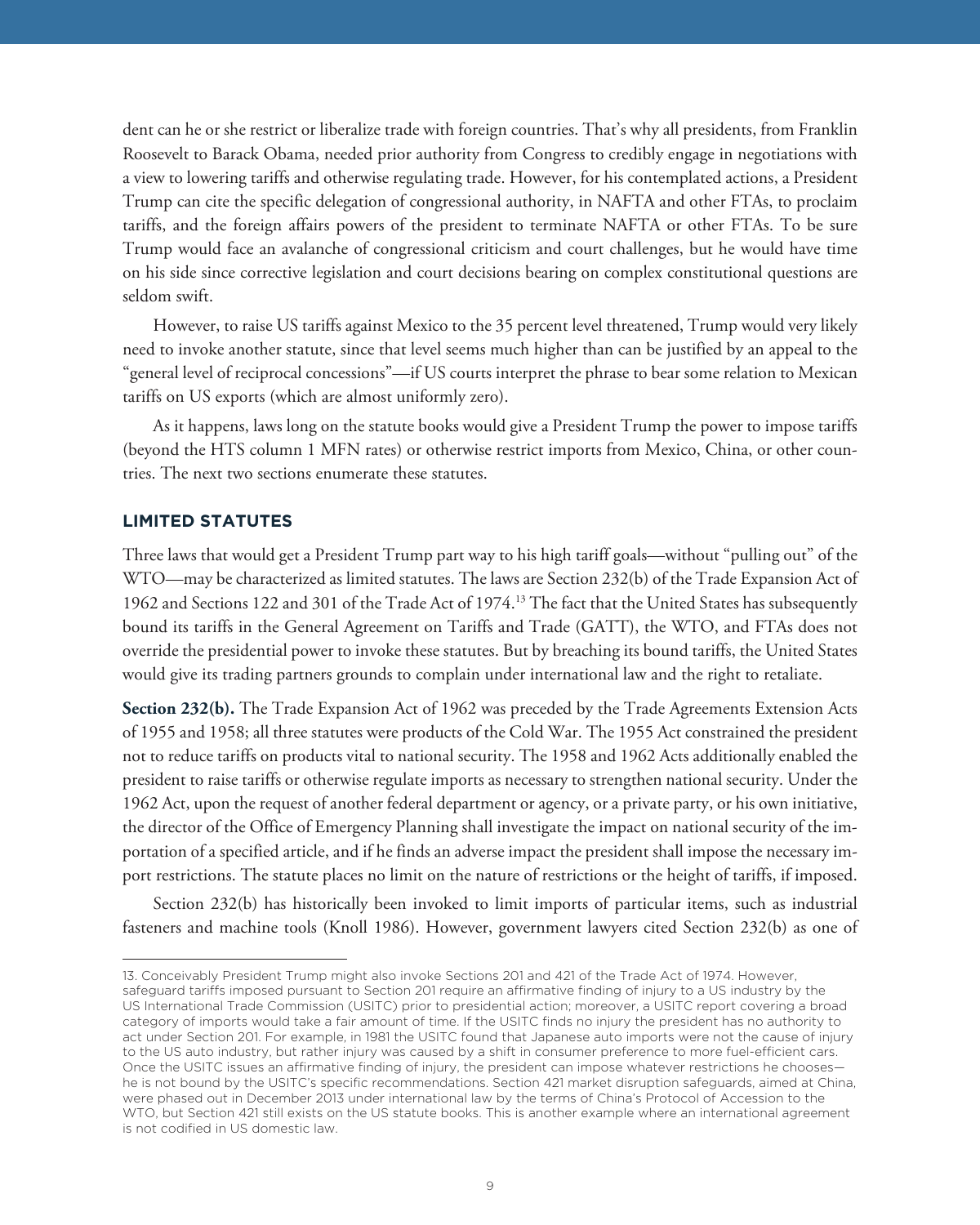the legal grounds for President Richard Nixon's 10 percent surcharge tariff imposed in 1971.<sup>14</sup> Conceivably a President Trump could instruct his officials to investigate the national security implications for the US industrial heartland resulting from thousands of Chinese and Mexican imports. Without exception, the courts defer to executive branch determinations of national security. Hence, following such an investigation, it is conceivable that President Trump could impose high tariffs on wide swaths of imported merchandise.

The foreign targets of a Section 232(b) action might bring a complaint to the WTO, which encompasses the GATT as well as other agreements. GATT Article XXI Security Exceptions permits a member country to depart from its GATT obligations, including tariff bindings, in time of war or other emergency in international relations.15 Very few GATT challenges have been mounted against such restrictions and none have succeeded.16 Thus Section 232(b) tariffs seem immune from challenge either in the US courts or the WTO. However, trading partners might bring a case under GATT Article XXIII Nullification or Impairment, claiming compensation because their legitimate expectations of trade benefits had been defeated by the Article XXI action.17 Or they might simply retaliate without waiting 18 months or more for the WTO Appellate Body to adjudicate their claim.

**Section 122**. This section in the Trade Act of 1974 grants the president special powers "to deal with large and serious United States balance of-payments deficits."18 Under Section 122, the president can impose a tariff of upto 15 percent or quantitative restrictions, or a combination of the two, for up to 150 days, as a remedy, either on a nondiscriminatory basis or against one or more countries selected because of their large balance of payments surpluses. Restrictions in place longer than 150 days would need new congressional authorization. It seems highly doubtful that the courts would permit the president to invoke Section 122 for 150 days, then give it a rest for 25 days, and then invoke it against the same target country or countries for another 150 days.

Of course a 15 percent tariff for 150 days would not fulfill President Trump's stated goals. But unlike Section 232(b) of the 1962 Act, Section 122 tariffs can be imposed across the board without the need for a

<sup>14.</sup> In a subsequent legal challenge, the US Court of Customs and Patent Appeals did not rule on the merits of Section 232(b) as a basis for President Nixon's action but supported his 10 percent surcharge tariff under the Trading with the Enemy Act of 1917.

<sup>15.</sup> The relevant language of Article XXI reads:

Nothing in this Agreement shall be construed…

<sup>(</sup>b) to prevent any contracting party from taking any action which it considers necessary for the protection of its essential security interests…

<sup>(</sup>iii) taken in time of war or other emergency in international relations

<sup>16.</sup> For an extensive discussion of Article XXI, see Yoo and Ahn (2016). To illustrate, in 1975, Sweden imposed national security quotas on shoe imports, arguing that this action was needed to ensure adequate supplies for its army in a potential emergency. No country brought a GATT case against Sweden, but the argument was so widely ridiculed in the GATT Council and elsewhere that the episode helped bring down the Swedish government. In 1977, Sweden terminated the quotas for leather and plastic shoes.

<sup>17.</sup> In 1986, the GATT Council debated (in the context of US sanctions against Nicaragua) whether an Article XXIII Nullification or Impairment claim could be brought against an Article XXI Security Exception action but did not reach a conclusion. See www.wto.org/english/res\_e/booksp\_e/gatt\_ai\_e/art21\_e.pdf. In a later case, *United States—The Cuban Liberty and Solidarity Act* (WT/DS38, 18 May 1996), the European Union raised an Article XXIII complaint against the United States. That case was resolved by informal consultations in 1997.

<sup>18.</sup> Section 122 was enacted to provide explicit authority for future presidential actions akin to Nixon's 10 percent surcharge tariffs imposed for a few months in 1971. For an authoritative history, see Irwin (2013).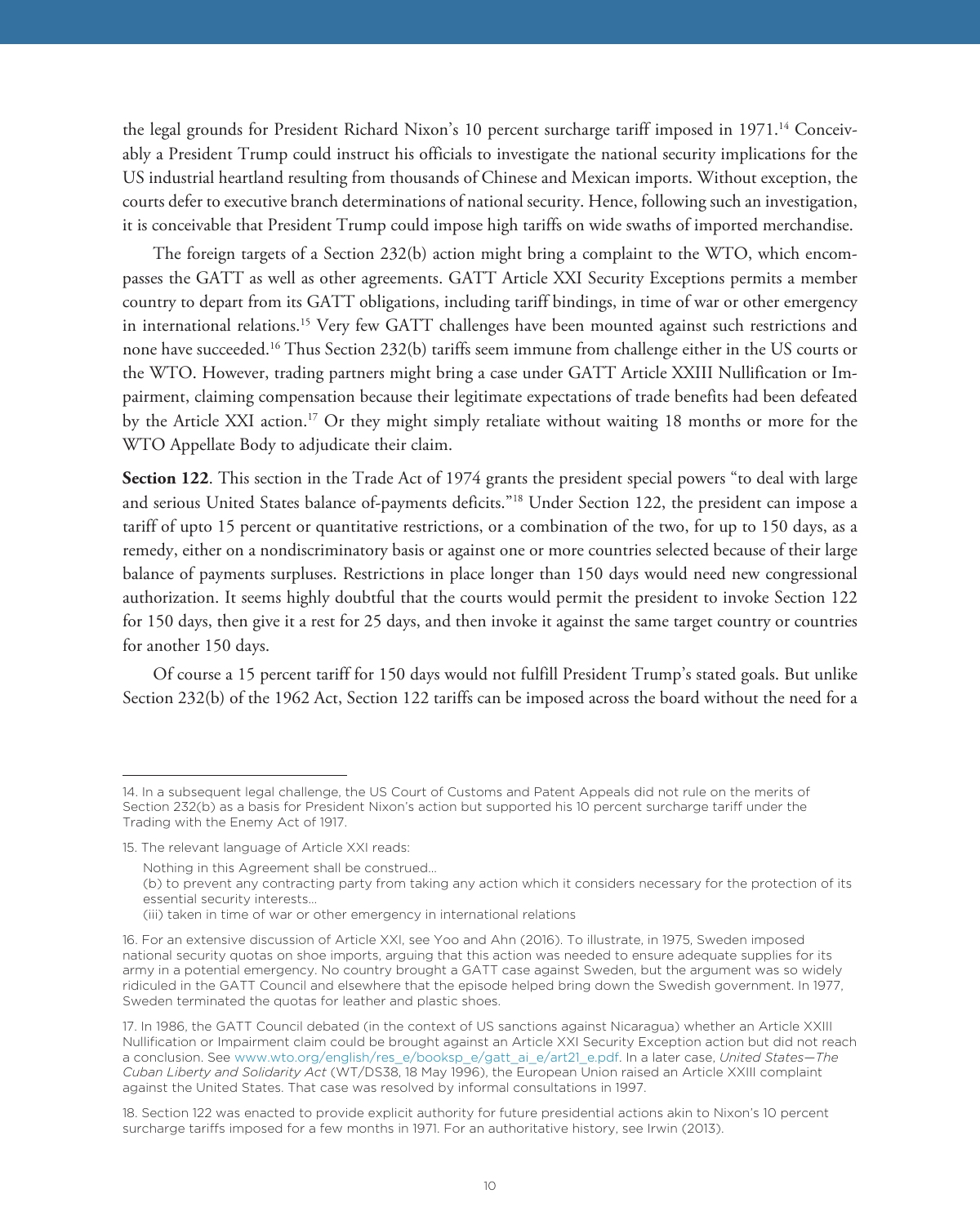prior national security investigation. Hence President Trump could invoke Section 122 as a prelude to more drastic measures five months later.

Plaintiffs might argue in US courts that, under its floating exchange rate regime, the United States cannot have a "large and serious balance of payments deficit," since capital inflow surpluses always offset current account deficits. Trump's lawyers and the plaintiffs could each draw on distinguished economists to argue the economic question. Given the historical origins of Section 122 it seems likely that the courts would equate "balance of payments deficits"—the common description of trade deficits in the 1970s and earlier—with the modern concept of "current account deficits."

To be sure, China, Mexico, and other countries might challenge the balance of payments rationale as inconsistent with US obligations under the WTO. But a WTO case would take at least 18 months for resolution, and President Trump might choose to ignore an adverse decision. At best, the target countries could bring a GATT Article XXIII Nullification or Impairment case or resort to self-help.

**Section 301.** If President Trump decides that the main purpose of his tariffs is to retaliate for unfair trade practices abroad, his lawyers could invoke Section 301 of the Trade Act of 1974. Under this law, the USTR first determines that a foreign country is denying the United States its rights under a trade agreement or is carrying out practices that are unjustifiable, unreasonable, or discriminatory and burden or restrict US commerce. The president can then take various retaliatory actions, including the imposition of duties or other import restrictions. The statute does not specify a timetable for invoking or lifting Section 301 measures (Bello and Holmer 1986).

Using Section 301, President Trump could impose tariffs in retaliation for a manipulated or undervalued exchange rate, market access barriers, or anything else that burdened US exports. To be sure, in the context of the Uruguay Round of multilateral trade negotiations (1986–95), in order to settle a case brought by the European Union, the United States agreed not to unilaterally invoke Section 301 prior to an affirmative WTO determination as to the merits of the US grievance. But the Uruguay Round Agreements Act of 1994 does not forbid the USTR from invoking Section 301; it merely gives the USTR discretion not to invoke the statute in the wake of an adverse determination by the WTO. In other words, the US international commitment to the European Union was not codified in US law. Nothing in the statute prevents President Trump from imposing blunderbuss tariffs against one or more foreign countries,19 even though the WTO might later determine that the target country did not violate any US rights. Again, however, foreign trading partners might claim GATT Article XXIII Nullification or Impairment or simply retaliate.

Two other statutes would enable Trump to take quite drastic action with few limitations: the Trading with the Enemy Act of 1917 (TWEA) and the International Emergency Economic Powers Act of 1977 (IEEPA).

**Trading with the Enemy Act of 1917.** The mother of all presidential powers over international trade, travel, investment, and finance is the Trading with the Enemy Act of 1917, enacted when America was entering World War I. As originally written, Section 5(b) of TWEA delegated to the president broad wartime powers to regulate all forms of international commerce and to freeze and seize foreign assets. These

<sup>19.</sup> Of course the European Union could argue that this hypothetical use of Section 301 violated the settlement of its GATT case, even if it did not violate the US statute.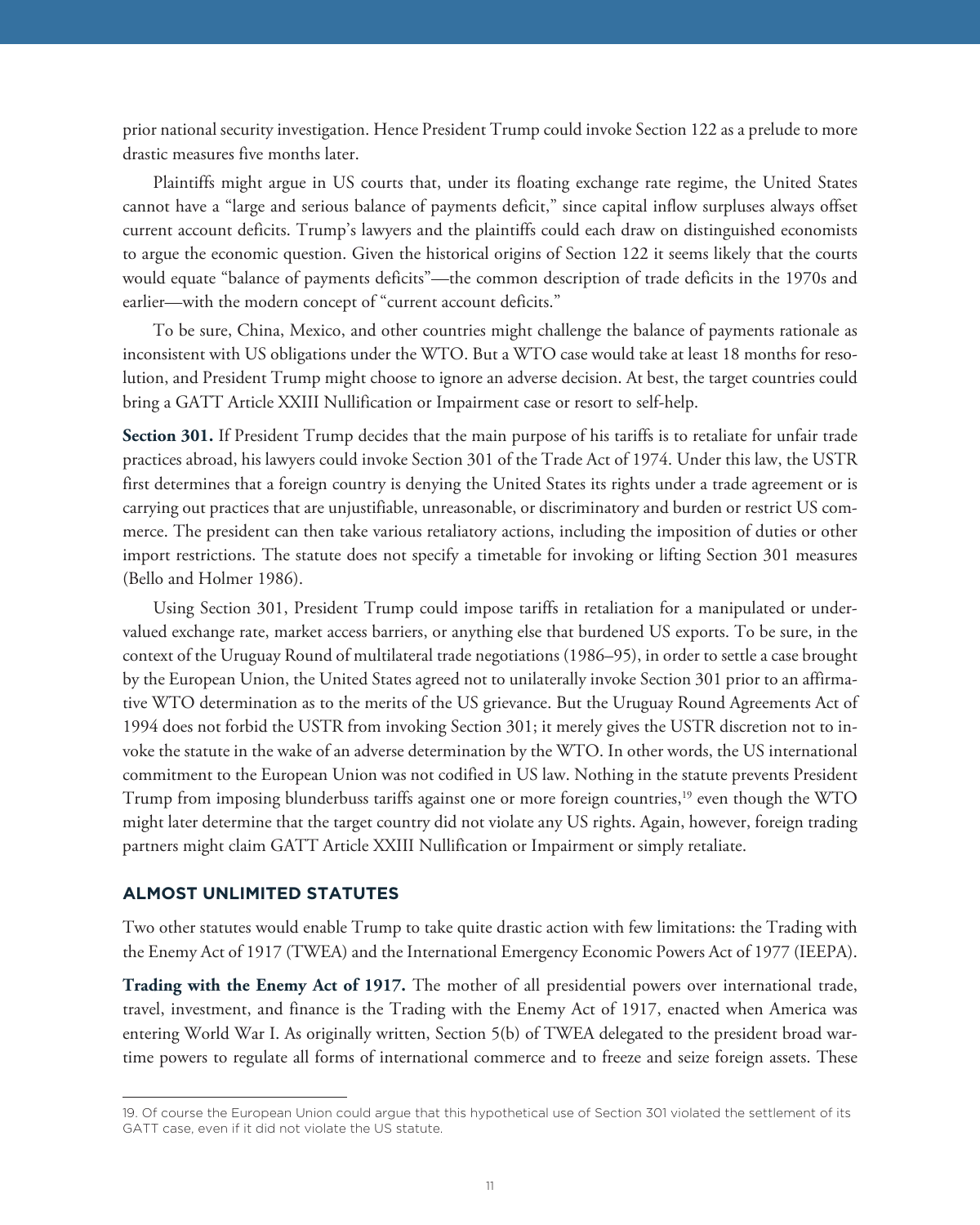powers were not confined to commerce with the enemy nation, nor its assets—they cover the entire scope of "To regulate Commerce with foreign Nations…" to recall the language of Article 1, Section 8 of the US Constitution. The United States was not at war in 1933, but it faced a financial crisis, and as his first act President Roosevelt invoked Section 5(b) to declare a national emergency and order a bank holiday, actions at best remotely related to foreign commerce. When Congress convened, it approved and extended TWEA to cover national emergencies declared by the president (Carter 1988).

TWEA does not specifically authorize the president to raise tariffs. But in the single case in point, the US Court of Customs and Patent Appeals (526 F 2d 560) held that the 10 percent surcharge, imposed for three months as part of the "Nixon shock" in 1971, fell within the presidential power to "regulate" imports (Irwin 2013). This decision is still good law. The "national emergency" in that case was the erstwhile Korean War, which ended in 1953. The reason that emergency could be cited by Nixon's lawyers for TWEA purposes was that even though that war had long ended, the officially declared state of emergency was still in effect in 1971.20 Moreover, it should be recalled that the constitutional use of the word "regulate" in Article I, Section 8, clearly encompasses the imposition of tariffs. Without more, we might conclude that President Trump could invoke TWEA to impose any tariff rate he chose, on imports from any country he designated.

But there is more. In 1976, Congress amended TWEA to cover existing declared emergencies plus new actions solely "During the time of war." As a companion measure in January 1977, Congress enacted the International Emergency Economic Powers Act to cover newly declared national emergencies (more on IEEPA in a moment). This flurry of legislative activity, along with the War Powers Resolution of 1973 and the National Emergencies Act of 1976, was stimulated by the widespread perception of "imperial overreach" in the Johnson and Nixon administrations.

Despite the limitation "During the time of war," which appears in the opening language of Section 5(b), TWEA may not be a dead letter so far as Trump's threatened tariffs are concerned. Long historical practice, stretching from the First Barbary War of 1803 to special forces now operating in Syria and Libya, and including both the Korean and Vietnam Wars (never declared by Congress in so many words), has amply established that no congressional declaration (pursuant to Article 1, Section 8 of the US Constitution) is required for the United States to engage in war.

If President Trump invoked TWEA to impose high tariffs on Mexico and China, he would certainly face a court challenge. The National Retail Federation as well as individual firms like Walmart and Target would seek immediate relief. The legal issue would not turn on whether war was underway with either Mexico or China: TWEA powers are not limited to commerce with the enemy. The core question would be whether the TWEA amendment in 1976, to limit the statute's application to "During the time of war," meant solely wars declared by Congress or included wars authorized by Congress and military actions with no prior congressional authorization. The last declared wars were those against Japan and Germany in 1941 and against Italy, Bulgaria, Hungary, and Romania in 1942. But Congress has authorized many military engagements, most recently against Afghanistan in 2001 and Iraq in 2003. Meanwhile presidents have engaged in more than 125 military actions without prior congressional approval. Because the Iraq and Afghanistan wars are still under way, and seem likely to greet the next US president when he or she takes the oath of office on January 20, 2017, citing those conflicts alone would seemingly suffice to satisfy the

<sup>20.</sup> Nixon's lawyers could have cited the ongoing Vietnam War, but for reasons lost in history they did not.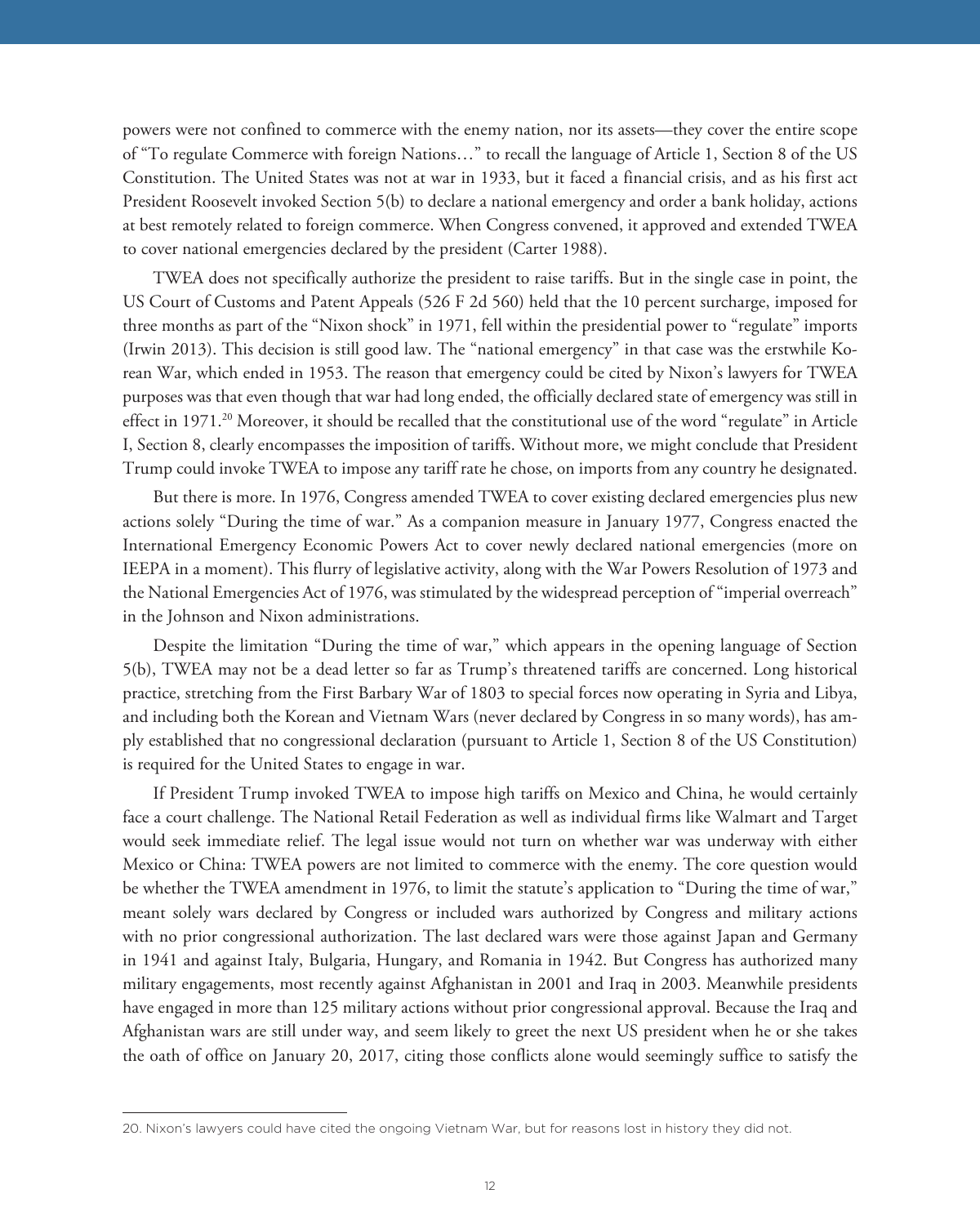predicate requirement of Section 5(b), even if the Supreme Court discounted all the current unauthorized military actions by US special forces (Libya, Somalia, Syria, Yemen, and perhaps others).

Only by holding that "During the time of war" meant solely wars declared by Congress could the Supreme Court deprive President Trump of the vast powers enumerated in TWEA. This holding seems unlikely, especially in light of America's abundant history of authorized and unauthorized warfare and the fact that the 1976 amendment came shortly after the conclusion of the painful Vietnam War. If Congress meant such a limitation in 1976, it could easily have introduced Section 5(b) with the language "During the time of war declared by Congress." Congress did not do so.

Assuming Trump's TWEA tariffs survived the inevitable US court challenge, WTO litigation would not present much difficulty. Because the predicate for new TWEA actions is "time of war," and since Trump could easily throw in a "national emergency," and because those terms encompass "national security," Trump's lawyers could easily invoke GATT Article XXI Security Exceptions to defend against a WTO challenge. Again, however, US trade partners might bring a GATT Article XXIII Nullification or Impairment case in the WTO against the United States or might simply resort to self-help by restricting US exports of selected goods and services or expropriating the intellectual property of US firms.

**International Emergency Economic Powers Act of 1977.** This act is supposed to be exercised only during an "unusual and extraordinary threat." But the courts have never questioned presidential declarations of a "national emergency," so precedent seemingly gives President Trump a free hand. Maybe a future Supreme Court would rein in a future president, but for now the absence of cases limiting presidential authority to declare an emergency is telling.

Like TWEA, IEEPA grants the president wide powers to regulate all forms of international commerce and to freeze assets.21 Assuming the courts interpret "regulate" to include raising tariffs—as the US Court of Customs and Patent Appeals did for Nixon's 10 percent surcharge—President Trump could invoke IEEPA to impose tariffs at rates and on imports of his choosing.

To be sure, Trump's IEEPA tariffs would be vigorously challenged as a massive usurpation of the congressional power "To regulate Commerce with foreign Nations." After all, IEEPA was not enacted with anything like Trump's commercial crusade in mind. The contextual purpose of IEEPA was to give the president tools to inflict economic sanctions on America's enemies and adversaries, thereby compensating for the "During the time of war" limitation written into TWEA Section 5(b). That said, the history of liberal interpretation of "national emergencies" under TWEA argues strongly against a narrow interpretation of "national emergencies" under IEEPA. Roosevelt's use of TWEA to declare a bank holiday, Lyndon Johnson's use to restrict direct investment, and Nixon's use to impose a 10 percent surcharge all established precedents for broad presidential discretion. The frequent invocation of IEEPA to impose sanctions against small countries such as Nicaragua, Panama, Sierra Leone, and Somalia, in circumstances that few observers would characterize as an "unusual or extraordinary threat" to the United States, have strengthened those precedents.

As with Section 232(b) and TWEA tariffs, Trump's lawyers could defend IEEPA tariffs against a WTO challenge by invoking GATT Article XXI Security Exceptions. But again trading partners could resort to GATT Article XXIII Nullification or Impairment or self-help.

<sup>21.</sup> However, unlike TWEA, IEEPA does not give the president the power to seize (or "vest") assets (Carter 1988).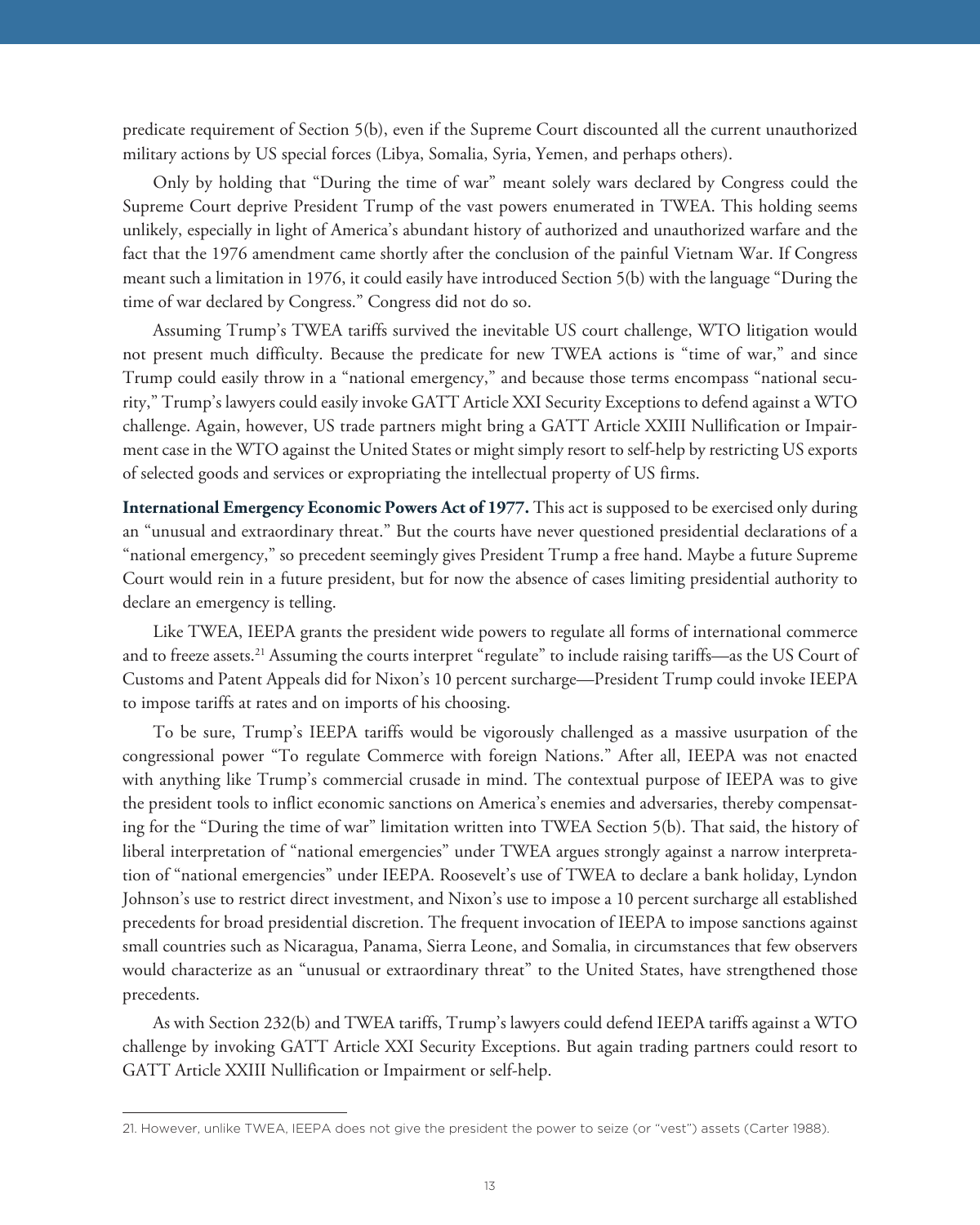As an aside, if a future US Supreme Court held that 35 or 45 percent IEEPA tariffs for an unanticipated commercial crusade were too great an intrusion on congressional prerogatives,<sup>22</sup> President Trump could withdraw the tariffs and impose quantitative restrictions with much the same effect. No court has overturned any of the multiple quantitative restrictions imposed by successive US presidents over the past century.

#### **PRELIMINARY INJUNCTIONS?**

As already noted, Trump's tariffs would arouse multiple opponents, ranging from auto companies such as GM and Chrysler to apparel firms such as Gap and Levi's to information technology giants such as Apple and Qualcomm. These opponents would seek preliminary injunctions to prevent US Customs from collecting the new tariffs unless and until President Trump prevailed on the merits in the ensuing litigation, which would not reach the Supreme Court for at least a year.

In *Winter v. Natural Resources Defense Council, Inc*., 555 U.S. 7 (2008), the US Supreme Court laid down the requirements for obtaining a preliminary injunction: "A plaintiff seeking a preliminary injunction must establish that he is likely to succeed on the merits, that he is likely to suffer irreparable harm in the absence of preliminary relief, that the balance of equities tips in his favor, and that an injunction is in the public interest."

"Irreparable harm" might be the easiest requirement for the corporate plaintiffs to meet. Trump's tariffs would inflict large financial losses on contracted imports, disrupt supply chains, and probably put several firms out of business. But President Trump's lawyers could cite multiple statutes to justify his actions, and success on the merits by these injured plaintiffs seems far from "likely." If Trump's lawyers decided on a "kitchen sink" strategy, the courts would have to issue preliminary injunctions against *all* the statutes his lawyers might cite—Section 232(b), Section 122, Section 301, TWEA, and IEEPA. This is a tall order.<sup>23</sup> As for the "balance of equities," government lawyers would argue—possibly citing Autor, Dorn, and Hanson (2016)—that millions of American workers have suffered long enough from Chinese and Mexican imports.24 Finally government lawyers would point to the promise and prominence of high tariffs in Trump's election campaign, ratified by the voters, as the decisive declaration of the "public interest."

Courts seldom grant preliminary injunctions against presidential actions, but they are not unknown. Two famous cases are worth summarizing, to distinguish their facts from those at issue in Trump's hypothetical tariffs: *Youngstown Sheet & Tube Co. v. Sawyer* (1952) and *Texas v. United States* (2015).

In legal skirmishes leading to *Youngstown Sheet & Tube Co. v. Sawyer*, 343 U.S. 579 (1952), Federal District Court Judge David Andrew Pine granted a preliminary injunction because the justification the gov-

<sup>22.</sup> Article I, Section 9 of the US Constitution states that "No Tax or Duty shall be laid on Articles exported from any State." In this context, the Supreme Court has distinguished between impermissible taxes and duties and permissible quantitative restrictions (embargoes or export controls), although economists see a rough equivalence between the measures. Conceivably the Supreme Court might similarly distinguish between tariffs and import quotas.

<sup>23.</sup> However, the United States has 94 federal judicial districts and more than 800 federal district judges. Different plaintiffs could go to different courts in an effort to find a sympathetic judge. The multiplicity of potential venues favors plaintiffs.

<sup>24.</sup> Note that Autor, Dorn, and Hanson (2016) did not attribute large and persistent US unemployment to imports from Mexico, only to imports from China. Moreover, even these authors acknowledge that the "China Shock" was a past event rather than an ongoing cause of US unemployment. Long briefs could be written arguing the employment effects ("the balance of equities") of imposing or not imposing Trump's hypothetical tariffs.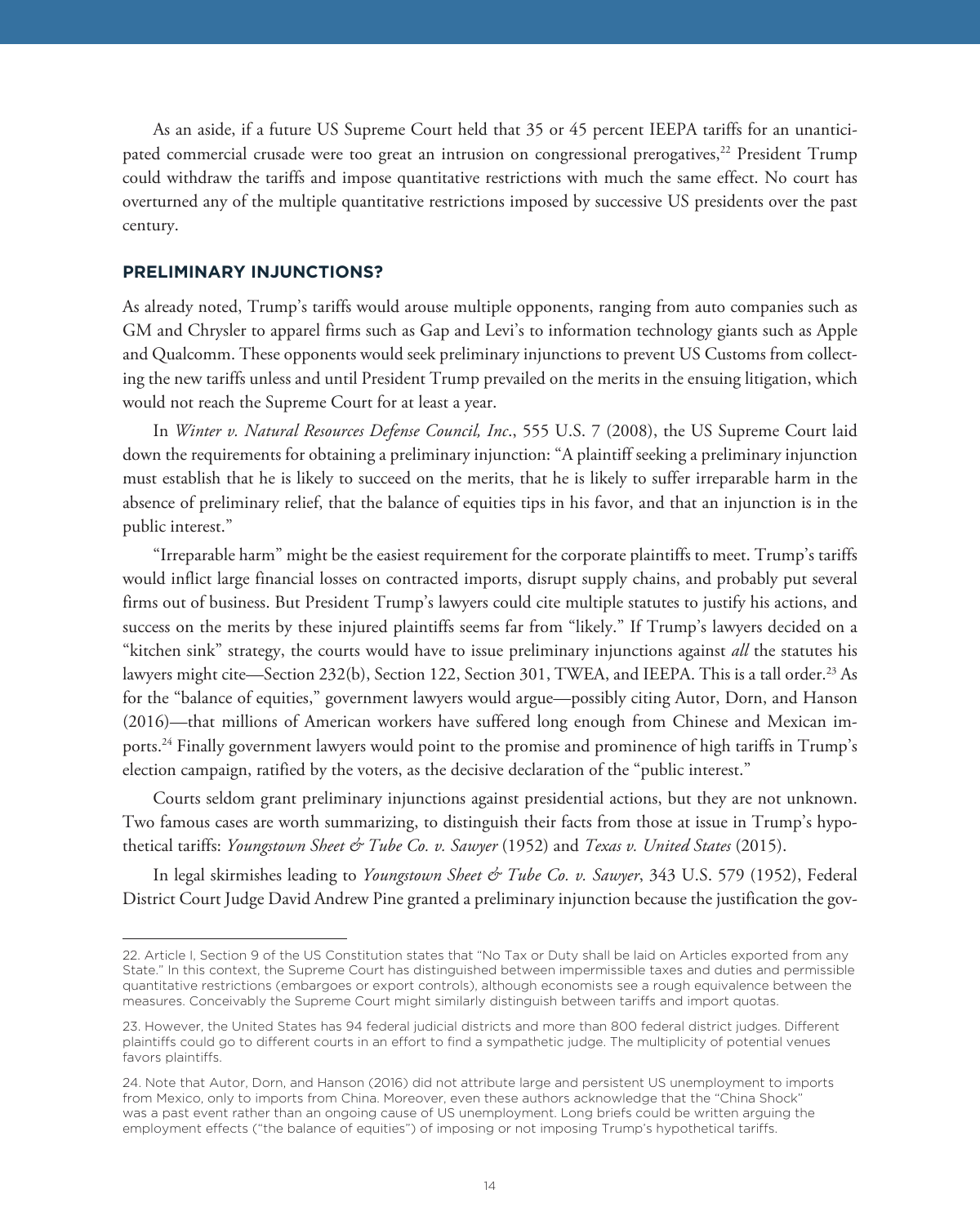ernment lawyer offered for President Harry S. Truman's seizure of the steel mills was a wave to "Sections 1, 2 and 3 of Article II of the Constitution and whatever inherent, implied or residual powers may flow therefrom." Judge Pine asked the lawyer whether the Constitution limited the powers of Congress and the judiciary but not the powers of the president, and the lawyer answered in the affirmative. This was too sweeping for Judge Pine and ultimately for the Supreme Court, which voted 6-3 to make the injunction permanent.

The big distinction between *Youngstown Sheet & Tube Co.* and Trump's hypothetical tariffs is the absence of a statutory basis for Truman's actions and the ample statutory basis for Trump's actions. To be sure, Truman might have invoked the Taft-Hartley Act of 1947 to prevent the United Steel Workers from striking, or the Selective Service Act of 1948 to take control of the mills, but for tactical reasons Truman and his lawyers defended the seizure solely on the claim of inherent constitutional power.<sup>25</sup> In strong contrast, Trump's lawyers can defend his tariffs by appealing to several statutory delegations of power. They would have no reason to claim an inherent constitutional power.

In *Texas v. United States* (case 15-40238, filed November 25, 2015), the US Fifth Circuit Court of Appeals voted 2-1 to uphold the preliminary injunction issued by Federal District Court Judge Andrew Hanen against President Obama's relief programs for illegal aliens, namely the Deferred Action for Parents of Americans (DAPA) and the Deferred Action for Childhood Arrivals (DACA). Texas and 25 other states claimed irreparable harm flowing from the cost of providing public services to millions of illegal aliens spared from deportation by DAPA and DACA. While the court found irreparable harm, the core question was the likelihood of Texas prevailing on the merits.

Government lawyers argued that inherent federal powers of prosecutorial discretion and efficient administration authorized the DAPA and DACA programs. Texas argued that the Immigration and Nationality Act of 1990 (INA) contained no delegation of congressional power to the president to exempt millions of illegal aliens from the statutory scheme. Fifth Circuit Court Judge Jerry Smith, writing for the majority, agreed: "The INA flatly does not permit the reclassification of millions of illegal aliens as lawfully present and thereby make them newly eligible for a host of federal and state benefits, including work authorization."26

The Supreme Court has not yet issued its decision on the merits of the *Texas* suit. But as for the Fifth Circuit's decision granting Texas a preliminary injunction, the distinction between *Texas v. United States* and Trump's hypothetical tariffs is clear. Obama's lawyers could not find a statutory basis for DAPA and DACA, but Trump's lawyers can cite multiple statutes arguably authorizing his tariffs.

#### **CONCLUSION**

Trump's trade threats may be no more than opening ploys to secure unilateral concessions from US trade partners or to induce US multinationals to step up their investments in the United States.<sup>27</sup> In fact, Trump has asserted that threatened tariffs and taxes would never need to be imposed because trading partners and US firms would quickly fall into line. But if he is elected and imposes the trade restrictions of the magni-

<sup>25.</sup> The two named statutes were not popular vehicles at the time.

<sup>26</sup>*. Texas v. United States*, case 15-40238, filed November 25, 2015.

<sup>27.</sup> Trump has threatened company-specific tariffs or taxes (notably on Ford), but there is no statutory basis for such levies. See Steven Symes, "Trump Threatens Ford Yet Again," *Insider Car News*, March 8, 2016, www.insidercarnews.com/trump-threatens-ford-yet-again-2*.* However, Trump could threaten duties on highly specific tariff lines, intensively utilized by Ford for its component imports, perhaps with a similar effect.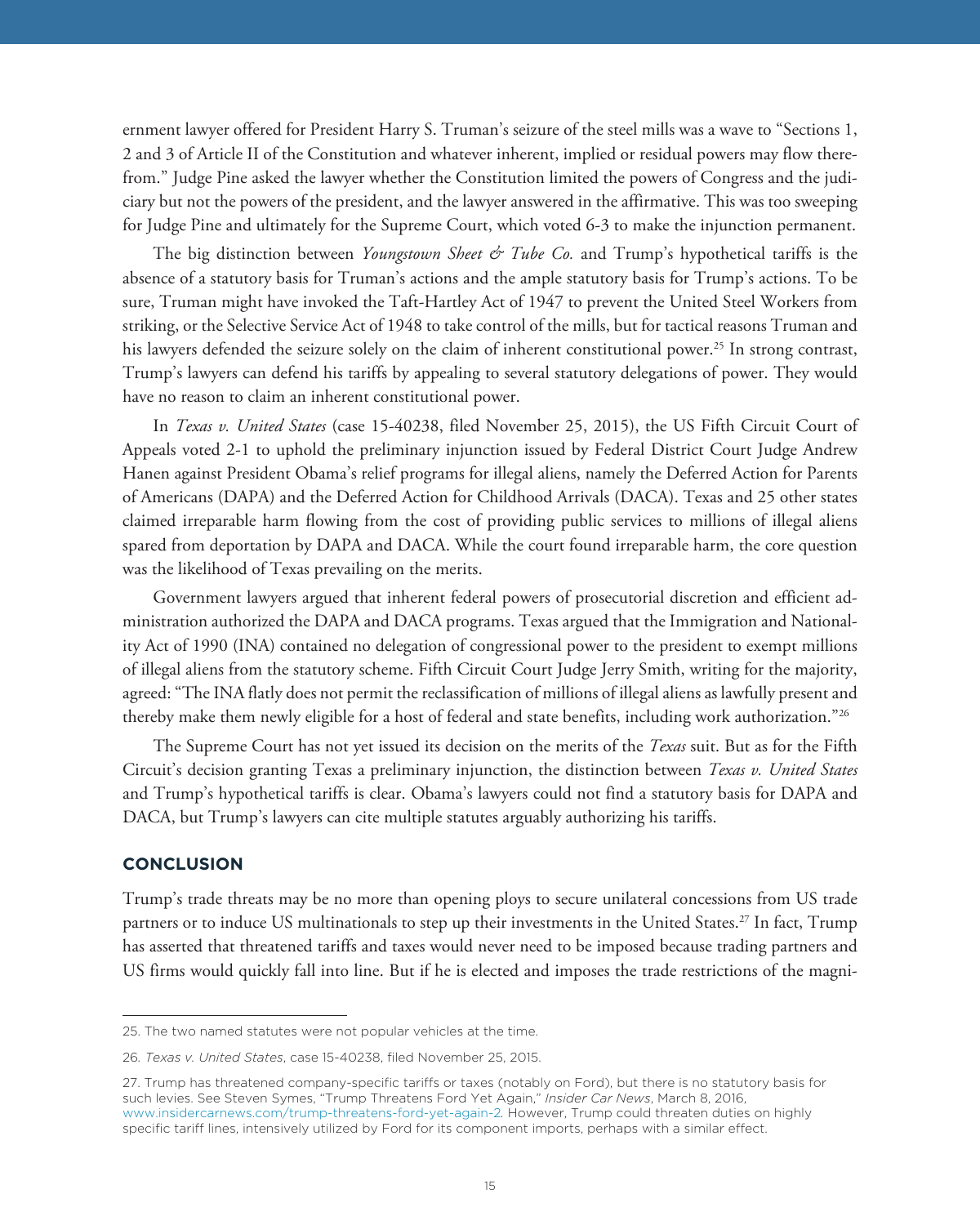tudes threatened, foreign countries will soon retaliate. They will not patiently wait for US court proceedings or WTO litigation to vindicate their rights under national or international law.28 Enormous economic damage will ensue long before the legal battlefield is cleared.

Only congressional revocation of powers delegated by TWEA, IEEPA, and other statutes could ensure against the isolationist trade policies advocated by candidate Trump. But there is little chance that appropriate amendments will be enacted if Trump is elected. It would be a mistake to suppose that the US courts will intervene to stop a trade war.

#### **REFERENCES**

**REFERENCES** Autor, David H., David Dorn, and Gordon H. Hanson. 2016. *The China Shock: Learning from Labor Market Adjustment to Large Changes in Trade.* NBER Working Paper 21906 (January). Cambridge, MA: National Bureau of Economic Research.

Bello, Judith Hippler, and Alan F. Holmer. 1986. Section 301 of the Trade Act of 1974: Requirements, Procedures, and Developments. *Northwestern Journal of International Law & Business* 7, no. 4 (Fall). Available at http://scholarlycommons.law.northwestern.edu/cgi/viewcontent.cgi?article=1211&context=njilb.

Carter, Barry E. 1988. *International Economic Sanctions: Improving the Haphazard U.S. Legal Regime*. Cambridge University Press.

Hufbauer, Gary Clyde, Cathleen Cimino, and Tyler Moran. 2014. *NAFTA at 20: Misleading Charges and Positive Achievements*. PIIE Policy Brief 14-13. Washington: Peterson Institute for International Economics. Available at www.piie.com/sites/default/files/publications/pb/pb14-13.pdf.

Irwin, Douglas A. 2013. The Nixon shock after forty years: The import surcharge revisited. *World Trade Review* 12, no. 1 (January). Available at www.dartmouth.edu/~dirwin/Nixon.pdf.

Knoll, David D. 1986. Section 232 of the Trade Expansion Act of 1962: Industrial Fasteners, Machine Tools and Beyond. *Maryland Journal of International Law* 10, no. 1: 55. Available at http://digitalcommons.law.umaryland.edu/mjil/vol10/iss1/4.

Yoo, Ji Yeong, and Dukgeun Ahn. 2016. Security Exceptions in the WTO System: Bridge or Bottle-Neck for Trade and Security? *Journal of International Economic Law* 19, no. 2 (May): 417–77. Available at http://jiel.oxfordjournals.org/content/19/2/417.full.pdf+html.

<sup>28.</sup> President George W. Bush imposed safeguard tariffs on a large volume of US steel imports in March 2002. In November 2003, some 20 months later, the WTO Appellate Body ruled that the tariffs were inconsistent with US obligations, and Bush lifted them in December 2003. By that time, Bush had achieved his political goals, in particular congressional passage of the Trade Promotion Authority Act of 2002, which was widely welcomed abroad. It's unlikely that US trading partners would be equally patient in the face of Trump's attack on the world trading system.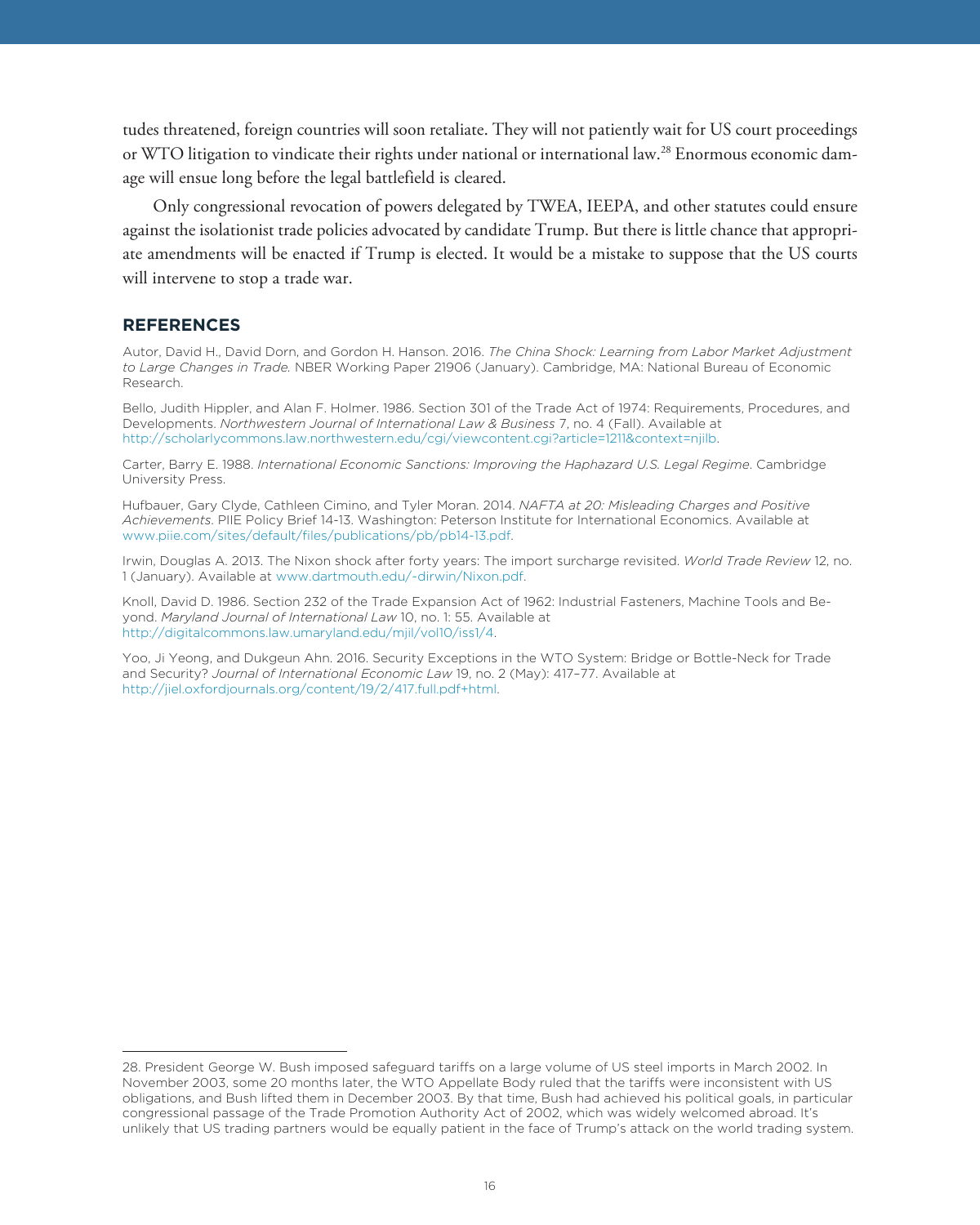### **CHAPTER 2**

## **Impact of Clinton's and Trump's Trade Proposals**

Marcus Noland, Sherman Robinson, and Tyler Moran

Since the 1930s, when a global drive to raise trade barriers deepened the Great Depression, US specialists and the public at large have shared the belief that a liberal US-led rules-based international trade regime is in the United States' national interest. Trade policy has thus seldom, if ever, risen to a top-tier issue in electoral politics.

The presidential campaign of 2016 has departed from this pattern, for two reasons. First, the increasing openness of the global economy tripled the share of trade in US national income in the last 50 years ([figure](#page-17-0) [2.1](#page-17-0)). Second, successive administrations have been unwilling or unable to expand safety net programs for people who have lost their jobs or seen their wages decline. These changes have occurred not only because of trade and offshoring of jobs but also because of technological innovations and increases in productivity. Trade, however, has taken most of the blame in political discourse this year, breaking the postwar consensus around the liberal order of international economic cooperation and openness [\(box 2.1](#page-18-0)).

This analysis assesses the main presidential candidates' positions on trade and provides an empirically based assessment of their trade policy proposals with regard to what has become an emotionally heated issue in the election campaign.

[Marcus Noland](https://piie.com/experts/senior-research-staff/marcus-noland) is executive vice president and director of studies at the Peterson Institute for International Economics. Sherman Robinson is a senior research fellow at the International Food Policy Research Institute (IFPRI). The views in this chapter do not represent IFPRI's position. [Tyler Moran](https://piie.com/experts/former-research-staff/tyler-moran) is a former research analyst at the Peterson Institute for International Economics.

*Authors' Note:* This chapter benefited significantly from comments on preliminary drafts from Fred Bergsten, Olivier Blanchard, Chad Bown, Cathleen Cimino-Isaacs, William Cline, Dieter Ernst, Caroline Freund, Michael Gadbaw, Egor Gornostay, Cullen Hendrix, Gary Hufbauer, Doug Irwin, Simon Johnson, Robert Lawrence, Phil Levy, Ted Moran, Michael Plummer, Adam Posen, Jeffrey Schott, David Stockton, and Jan Zilinsky, though none of them should be held responsible for the final product. Mark Zandi and Chris Lafakis at Moody's Analytics were more than generous in sharing unpublished model runs. Kent Boydston provided versatile and timely research support. We thank Barbara Karni, Madona Devasahayam, and Steve Weisman and the Peterson Institute publications department for turning our writing into what you hold in your hands.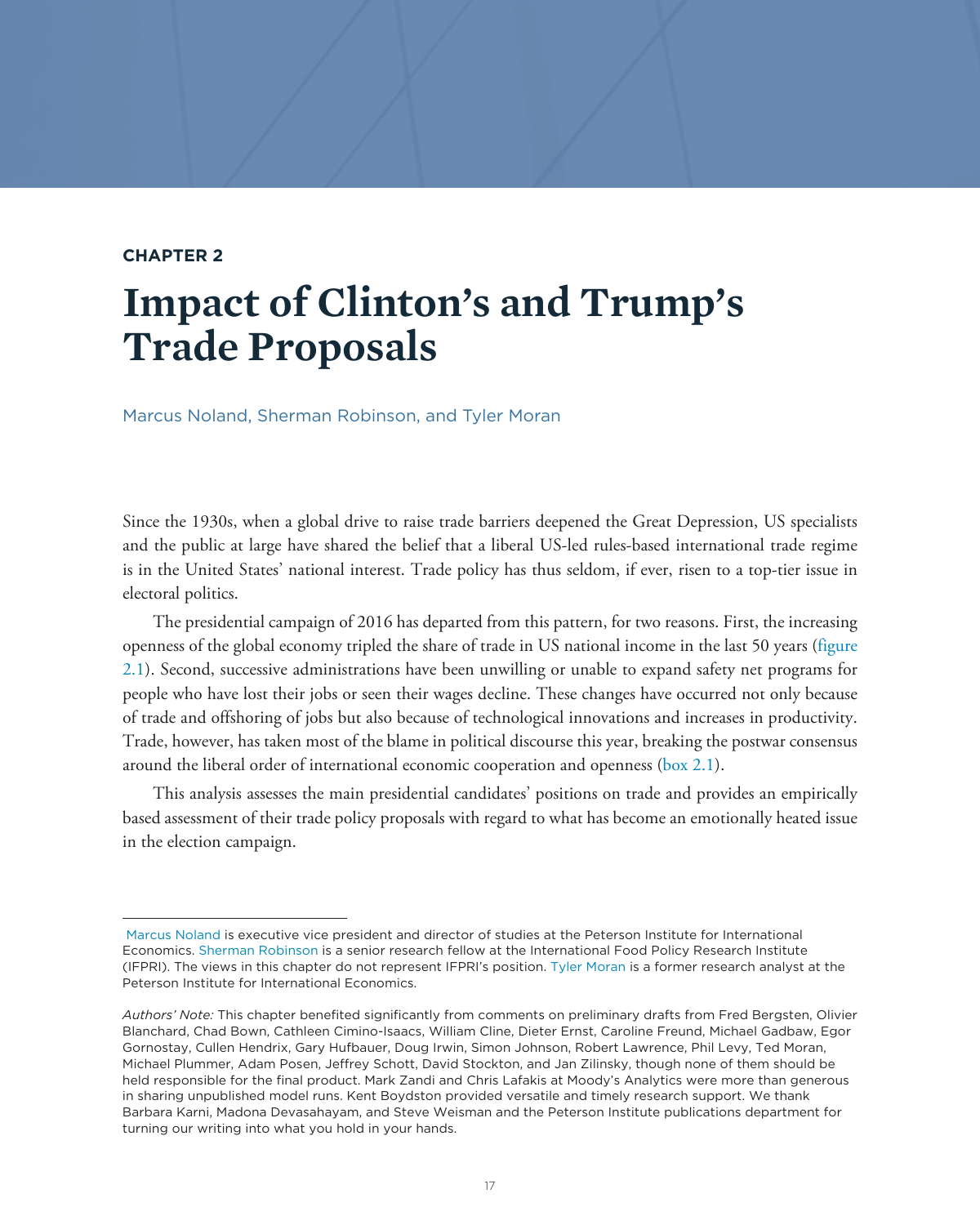<span id="page-17-0"></span>

Hillary Clinton, the Democratic candidate, has expressed skepticism about trade but in effect represents stasis. Donald J. Trump, the Republican candidate, offers a sharp departure from the status quo. (For this reason, this chapter devotes more attention to him.) Both candidates have come out against the only significant trade deal pending for approval in Congress, the Trans-Pacific Partnership (TPP), which President Barack Obama signed earlier in 2016 and much of the Republican Congressional leadership supports, with conditions.

If approved, TPP would deliver considerable benefits to the US economy, but they would accrue more to skilled (and more highly paid) workers than to less-skilled, lower-paid workers, likely increasing wage inequality, absent compensatory policies. But rejection of TPP would also damage US leadership in Asia and likely help China expand its influence in a region wary of its economic, political, and strategic ambitions (see chapter 3).

Trump goes much farther than Clinton on trade and investment policies. He threatens to slap punitive (and possibly even firm-specific) tariffs on products imported from China and Mexico, withdraw from the World Trade Organization (WTO), and abrogate existing preferential trade agreements, such as the North American Free Trade Agreement (NAFTA) and the Korea-US Free Trade Agreement (KORUS).

If implemented, these proposals would provoke retaliation by US trading partners, unleashing a trade war that would send the US economy into recession and cost millions of Americans their jobs. Industries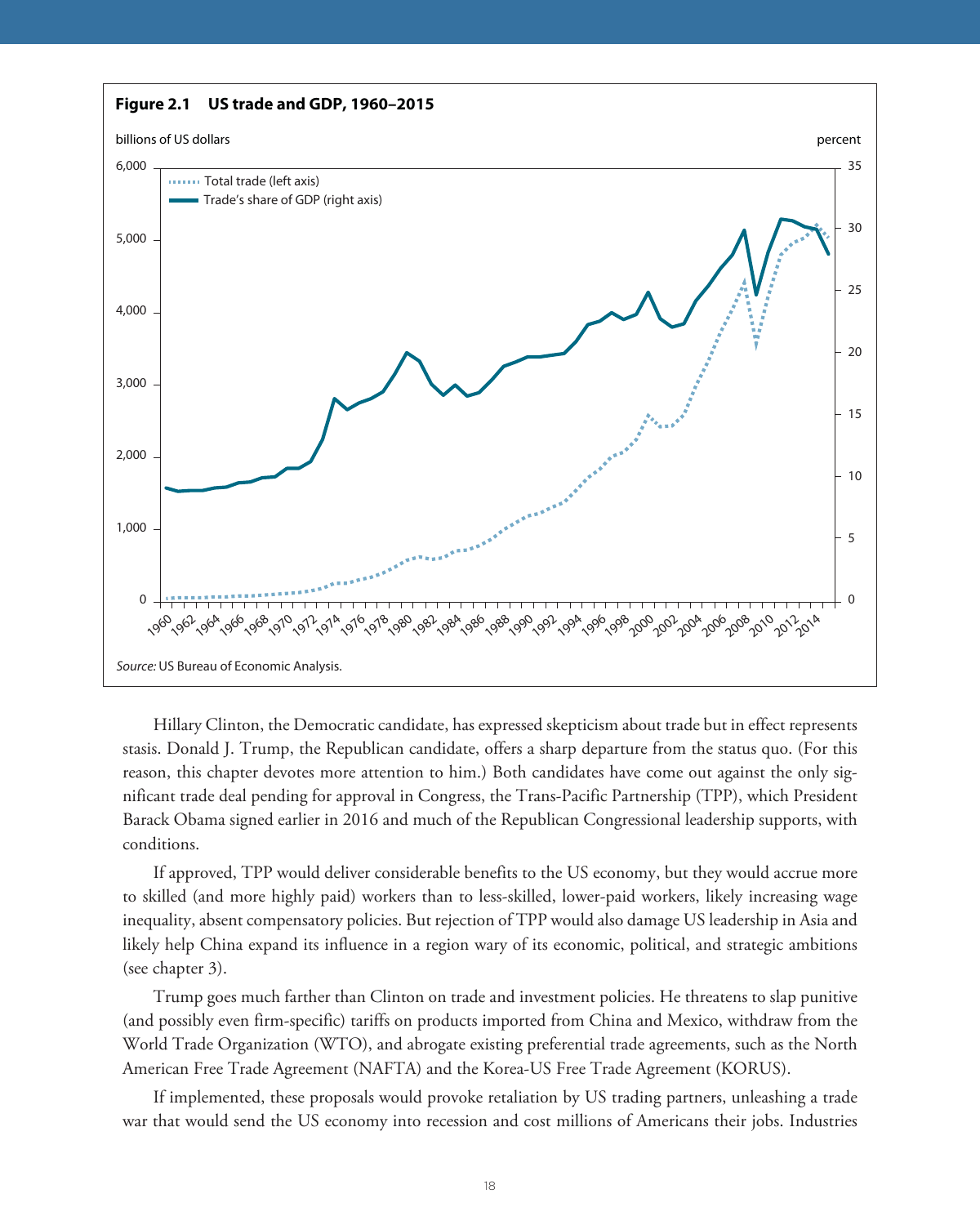#### <span id="page-18-0"></span>**Box 2.1 Labor markets, trade, and adjustment: How did we get here?**

The US economy experienced a tremendous increase in globalization over the past 50 years (see [figure](#page-17-0)  [2.1](#page-17-0)). Falling transportation and communications costs and rising incomes drove this process, but supportive trade policies also played a role. In the United States, expansion of trade will tend to depress the wages of low-skilled workers; increase the wages of some skilled classes; and increase the returns to capital, land, and other natural resources. To the extent that the highly skilled are the predominant owners of capital and land in the United States, the net effect of these changes is likely to increase income and wealth inequality.

The consensus among economists is that technological change, not international trade, is the primary driver of labor market changes observed in recent decades, though the rapid expansion of international trade—in particular the "China shock" of the 1990s, following China's accession to the World Trade Organization and the associated granting of permanent normal trade relations—together with a period of Chinese currency undervaluation contributed to a surge in manufactured imports, with adverse consequences for US manufacturing employment, which has fallen by nearly one-third since 2000 (Autor, Dorn, and Hanson 2013).

That period of rapid increase in import penetration has now passed. Hicks and Devaraj (2015) decompose US job losses in manufacturing between 2000 and 2010 into components associated with technological change, trade, and shifts in domestic demand. They find that increases in productivity accounted for 88 percent of job losses.

Although it was not the primary cause of recent job losses, international trade—or more precisely, international trade agreements—have become the scapegoat of people dissatisfied with prevailing economic trends. The growing salience of immigration concerns, in the United States and elsewhere, suggests that the expressions of unease with both international trade and immigration may reflect apprehensions that run deeper than the national income accounts.

One way to deal with the problem of labor market dislocation would be to accompany trade opening with improved social safety nets, which the United States has failed to do. The existing Trade Adjustment Assistance program is widely regarded as ineffectual (Irwin 2016). Given that any number of forces (technological change, international trade, tax policy) can cause labor market dislocations, a better approach would be to adopt a generalized system of wage insurance and retraining to address the needs of people displaced, regardless of the cause (Kletzer and Litan 2001), possibly by expanding the earned income tax credit, or even just expanding unemployment compensation. These proposals reward continued participation in the labor market, which has declined, in part because of misuse of the social security disability program as a permanent unemployment compensation scheme. Maintenance of the Affordable Care Act (or a similar program) that begins to separate health care coverage from employment would also increase labor market flexibility.

that manufacture machinery used to create capital goods<sup>1</sup> in the information technology, aerospace, and engineering sectors, which depend on exports, would be the most intensely affected. But the trade shock would also damage sectors not engaged in trade, such as wholesale and retail distribution, restaurants, and temporary employment agencies, particularly in regions where traded commodities are produced. Millions of American jobs that appear unconnected to international trade—disproportionately lower-skilled and lower-wage jobs—would be at risk.

In a full trade war scenario, Washington State would be the worst affected, suffering a 5 percent private sector job loss relative to baseline. But employment would fall by more than 4 percent in a broad swath of states, including California, Connecticut, Indiana, Illinois, Kentucky, Maryland, Massachusetts, Michigan, Minnesota, New Hampshire, New Mexico, New York, North Carolina, Ohio, Pennsylvania, Rhode Island, Texas, Utah, and Wisconsin. Twenty-nine counties across America would experience employment

<sup>1.</sup> Capital goods are goods, such as machinery, buildings, equipment, and tools, that are used to produce other goods and services for sale.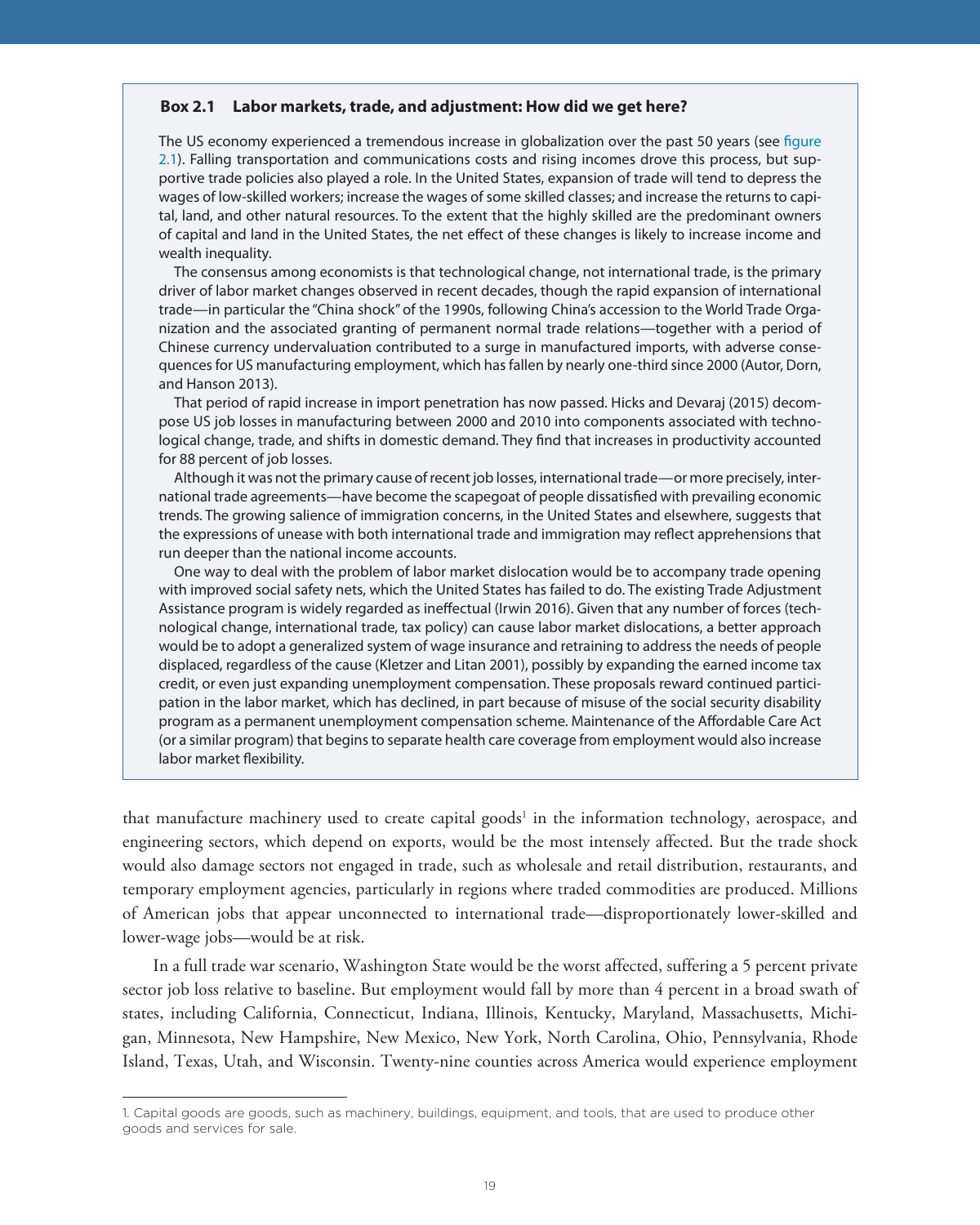declines of 7 percent or more. In absolute terms, Los Angeles county in California would be the worst affected (176,000 jobs), followed by Cook county, Illinois (Chicago) with 91,000 and Harris county, Texas (Houston) with 89,000.

Based on past actions in trade disputes with China and Mexico, a reciprocal response to US-imposed trade sanctions is fully plausible to assume. Scenarios milder than a full-blown trade war could also unfold, including one in which China responds to US actions by selectively ending imports of US aircraft or soybeans or instructing state-owned enterprises to stop purchasing US business services. The casualties of these trade disputes include many low-income workers employed in sectors not normally associated with international trade as the impact of the trade disputes ripples through their communities.<sup>2</sup>

The results presented in this analysis are a conservative assessment of the damage that the trade policies advocated by candidate Trump could wreak on the US economy. Left unaddressed in the formal modeling are Trump's musings about withdrawing from free trade agreements and the WTO, which are difficult to address in the framework presented. If, however, the United States withdrew from the WTO, it could quickly find itself back in the Smoot-Hawley world of the Great Depression.

### **POSITIONS OF THE CANDIDATES**

#### Hillary Clinton

In her long career in politics, Hillary Clinton has not taken a doctrinaire position on trade. As First Lady, she supported NAFTA, passage of which marked a significant achievement of her husband, President Bill Clinton. But while campaigning for the 2008 Democratic presidential nomination, she described NAFTA as "a mistake."3 While representing New York in the US Senate, she voted in favor of six preferential trade deals (FTAs with Chile, Singapore, Australia, Morocco, Bahrain, and Oman); against two (the Central American Free Trade Agreement [CAFTA-DR] and the FTA with Panama); and did not vote on two others (the agreements with Jordan and Peru). She expressed opposition to the FTAs with Colombia and South Korea, which did not come to votes while she was in office. Later, while serving as secretary of state, Clinton reversed her opposition to these agreements and helped persuade Congress to pass them.

In the 2016 campaign, she has made enforcement of existing trade laws, aimed at preventing abuses by trading partners, the centerpiece of her trade policy. She wants to create a new position of chief trade prosecutor, reporting directly to the president; triple the number of officials devoted to monitoring implementation of agreements by America's trade partners; and create an "early warning system" to detect implementation problems. She has expressed particular concern about the maintenance of labor standards, a feature of many recent trade agreements.<sup>4</sup>

With respect to China, she is against granting it "market economy status," which would make antidumping trade sanctions harder to impose. She has also expressed concerns about currency manipulation by

<sup>2.</sup> Not everyone who loses a job in these trade war scenarios will find comparable employment.

<sup>3.</sup> Linda Qiu, "Clinton Voted for 'Virtually Every' Trade Agreement, Killing Millions of Jobs, Sanders Says," Politifact, April 10, 2016, [www.politifact.com/truth-o-meter/statements/2016/apr/10/bernie-s/clinton-voted-virtually-every](www.politifact.com/truth-o-meter/statements/2016/apr/10/bernie-s/clinton-voted-virtually-every-trade-agreement-kill/)[trade-agreement-kill/](www.politifact.com/truth-o-meter/statements/2016/apr/10/bernie-s/clinton-voted-virtually-every-trade-agreement-kill/) (accessed on August 7, 2016).

<sup>4.</sup> This paragraph and the next two draw on Hillary Clinton, "Commentary: If Elected President, I'll Level the Playing Field on Global Trade," *Portland Press Herald*, February 23, 2016, [www.pressherald.com/2016/02/23/commentary-if](www.pressherald.com/2016/02/23/commentary-if-elected-president-ill-level-the-playing-field-on-global-trade-clinton-says/)[elected-president-ill-level-the-playing-field-on-global-trade-clinton-says/](www.pressherald.com/2016/02/23/commentary-if-elected-president-ill-level-the-playing-field-on-global-trade-clinton-says/) (accessed on August 7, 2016).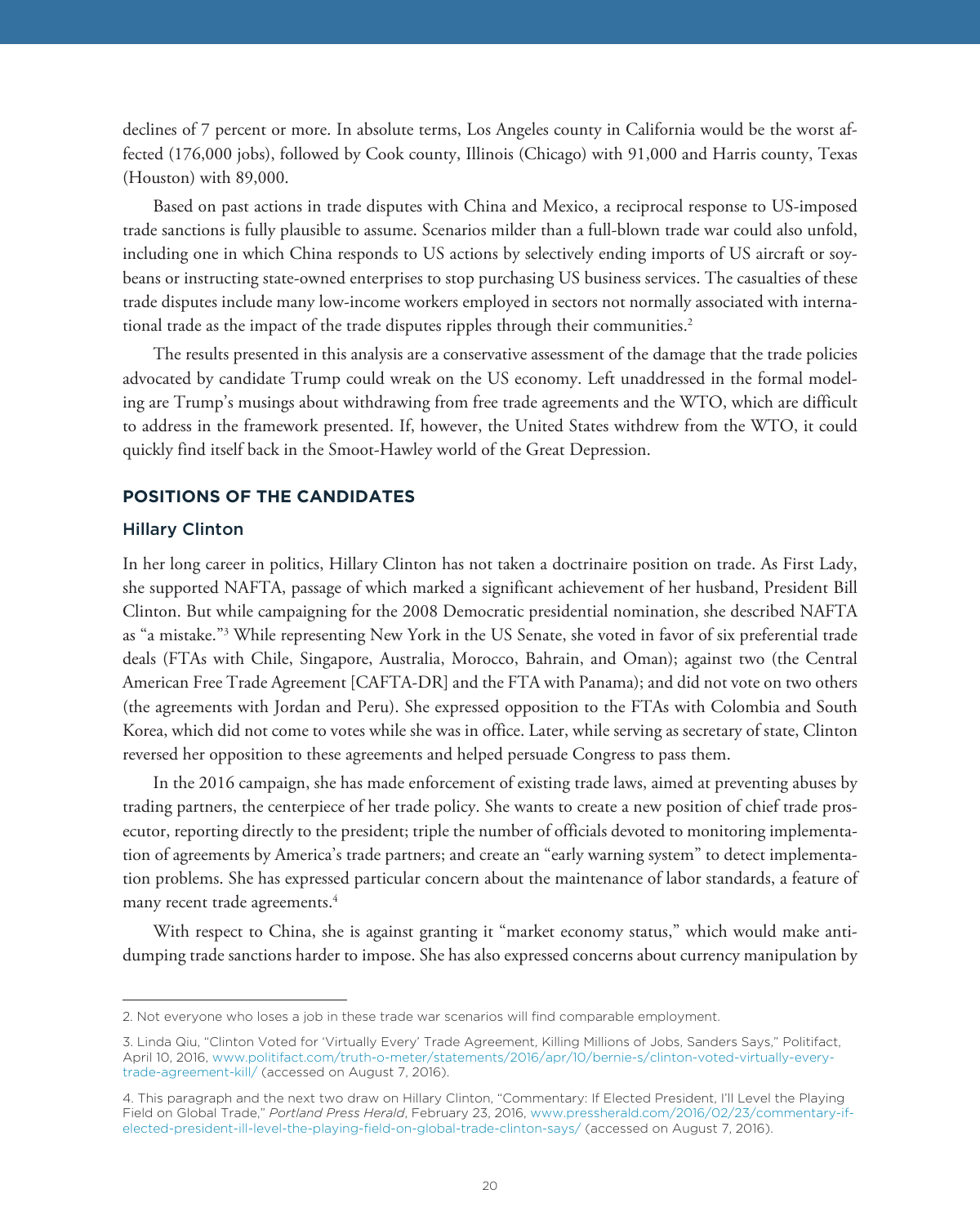China and other countries (aimed at making their exports cheaper and their imports more expensive), and she backs legislation to impose countervailing duties against countries that maintain undervalued currencies to gain an unfair advantage in trade.

She has also called for changes in the tax code to discourage offshoring of jobs and "inversions," the practice of US firms merging with smaller foreign companies to establish headquarters in jurisdictions abroad with lower costs and tax rates. She has indicated her intention to "claw back" some revenue losses from inversions and allocate \$10 billion to a program to strengthen the manufacturing sector.5

The two major trade policy proposals on the US agenda are TPP, which none of the 12 participating countries has yet ratified, and the Trans-Atlantic Trade and Investment Partnership (TTIP), which remains in the negotiating stage.6 TPP calls for the removal of tariffs and quotas and other traditional border impediments to trade; trade facilitation; expansion of e-commerce; protection of investor, intellectual property, and labor rights; environmental standards; and dispute settlement procedures, among many other issues.

Economic analyses of traditional market access issues estimate that gains from TPP to the US economy would reach \$130 billion once the agreement is largely phased in, a process that would take about 15 years (Petri and Plummer 2016).<sup>7</sup> The results obtained from simulation models are consistent with a large body of empirical evidence that demonstrates that international trade raises growth and productivity and that trade protection impedes both.8

The actual benefit to the US economy from TPP would likely be much larger, because the assessments focus only on the part of the agreement that is easiest to analyze quantitatively. The impact of other components could be large. They include steps to facilitate trade through easier customs regulations and actions to encourage e-commerce, cross-border investment flows (including productivity-enhancing inward investment flows), protection of intellectual property rights, curbs on state-owned enterprises, opening up of government procurement, and promotion of international labor and environmental standards.

Petri and Plummer (2016) find that most of the income gains accrue to relatively skilled workers. TPP could therefore contribute to both income growth and an increase in income inequality, absent compensatory policies. In short, the pie will get bigger, but the slices will become less equal in size.

<sup>5.</sup> The Briefing,

www.hillaryclinton.com/briefing/factsheets/2016/04/01/hillary-clintons-strategy-to-make-it-in-america/ (accessed on August 23, 2016).

<sup>6.</sup> Clinton has not taken a position on TTIP, a proposed trade, investment, and economic cooperation accord between the United States and the European Union. Given the uncertainty about the viability of these negotiations post-Brexit, it is doubtful that she will.

<sup>7.</sup> The 2016 evaluation of TPP by the US International Trade Commission is an outlier. It concludes that the agreement would deliver just \$57 billion in benefits to the US economy in 2032. Its lower estimate primarily reflects the fact that its analysis included only tariff cuts and other border measures that can be analyzed in a completely noncontroversial way. But even this ultraconservative analysis concluded that TPP would raise real wages in the United States and contribute to creating 128,000 jobs. See Peter A. Petri and Michael Plummer, "The International Trade Commission Report on the TPP: Solid but Too Cautious," PIIE Trade and Investment Policy Watch blog, May 19, 2016, www.piie.com/blogs/trade-investment-policy-watch/international-trade-commission-report-tpp-solid-too-cautious (accessed on July 13, 2016).

<sup>8.</sup> On the trade-growth relationship, see Frankel and Romer (1999). On the trade-productivity link, see Bernard et al. (2007).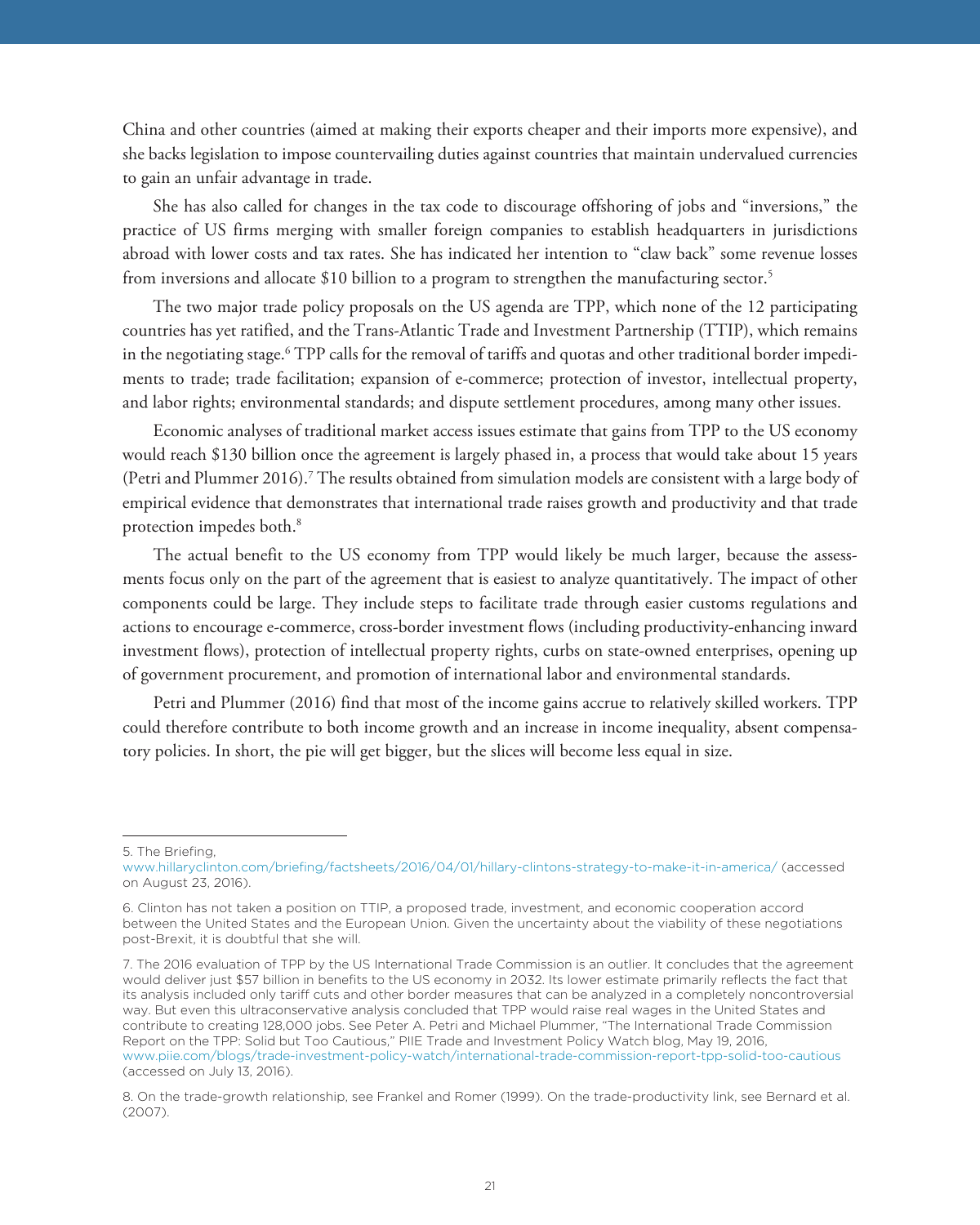Although she supported TPP as secretary of state, calling it "the gold standard" of trade agreements, candidate Clinton has come out in opposition to it, $^{\circ}$  as has candidate Trump.10 The Democratic Party platform committee rejected a proposed amendment to oppose TPP outright, however. The platform simply advocates strict protections for US workers in all trade deals.

There is fading hope among TPP advocates that the agreement could be ratified during a lame duck session (between the November election and the seating of the new Congress in January 2017). The political logic would be that confronted with a President Clinton or a President Trump, some Congressional Republicans would drop their objections to specific provisions of the agreement and work with the Obama administration and vote for passage (Lawrence 2016). However, Clinton has made her opposition to this tack clear; if she were to win the presidential election by a substantial margin, some members of Congress might be reluctant to disregard her wishes. If the United States does not ratify the agreement, the agreement will not come into force.<sup>11</sup>

If TPP does not come to a vote in the lame duck session, some observers have speculated that President Clinton could flip-flop and return to the pro-TPP position she held as secretary of state, perhaps in the context of a revitalized (and renamed) "pivot to Asia" (Francis 2016). But even this scenario has its implicit costs: Petri and Plummer (2016) estimate that each year's delay in implementing TPP represents a \$77 billion to \$123 billion permanent income loss for the United States, depending on the discount rate applied.

Given that Clinton supported TPP before she opposed it, proponents of the pact are hoping that if elected, she could replicate President Bill Clinton's maneuver in the early 1990s, when he opposed NAFTA while campaigning against George H. W. Bush in 1992 and then supported its passage in office, citing the side agreements that he negotiated and the fact that he had "improved" its provisions on labor, environmental, and safety regulations. In an interview with PBS NewsHour, Hillary Clinton criticized TPP for failure to include provisions relating to currency manipulation.<sup>12</sup> She has also objected to its "rules of origin" as being insufficiently rigorous with respect to automobiles.<sup>13</sup>

One way for Clinton, if elected president, to garner congressional support for TPP (should she decide to go this route) would be to "get tough" on monetary issues by supporting the adoption in parallel of coun-

<sup>9.</sup> Lauren Carroll, "What Hillary Clinton Really Said about TPP and the 'Gold Standard,'" October 13, 2015, Politifact, [www.politifact.com/truth-o-meter/statements/2015/oct/13/hillary-clinton/what-hillary-clinton-really-said-about-tpp](www.politifact.com/truth-o-meter/statements/2015/oct/13/hillary-clinton/what-hillary-clinton-really-said-about-tpp-and-gol/)[and-gol/](www.politifact.com/truth-o-meter/statements/2015/oct/13/hillary-clinton/what-hillary-clinton-really-said-about-tpp-and-gol/) (accessed on June 23, 2016).

<sup>10.</sup> In his trade policy speech in Monessen, Pennsylvania, on June 28, 2016, Trump described TPP as a "death blow to American manufacturing," promised to withdraw from the agreement, and took credit for what he alleged was Clinton's feigned opposition to the agreement. (accessed on June 28, 2016). Later that day, at a rally in Ohio, he repeatedly described TPP as "a rape of our country." See Cristiano Limo, "Trump Calls Trade Deal 'a Rape of our Country," *Politico*, June 28, 2016 (accessed on June 29, 2016).

<sup>11.</sup> The agreement would enter force if at least six countries that together represent at least 85 percent of the total GDP of the original 12 ratified it within two years. Without the United States, reaching the GDP threshold would not be possible.

<sup>12. &</sup>quot;Hillary Clinton says she does not support Trans-Pacific Partnership," PBS NewsHour, October 7, 2015, www.pbs.org/newshour/rundown/hillary-clinton-says-she-does-not-support-trans-pacific-partnership/ (accessed on June 24, 2016). See Bergsten (2014, 2016).

<sup>13.</sup> The Briefing, [www.hillaryclinton.com/briefing/factsheets/2016/04/01/hillary-clintons-strategy-to-make-it-in](www.hillaryclinton.com/briefing/factsheets/2016/04/01/hillary-clintons-strategy-to-make-it-in-america/)[america/](www.hillaryclinton.com/briefing/factsheets/2016/04/01/hillary-clintons-strategy-to-make-it-in-america/) (accessed on August 23, 2016).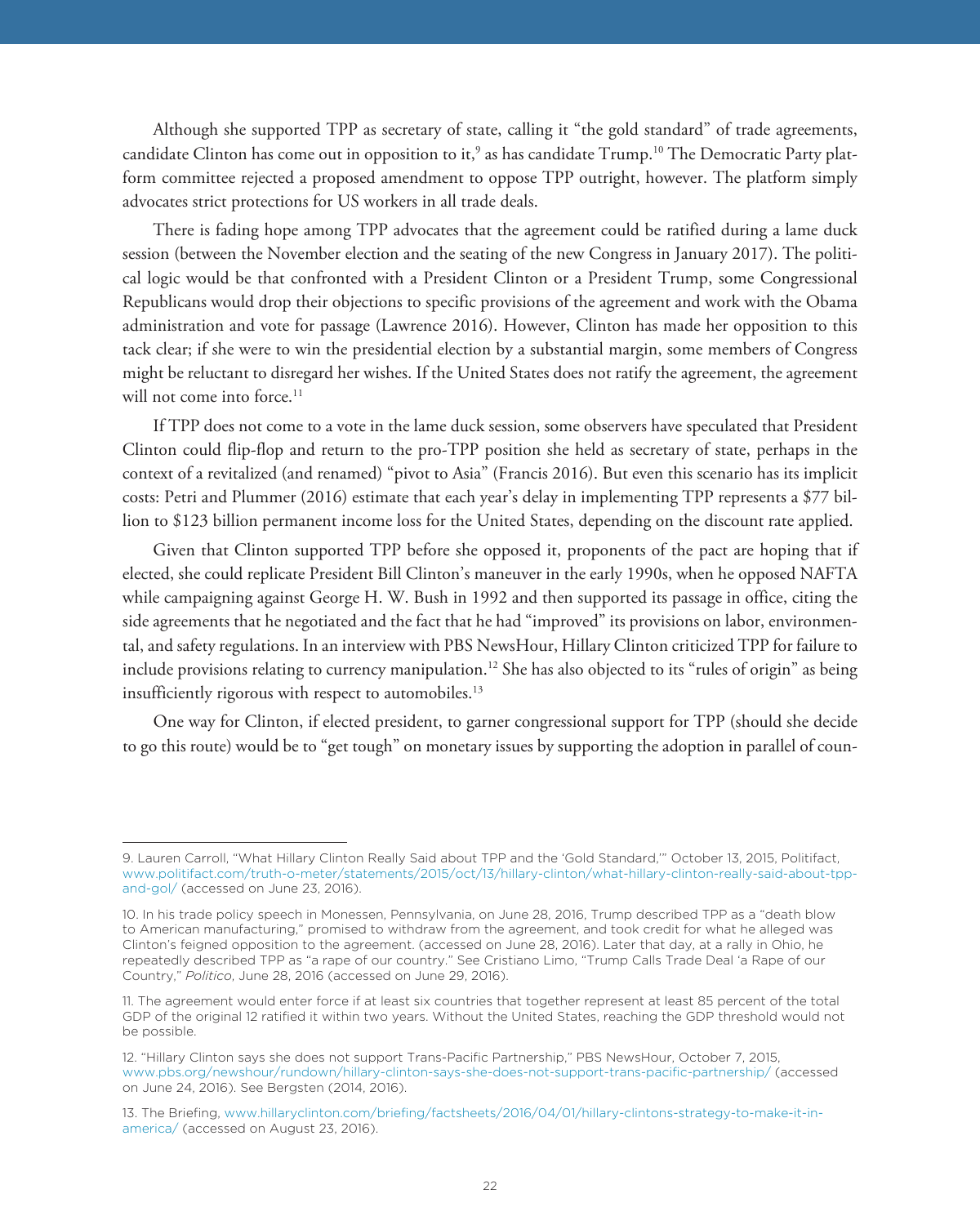tervailing currency legislation, which is popular among some TPP opponents and which she has indicated might be considered as part of an "expanded toolbox" to address the issue.<sup>14</sup>

The currency manipulation provisions of the Trade Facilitation and Enforcement Act of 2015 could be strengthened. The law has three components: a definition of currency manipulation, a protocol for "enhanced engagement" (i.e., consultation) with trade partners deemed currency manipulators, and a menu of remedies if consultation fails. On the first issue, the law requires the US Treasury to conduct, as part of its existing semiannual exchange rate reports, "enhanced analysis" of major trade partners that have "a significant bilateral trade surplus with the United States…a material current account surplus and…engaged in persistent one-sided intervention in the foreign exchange market." It then mandates that "the President, through the Secretary of the Treasury, shall convene enhanced bilateral engagement with each country for which an enhanced analysis… is included in the report…." The law specifies that if, after one year, the president determines that the situation has not been rectified, he or she "shall" take "one or more" specified actions. These actions include prohibiting "the Overseas Private Investment Corporation from approving any new financing;" excluding that country from government procurement; instructing the US executive director at the International Monetary Fund to advocate for enhanced surveillance of that country; and instructing the US Trade Representative "to take into account…in assessing whether to enter into a bilateral or regional trade agreement" with that country "the extent to which that country has failed to adopt appropriate policies to correct" currency undervaluation and trade imbalances.

China was the centerpiece of concern in the run-up to the congressional debate. But its own adjustment—followed by market turbulence, a slowing of growth, and intervention to offset depreciation—means that it does not currently meet these criteria and is unlikely to be cited as a currency manipulator soon.

Might she throw her support to the pact if her currency and auto concerns were met? It is impossible to say, though Clinton seemed to close the door in what might be her "read my lips" moment, in an August 11, 2016, speech in Michigan, when she stated, "I will stop any trade deal that kills jobs or holds down wages, including the Trans-Pacific Partnership. I oppose it now, I'll oppose it after the election, and I'll oppose it as president."15

#### Donald Trump

Assessing the prospective trade policy of Donald Trump is difficult, because, unlike his carefully scripted opponent, he has often communicated his positions extemporaneously, with none of the usual policy paper backup produced by traditional presidential candidates. In addition, some observers and analysts regard his statements as mere negotiating gambits.

Three facts suggest that Trump does indeed represent a sharp departure from the post–World War II consensus around a rules-based multilateral system. First, Trump's campaign has forcefully blamed many of the wage and employment problems in the United States on trade in general and "disastrous" trade agreements in particular (see [box 2.1\)](#page-18-0). This narrative requires him to keep trade high on the agenda. Second, he

<sup>14.</sup> Hillary Clinton, "If Elected President, I'll Level the Playing Field on Global Trade," Portland Press Herald, February 23, 2016, [www.pressherald.com/2016/02/23/commentary-if-elected-president-ill-level-the-playing-field-on-global](www.pressherald.com/2016/02/23/commentary-if-elected-president-ill-level-the-playing-field-on-global-trade-clinton-says/)[trade-clinton-says/](www.pressherald.com/2016/02/23/commentary-if-elected-president-ill-level-the-playing-field-on-global-trade-clinton-says/) (accessed on August 7, 2016).

<sup>15.</sup> Jackie Calmes, "Fact-Checking Hillary Clinton's Economic Speech," *New York Times*, August 11, 2016, www.nytimes.com/2016/08/12/us/politics/hillary-clinton-fact-check.html?\_r=0 (accessed on August 21, 2016).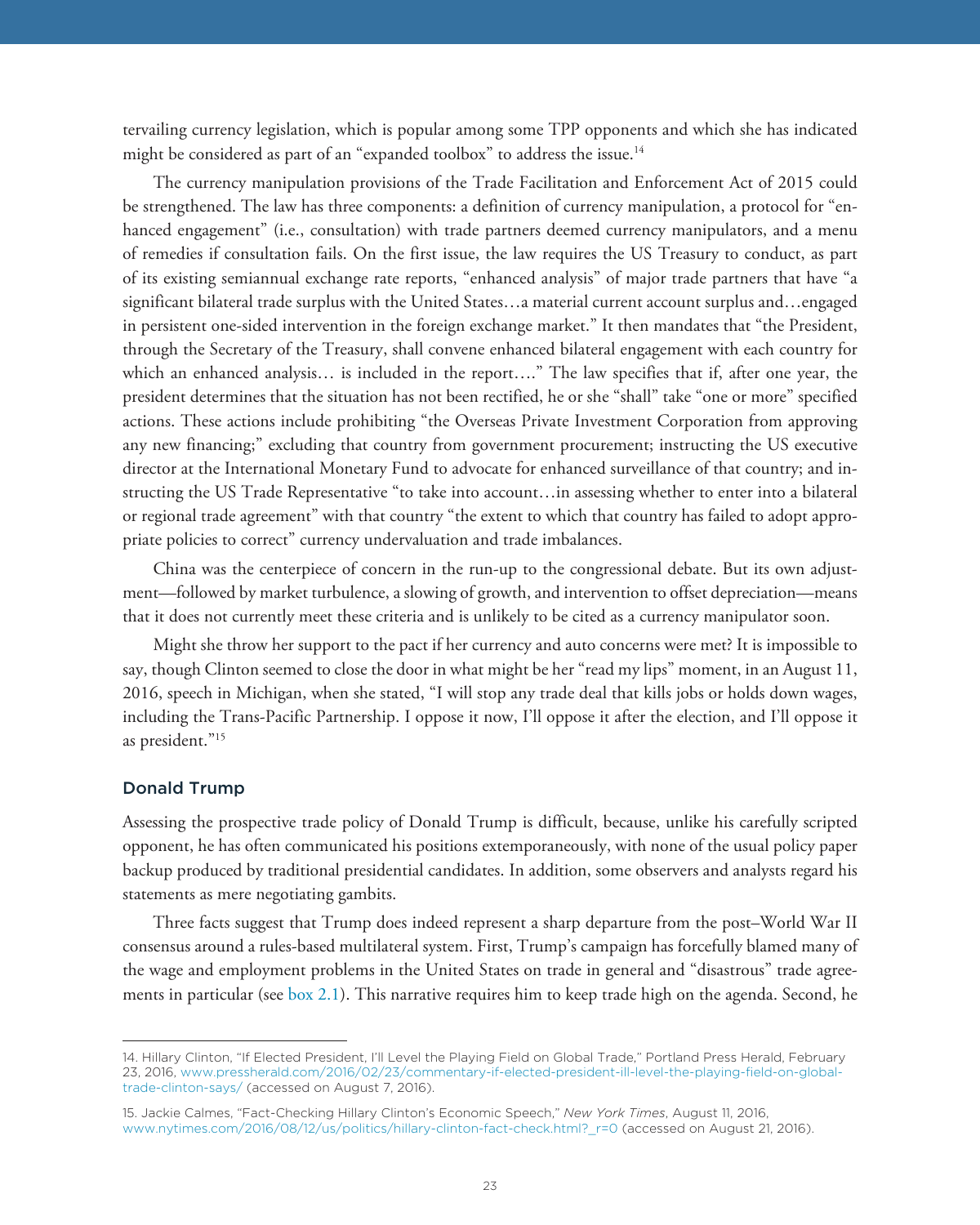has repeated these views since at least the 1980s, suggesting that he may actually hold them. Third, even if the statements are strategic, acting on them can, intentionally or not, produce escalating cycles of retaliation by trading partners. When planning a war, it is not advisable to assume that one's adversary will surrender when the first shot is fired. For these reasons, Trump must be taken at his word.

Most analysts have focused on three of Trump's stated positions: his vows to impose a 35 percent tariff on Mexico, impose a 45 percent tariff on China, and renegotiate existing free trade agreements. Trump has also indicated that he might withdraw from the WTO over the imposition of tariffs, possibly firm-specific, on products made in Mexico by US firms.16

Trump has repeated his plan to impose a 35 percent tariff on Mexico many times, beginning June 16, 2015, when he announced his candidacy. On several occasions—including in his June 28, 2016 trade policy speech—he has acknowledged that his policy might require abrogation of NAFTA.<sup>17</sup>

Trump has also advocated a 45 percent tariff on Chinese goods, basically as a countervailing action against alleged currency undervaluation.18 On his website he pledges to name China a currency manipulator on his first day in office and "begin a process that imposes appropriate countervailing duties on artificially cheap Chinese products,"<sup>19</sup> but he does not mention the 45 percent figure specifically.<sup>20</sup>

Some observers have questioned whether the president has the legal authority to implement these policies. Chapter 1 by Gary Clyde Hufbauer makes clear that a President Trump could act under a variety of broadly written statutes. Adversely affected US and foreign firms could request injunctions from the federal court system, but the courts have generally deferred to the executive on these issues. Moreover, a President Trump would have just won the election after running on a platform of carrying out just these actions; he could therefore rightly claim a political mandate to do so. To block implementation, the plaintiffs would have to prevail on every justification, of which there are many; the president would need the courts to acquiesce on only a single rationale to sustain the policy. Appeals could go all the way to the Supreme Court. Even in the unlikely case that in the end the courts ruled against him, a President Trump would probably have at least a year or two to implement his preferred policy unilaterally.

<sup>16.</sup> Chuck Todd Interviews Donald Trump On "Meet The Press," [youtu.be/iLcL2fSxGKw](https://www.youtube.com/watch?v=iLcL2fSxGKw&feature=youtu.be) (accessed on July 27, 2016).

<sup>17. &</sup>quot;Here's Donald Trump's Presidential Announcement Speech," June 16, 2015,

[time.com/3923128/donald-trump-announcement-speech](http://time.com/3923128/donald-trump-announcement-speech/) (accessed on June 24, 2016); "Trump calls NAFTA a 'disaster,'" September 25, 2015, www.cbsnews.com/videos/trump-calls-nafta-a-disaster (accessed on June 27, 2016). See also Trump's trade policy speech in Monessen, Pennsylvania, June 28, 2016,

www.youtube.com/watch?v=lMCVRu5m1ig (accessed on June 28, 2016), and his speech at the Republican National Convention on July 21, 2016,

www.politico.com/story/2016/07/full-transcript-donald-trump-nomination-acceptance-speech-at-rnc-225974 (accessed on July 25, 2016).

<sup>18.</sup> Maggie Hoffman, "Donald Trump Says He Favors Big Tariffs on Chinese Exports," *New York Times,* January 7, 2016, [www.nytimes.com/politics/first-draft/2016/01/07/donald-trump-says-he-favors-big-tariffs-on-chinese](www.nytimes.com/politics/first-draft/2016/01/07/donald-trump-says-he-favors-big-tariffs-on-chinese-exports/?_r=0 ; audio: graphics8.nytimes.com/packages/audio/politics/011516trump/trump.mp3)[exports/?\\_r=0 ; audio: graphics8.nytimes.com/packages/audio/politics/011516trump/trump.mp3](www.nytimes.com/politics/first-draft/2016/01/07/donald-trump-says-he-favors-big-tariffs-on-chinese-exports/?_r=0 ; audio: graphics8.nytimes.com/packages/audio/politics/011516trump/trump.mp3) (accessed on June 27, 2016).

<sup>19. &</sup>quot;Reforming the U.S.-China Trade Relationship to Make America Great Again," www.donaldjtrump.com/positions/us-china-trade-reform (accessed on June 24, 2016).

<sup>20.</sup> One of his advisors, economist Peter Navarro, described the 45 percent figure as "perfectly calculated." See "Trump's 45% Tariff on Chinese Goods Is Perfectly Calculated," *Los Angeles Times,* July 21, 2016, www.latimes.com/opinion/op-ed/la-oe-navarro-trump-trade-china-tariffs-20160721-snap-story.html (accessed on August 21, 2016).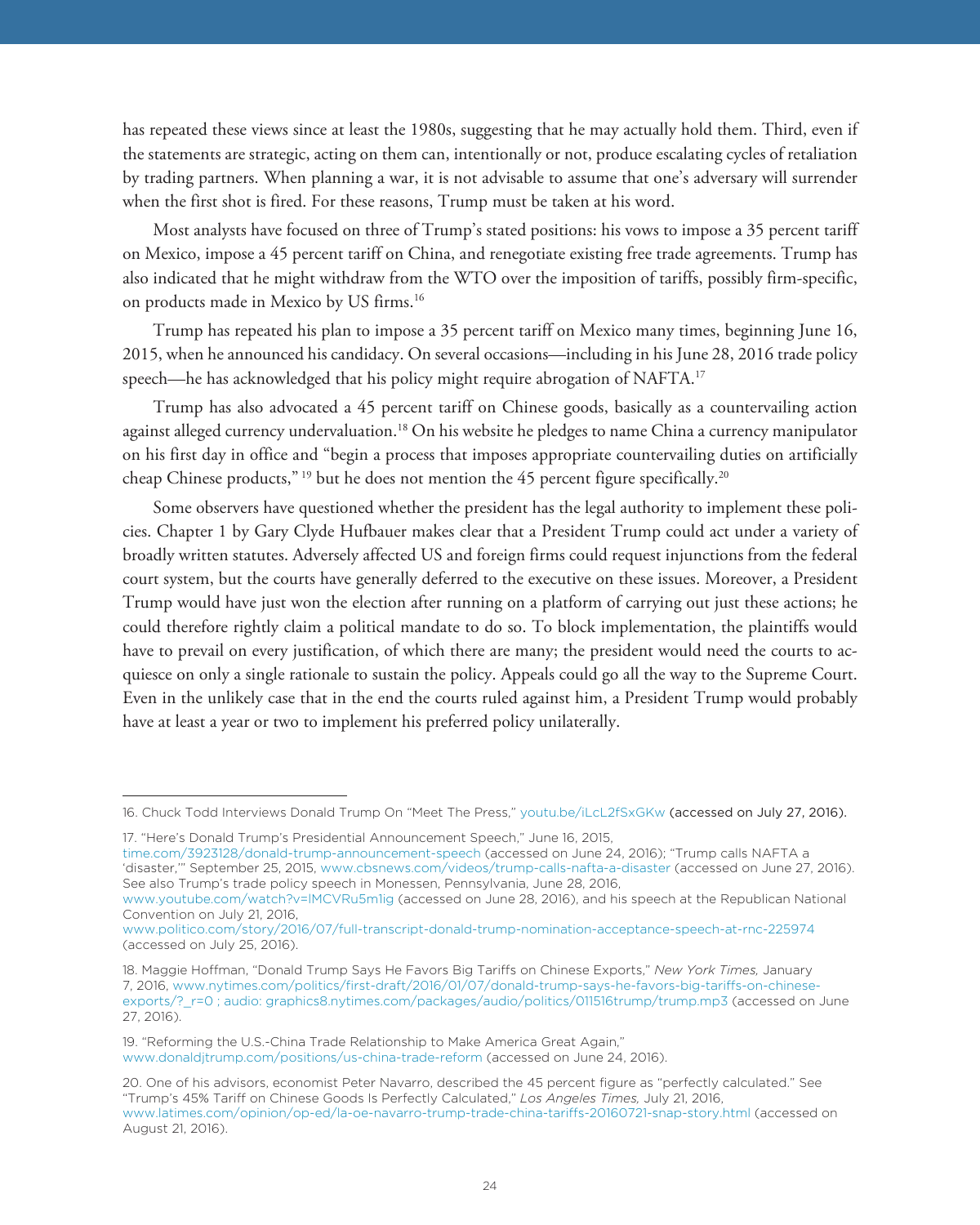With regard to FTAs, one of Trump's foreign policy advisors, Walid Phares, has expanded on Trump's willingness to abrogate NAFTA, indicating that if elected Trump might want to "go back to ground zero" on all existing FTAs.21 Trump has decried KORUS (which became law in 2012 after negotiations by the Bush 43 and Obama administrations) as a "job-killing deal" that destroyed 100,000 American jobs.<sup>22</sup>

Rules designed to frustrate attempts to reopen trade agreements once they have entered into force require that any party seeking to renegotiate must give the other party or parties 180-day notice of withdrawal. Under US law, the president has the power to make that declaration, and Trump has said he will do so.<sup>23</sup> At that point, a new agreement could be negotiated. During the 180-day notification period, the parties could hold "consultations" (effectively renegotiating the existing agreement), but at the end of the 180-day notification period, the agreement would expire unless replaced by a new one.

Even if a new agreement were reached, it would still have to be ratified by the relevant national legislatures. If undertaken under trade promotion authority ("fast-track") procedures, as authorized by the US Congress, the implementing legislation for the new agreement would be subject to a simple up or down vote without amendment. If fast-track did not apply, amendment would be possible, imperiling acceptance by the other parties. Even under fast-track, the period between the conclusion of FTA negotiations and vote in the US Congress has lengthened steadily (it took the Congress more than four years to act on KORUS<sup>24</sup>). The risk of dissolution of some if not all of these pacts is therefore serious.

One reason why withdrawing from an FTA like KORUS is dangerous lies in the fact that absent an agreement, US and Korean tariffs would snap back to previously negotiated levels under regular mostfavored-nation (MFN) provisions of the countries' respective trade laws. Currently, Korean average applied tariffs, weighted according to various sectors, are 8 percent. US tariffs are just 2.2 percent.

Withdrawal from the WTO would lead to the unraveling of all tariff negotiations and the reversion of rates to the MFN level of any preexisting agreement, conceivably all the way back to the Smoot-Hawley rates that were in effect in 1934 when the Reciprocal Trade Agreements Act launched the series of negotiated tariff reductions that brought rates to their current levels over the past 82 years. Within a short period, US exporters could face not MFN-level tariffs, as in the example above, but higher non-MFN tariffs last seen during the Great Depression, not only in Korea or Mexico but in other major trade partners as well.

<sup>21. &</sup>quot;Renegotiation of KORUS FTA May Dent Alliance: Seoul Officials," Yonhap, May 16, 2016, [english.yonhapnews.co.kr/national/2016/05/16/11/0301000000AEN20160516004700320F.html \(](http://english.yonhapnews.co.kr/national/2016/05/16/11/0301000000AEN20160516004700320F.html)accessed on June 28, 2016).

<sup>22.</sup> See Trump's trade policy speech in Monessen, Pennsylvania, June 28, 2016, www.youtube.com/watch?v=lMCVRu5m1ig (accessed on June 28, 2016). Trump also singled out KORUS in his nomination acceptance speech at the Republican National Convention, July 21, 2016, www.politico.com/story/2016/07/full-transcript-donald-trump-nomination-acceptance-speech-at-rnc-225974 (accessed on July 25, 2016).

<sup>23.</sup> Trump's trade policy speech in Monessen, Pennsylvania, June 28, 2016, www.youtube.com/watch?v=lMCVRu5m1ig (accessed on June 28, 2016).

<sup>24.</sup> The United States and Korea signed KORUS in April 2007. Congress ratified the agreement in October 2011, and the Korean National Assembly ratified it in November 2011. It went into effect in March 2012, nearly five years after it was signed.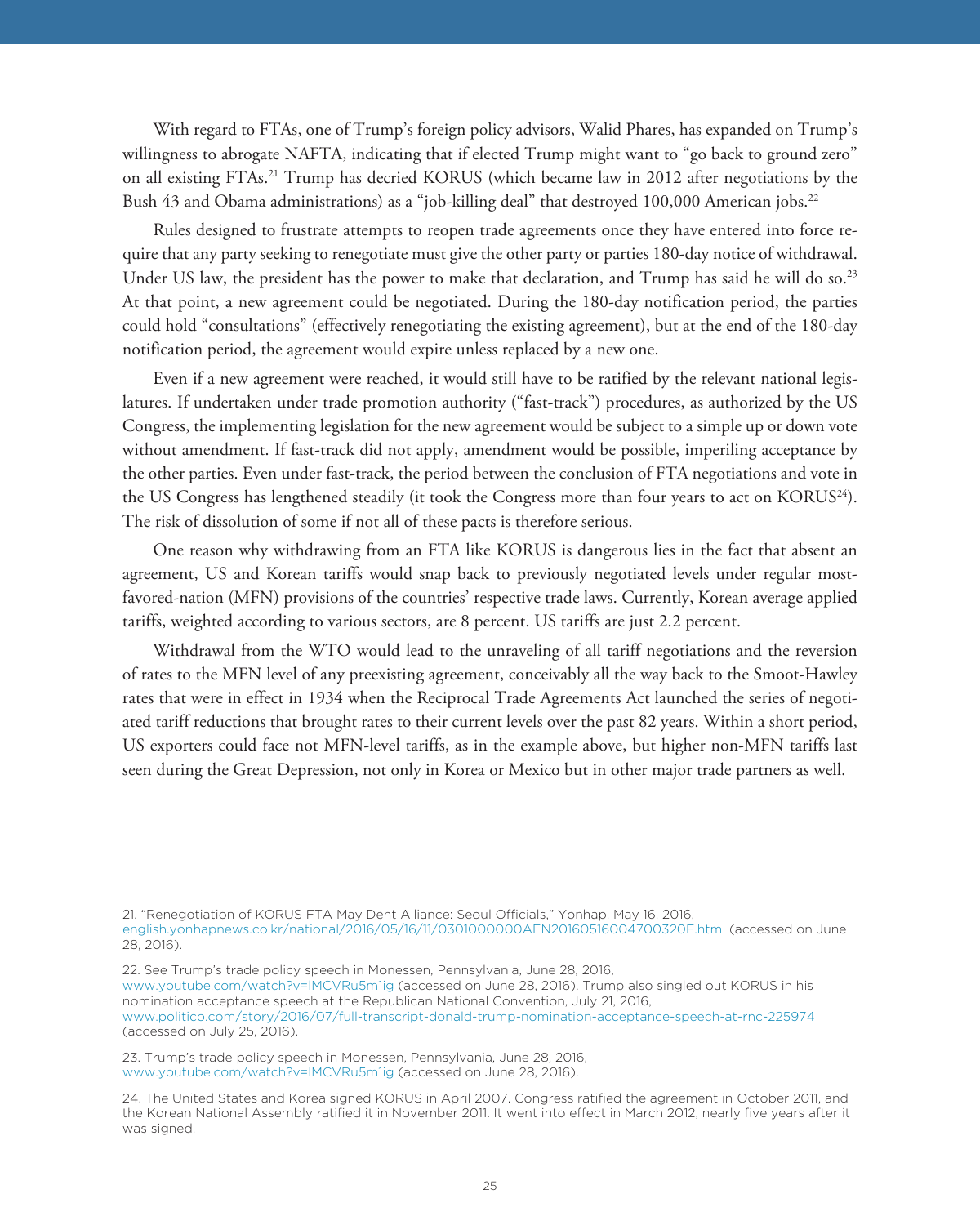To measure the economic impact on the United States of Trump's proposed trade policies this analysis starts with simulations from a model developed by Moody's Analytics (Zandi et al. 2016).25 This large, traditional, multiequation, econometrically estimated macroeconomic model examines different scenarios of short- to medium-term changes in GDP, employment, private consumption, investment, government demand, imports, and exports resulting from macroeconomic shocks, such as a drastic rise in trade barriers.26 Macro models incorporate a range of financial variables (including interest rates, exchange rates, and inflation) that affect expectations and investment. The Moody's model, like other macro models, is demand driven, in that it allows for the possibility of unemployment, with declines in aggregate demand leading to declines in production. These real employment effects are transitory; the economy is assumed to adjust to these demand shocks over time and gradually return to a long-run growth path toward full employment—a transition that can take more than five years.<sup>27</sup>

Extending the Moody's model, we break down the macroeconomic impact caused by trade disruptions into sectoral and state- and county-level effects, using a model organized in a social accounting matrix, and examine three "what if" scenarios:<sup>28</sup>

- In the *full trade war scenario*, the United States imposes a 45 percent tariff on nonoil imports from China and a 35 percent tariff on nonoil imports from Mexico. China and Mexico respond symmetrically, imposing the same tariffs on US exports.
- In the *asymmetric trade war scenario*, China and Mexico do not retaliate symmetrically with an acrossthe-board tariff. China retaliates on specific US goods and services. With the dissolution of NAFTA, Mexican tariffs on all US goods would snap back to their MFN levels, which currently average about 8 percent. The modeling in this scenario is not contingent on the Moody's macro model or the imposition by the United States of across-the-board tariffs of a specific level on China and Mexico.
- In the *aborted trade war scenario*, US tariffs are imposed for only a single year, because China and Mexico concede to US demands, the US Congress overturns the action, or President Trump loses in the courts, or the public outcry is such that the administration is forced to stand down.<sup>29</sup>

This discussion does not consider the possibilities of abrogating existing FTAs or withdrawing from the WTO, which are difficult to specify and model within the framework at hand. The results are therefore conservative, because they do not include the panoply of trade actions candidate Trump has mentioned.

<sup>25.</sup> The results of the simulations of the Moody's model are similar to those obtained from a large-scale proprietary macro model run by another private forecaster, Oxford Economics, and therefore can be interpreted as representative of the results yielded by this class of models. The Oxford Economics study is available via subscription at www.oxfordeconomics.com/my-oxford/publications/343414.

<sup>26.</sup> The Moody's model contains more than 1,800 variables. See Zandi and Hoyt (2015) for summary documentation.

<sup>27.</sup> Not everyone who loses a job in these trade war scenarios will find comparable employment.

<sup>28.</sup> These scenarios are based on unpublished runs provided by Moody's that isolate the trade policy effects. They do not incorporate the impact of policy changes such as changes to the tax code or the deportation of undocumented migrants, which are accounted for in Moody's published work.

<sup>29.</sup> Candidate Trump is comfortable with this kind of language, having remarked at a May 2016 event, "Trade war? Who the hell cares about a trade war?" www.youtube.com/watch?v=WB9PIfsvszI (accessed on July 15, 2016).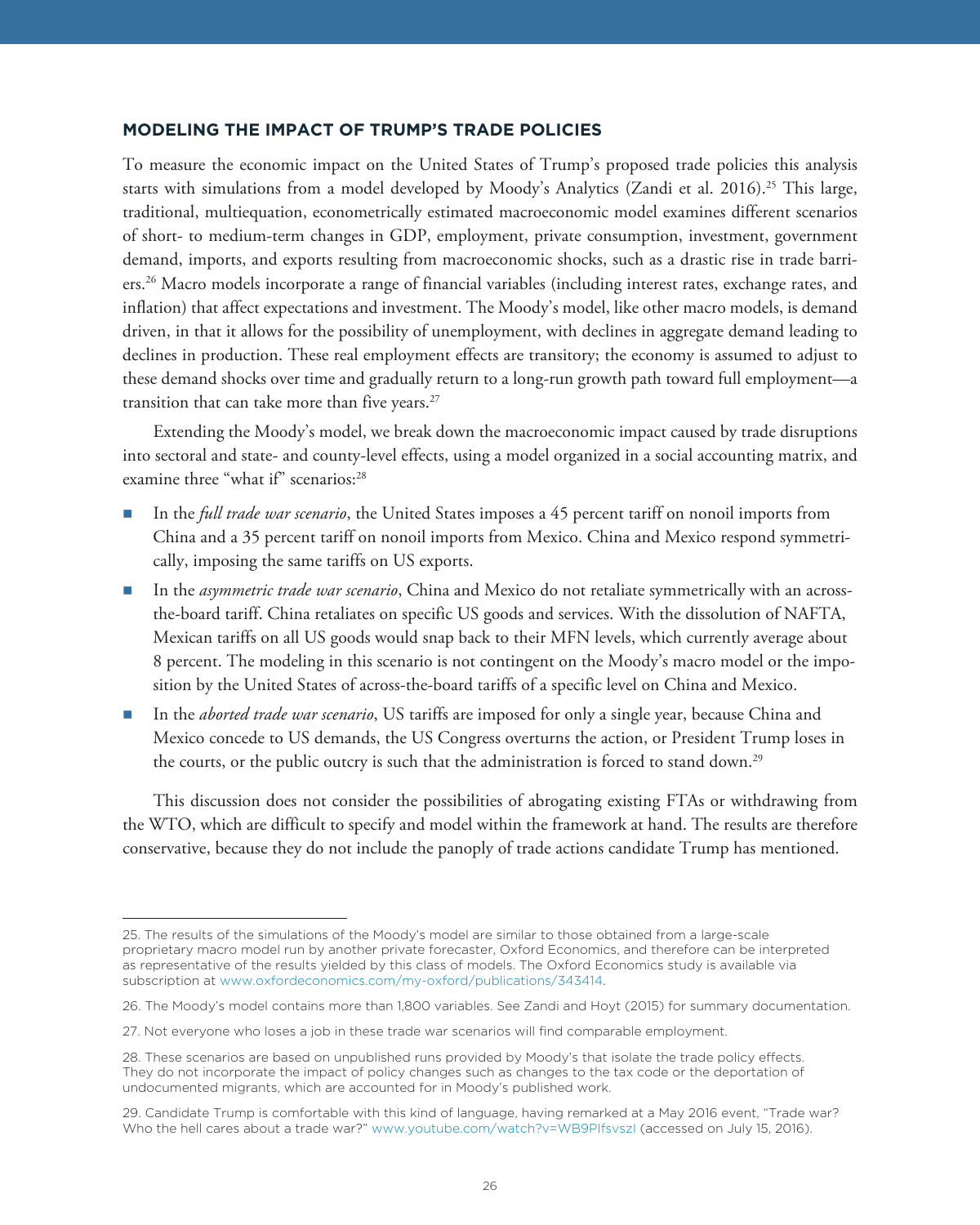

Figure 2.2 shows US GDP under the baseline, full trade war, and aborted trade war scenarios. In the full trade war scenario, the imposition of tariffs on China and Mexico (and their retaliation in kind) amounts to a tax on trade, discouraging both exports and imports and contributing to a long-term decline in efficiency. Rising import prices spark an uptick in inflation, and the Federal Reserve raises interest rates according to a standard reaction function that measures how the Fed changes interest rates in response to changing macroeconomic circumstances.30 The stock market declines, and uncertainty increases, as measured by the Chicago Board Options Exchange (CBOE) volatility index (VIX). Wider credit spreads and a higher cost of debt and equity capital depress investment, pushing the economy into recession in 2019. Eventually, trade is diverted to other markets (the United States begins sourcing imports from alternative suppliers and sending exports to other countries), price rises are moderated, and the economy begins to converge back to the baseline growth path. Investment is the most strongly affected macroaggregate; its suppression leads to declines in output and employment across many sectors ([table 2.1](#page-27-0)).

This macroeconomic narrative generates a recession even without the supply chain and other microeconomic effects of Trump's proposed policies, which could be profound. The impact of an aborted trade war, which involves a unilateral and temporary imposition of tariffs, is considerably milder.<sup>31</sup>

<sup>30.</sup> One might argue that in a world in which central banks are facing a zero lower bound and engaging in quantitative easing, the Fed's response to an uptick in inflation would not be as forceful as historically has been the case.

<sup>31.</sup> In the short run, changes in tax policy could offset these contractionary impacts. We do not explicitly consider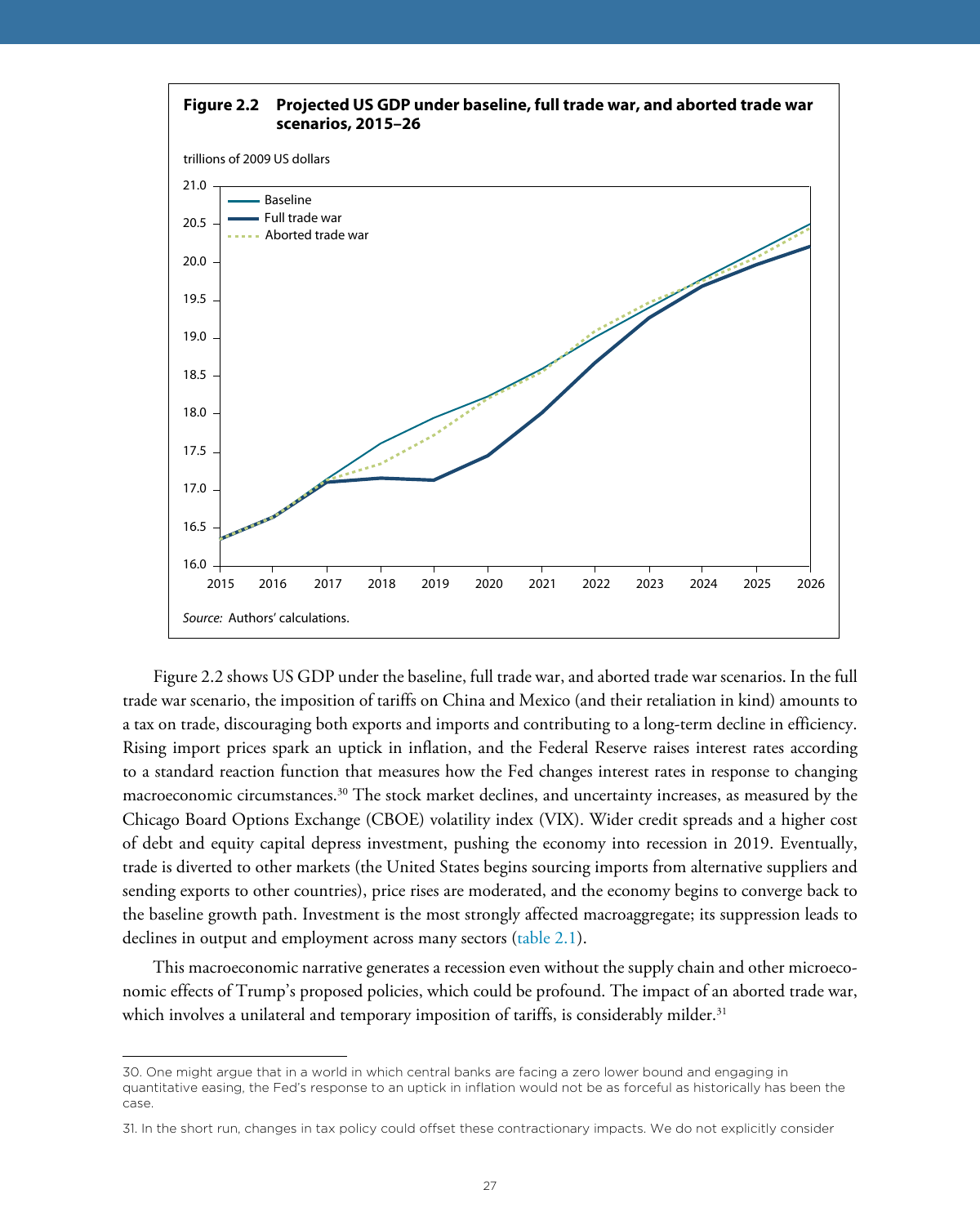|      | <b>Percent deviation from baseline</b> | Projected         |                          |                                     |                                       |
|------|----------------------------------------|-------------------|--------------------------|-------------------------------------|---------------------------------------|
| Year | <b>Consumption</b>                     | <b>Investment</b> | Government               | <b>GDP</b> growth<br>rate (percent) | <b>Unemployment</b><br>rate (percent) |
|      |                                        |                   | <b>Full trade war</b>    |                                     |                                       |
| 2017 | $-0.2$                                 | $-0.5$            | $-0.2$                   | 2.7                                 | 4.9                                   |
| 2018 | $-1.7$                                 | $-5.2$            | $-1.6$                   | 0.3                                 | 6.4                                   |
| 2019 | $-2.9$                                 | $-9.5$            | $-2.7$                   | $-0.1$                              | 8.4                                   |
| 2020 | $-3.0$                                 | $-8.7$            | $-2.9$                   | 1.9                                 | 8.6                                   |
| 2021 | $-2.4$                                 | $-5.1$            | $-2.7$                   | 3.2                                 | 7.8                                   |
| 2022 | $-1.6$                                 | $-0.8$            | $-2.1$                   | 3.7                                 | 6.6                                   |
| 2023 | $-1.1$                                 | 2.1               | $-1.3$                   | 3.2                                 | 5.6                                   |
| 2024 | $-1.0$                                 | 2.3               | $-0.9$                   | 2.1                                 | 5.3                                   |
| 2025 | $-1.2$                                 | 0.8               | $-0.8$                   | 1.4                                 | 5.5                                   |
| 2026 | $-1.5$                                 | $-1.0$            | $-1.0$                   | 1.3                                 | 5.9                                   |
|      |                                        |                   | <b>Aborted trade war</b> |                                     |                                       |
| 2017 | $-0.2$                                 | $-0.2$            | $-0.1$                   | 2.9                                 | 4.8                                   |
| 2018 | $-1.3$                                 | $-3.4$            | 1.2                      | 1.2                                 | 5.6                                   |
| 2019 | $-0.6$                                 | $-3.5$            | $-0.8$                   | 2.2                                 | 6.0                                   |
| 2020 | 0.1                                    | $-0.2$            | $-0.0$                   | 2.7                                 | 5.2                                   |
| 2021 | $-0.0$                                 | 0.3               | $-0.3$                   | 1.9                                 | 5.3                                   |
| 2022 | 0.2                                    | 2.5               | 0.2                      | 2.9                                 | 4.8                                   |
| 2023 | 0.2                                    | 1.9               | 0.3                      | 2.0                                 | 4.7                                   |
| 2024 | $-0.0$                                 | $-0.0$            | 0.2                      | 1.4                                 | 5.1                                   |
| 2025 | $-0.2$                                 | $-0.9$            | 0.1                      | 1.6                                 | 5.2                                   |
| 2026 | $-0.2$                                 | $-0.7$            | 0.0                      | 2.0                                 | 5.1                                   |

<span id="page-27-0"></span>

| Table 2.1 Projected changes in selected macroeconomic variables as a |  |  |  |  |  |
|----------------------------------------------------------------------|--|--|--|--|--|
| result of full trade war and aborted trade war, 2017-26              |  |  |  |  |  |

These augmented runs of the Moody's simulations are disaggregated using a model based on detailed intermediate input demand (an input-output table) and final demand data for the US economy that is arranged in a social accounting matrix (SAM), which provides the organizing framework underlying the national income and product accounts (see [appendix A\)](#page-44-0). The SAM supports a highly disaggregated linear SAM-multiplier model that traces the direct and indirect effects on disaggregated sectoral demand and production caused by changes in final demand by the aggregate actors: households, government, saving/ investment, and foreign countries (exports).<sup>32</sup> The SAM-multiplier model links changes in exogenous aggregate demands provided by the macroeconometric model into changes in production and employment at the detailed industry level (the model includes 369 industries). We run the model using results for a single year in the macro scenarios. The model embodies fixed labor input coefficients, so changes in sectoral activ-

this possibility, because unlike the trade policies under consideration, changes in tax policy would require congressional approval and could not be implemented unilaterally by executive fiat.

<sup>32.</sup> Miller and Blair (2009) describe these multiplier models in detail. SAMs for the United States are described in Hanson and Robinson (1991) and Reinert and Roland-Holst (1992). The computer code for implementing the SAMmultiplier model was developed at the International Food Policy Research Institute (IFPRI).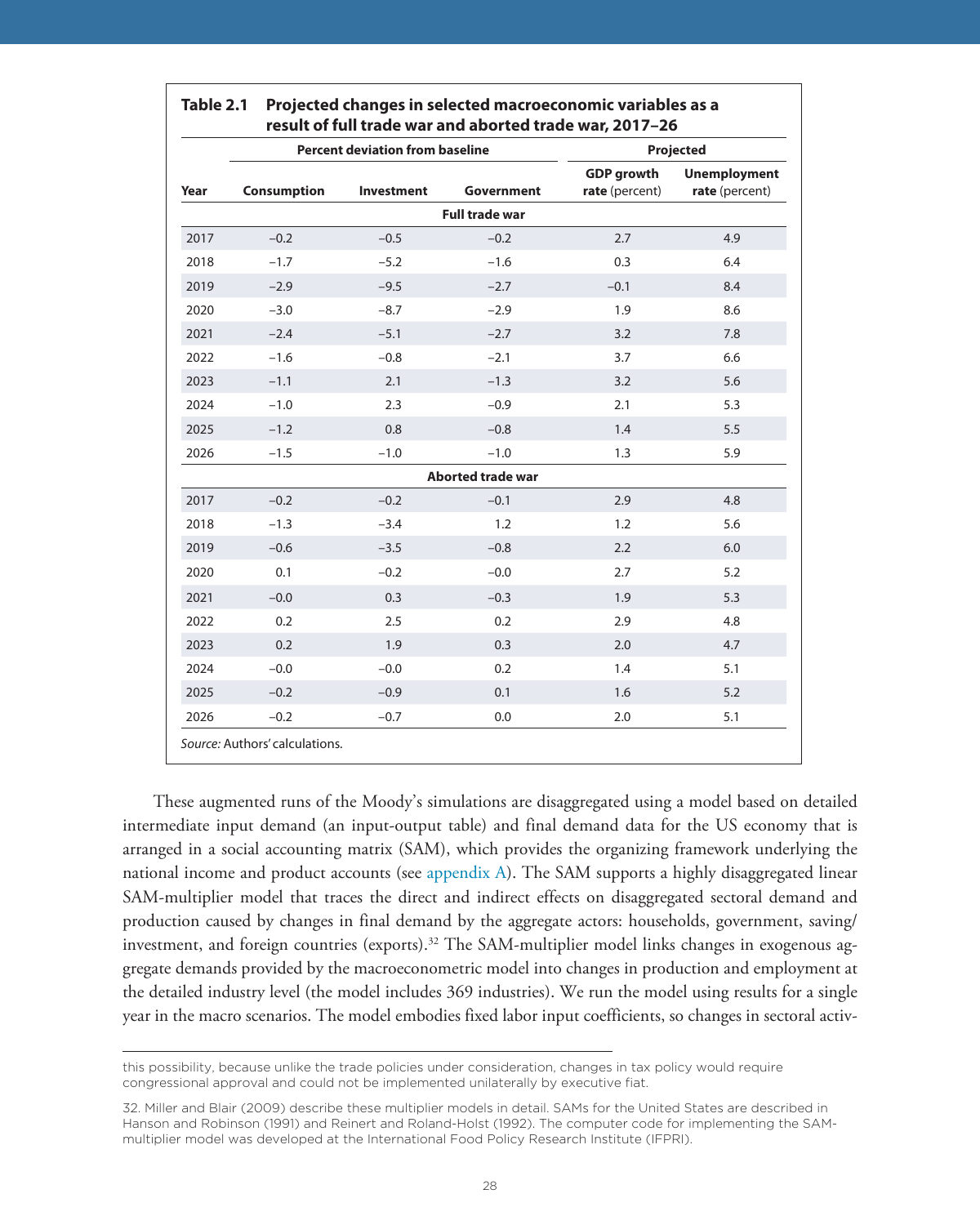ity levels will be mirrored in changes in sectoral employment. For this reason, in the subsequent discussion, the results are stated in terms of changes in employment. For more detailed information, see [appendix A](#page-44-0).

The results are further broken down using state- and county-level industry employment data that support disaggregation of the national SAM-multiplier model. The national model has enough sectoral detail so that we can identify state and county employment in those industries, especially for product-specific retaliation scenarios where the direct employment shocks are concentrated in only a few states and counties. The model also accounts for indirect losses in industries that serve households and supply intermediate inputs within affected regions. The bulk of these associated effects falls within a catchment area formed by the directly affected county and neighboring areas. Falling demand for aerospace products, for example, affects regions with industries that produce airplane parts and sectors that serve households that work in such industries. Large shocks reverberate across the economy, but establishments in areas more closely integrated to epicenters of economic shocks suffer larger losses.

The model tracks changes in export demand to changes in production and employment. However, it does not consider how exports are moved from place of production to the country of destination. The contemplated trade policies target two specific partners (China and Mexico) but the model does not capture geographic-specific impacts associated with particular *bilateral* trade flows. For example, a trade war with China would disproportionately impact the port of Long Beach, CA, while a trade war with Mexico would hit major transit points in California and Texas. For particular states and counties, these effects may be significant and would require more detailed analysis.

Three caveats should be noted. First, the role of global value or supply chains has expanded international trade enormously in recent decades. Supply chains account for an estimated 80 percent of global trade, with computers, cars, and consumer electronics the most segmented industries (UNCTAD 2013). These chains are impossible to model, because only the firms involved in specific supplier relationships are aware of them (and potential alternatives). Only these firms know how they might react to the proposed policies; neither the model used here nor the Trump campaign can capture these highly nuanced relationships. It is likely that the model underestimates the disruption that would accompany the contemplated policies, because it is impossible to disaggregate the relationships to the necessary level of granularity.

Second, the model fails to capture a company's ability to substitute production in its supply chain from one geographic location to another. Faced with high tariffs on products from Mexico or China, a firm would likely shift sourcing to other countries. With the possible exception of commodity markets, such a reallocation is likely to be difficult in the short run, however, particularly in cases of fixed plant-specific supplier relationships. In the longer run, companies would likely adjust, softening the effect of tariff increases. To estimate the impact of the proposed policy, one therefore has to characterize how easily and rapidly shifts in the sources of import supply can occur. Some of the underlying macro models used to create the consensus view impose a price wedge on imports sourced from other locations to capture the sand in the wheels of costless substitution.

The ubiquity of global supply chains would also have other impacts. Imposing high tariffs on Mexico or China could shut down some exporting industries in those countries. Some of that activity would return to the United States, as the Trump campaign has promised. But executives at several large multinational firms have indicated in private discussions with the authors of this study that most of that activity would be relocated to other foreign locations. Moreover, as one executive explained, shifting the fabrication of a product from Mexico to a third country would necessitate the shifting of other activities in the third country to yet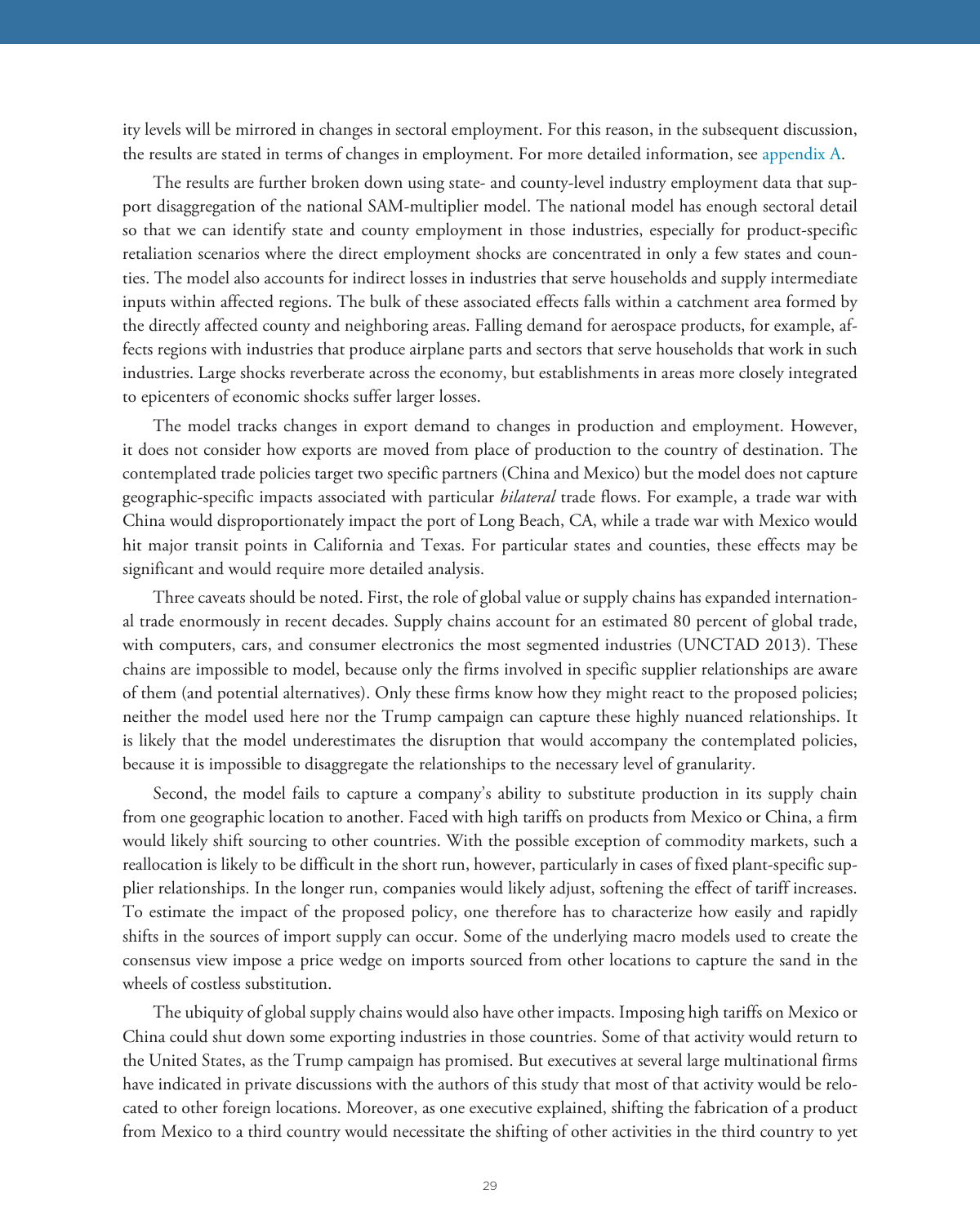another country to make room for the shift from Mexico. The proposed policies could set off a daisy chain of production shifts. Such changes, many of them firm- and even product-line-specific, are clearly beyond the ability of existing models or the Trump campaign to predict.<sup>33</sup>

Third, in addition to the direct impact on trade policy, the uncertainty surrounding the potential impact of the trade disputes and renegotiations promised by Trump would harm the economy by reducing investment, particularly in trade-related activities. Investors are in the business of making irreversible bets on the future. If the future is uncertain, companies and households may postpone decisions that involve sunk costs. Evidence from previous episodes of uncertainty regarding trade relations suggests that the impact on investment is significant.<sup>34</sup>

This section presents the quantitative results for three scenarios: a full trade war; a trade war in which China retaliates asymmetrically, initiating a "Buy No America" policy of halting purchases of specific products, such as aircraft, business services, and soybeans; and an aborted trade war that lasts one year.

#### Full Trade War

Together China and Mexico account for a quarter of US international trade in goods and services.35 In the full trade war scenario, employment in 2019, the trough of the recession, falls by nearly 4.8 million private sector jobs, more than 4 percent below baseline private sector employment.<sup>36</sup> Sectors that produce capital goods are the most intensely affected, consistent with investment exhibiting the largest decline of any of the macro variables under this scenario [\(table 2.2\)](#page-30-0). In percentage terms, high-speed drives and gear manufacturing (a multibillion dollar industry producing inputs used mainly in power transmission equipment) take the biggest hit, with a 10.2 percent employment decline. The damage is not limited to capital goods sectors. Iron and other metallic ore mining and aluminum production are also among the most intensely affected sectors.

In absolute terms, the largest job losses occur in nontrade service sectors, such as wholesale and retail distribution and sales, restaurants, and health care (see table 2.2). $37$  The trade shock is propagated to the nontrade sector because of the density of interindustry input-output relations embodied in the SAM. A

<sup>33.</sup> To understand why the disruption would likely be greater than indicated in the model, consider a US multinational firm with plants in Mexico and China that supply customized goods and services to the firm's US plants. Without a feasible strategy for substituting for such inputs, the firm would have to continue to import the (highercost) goods and services from these plants for a considerable period, perhaps a year or two. Non-US multinationals that supply their US affiliates from plants in Mexico and China would be in the same position.

<sup>34.</sup> One example is Portugal's entry into the European Union, which resolved ongoing uncertainty with respect to import tax exemptions that the European Union had been granting Portuguese firms provisionally before Portugal's accession. Investment, entry into exporting, and exports all increased after Portugal entered the European Union, despite no change in the level of applied tariffs (Handley and Limao 2015). Another case might be of even more direct relevance: Handley and Limao (2013) find that the resolution of uncertainty associated with China's entry into the WTO and the granting of permanent normal trade status increased China's exports to the United States by 22– 30 percent, contributing to a welfare gain for US consumers similar in magnitude to the US gain from new imported varieties for the period 1990–2001.

<sup>35.</sup> Department of Commerce, Bureau of Economic Analysis database.

<sup>36.</sup> Unlike the Moody's Analytics simulations, we hold government sector activity constant. If the public sector were allowed to contract, the job losses would be even larger.

<sup>37.</sup> While health care is largely provided by the private sector, a portion is funded through the public sector and as a consequence the hospitals and clinics sector might not contract to the degree predicted by the model. A similar caveat would apply with respect to physicians' offices.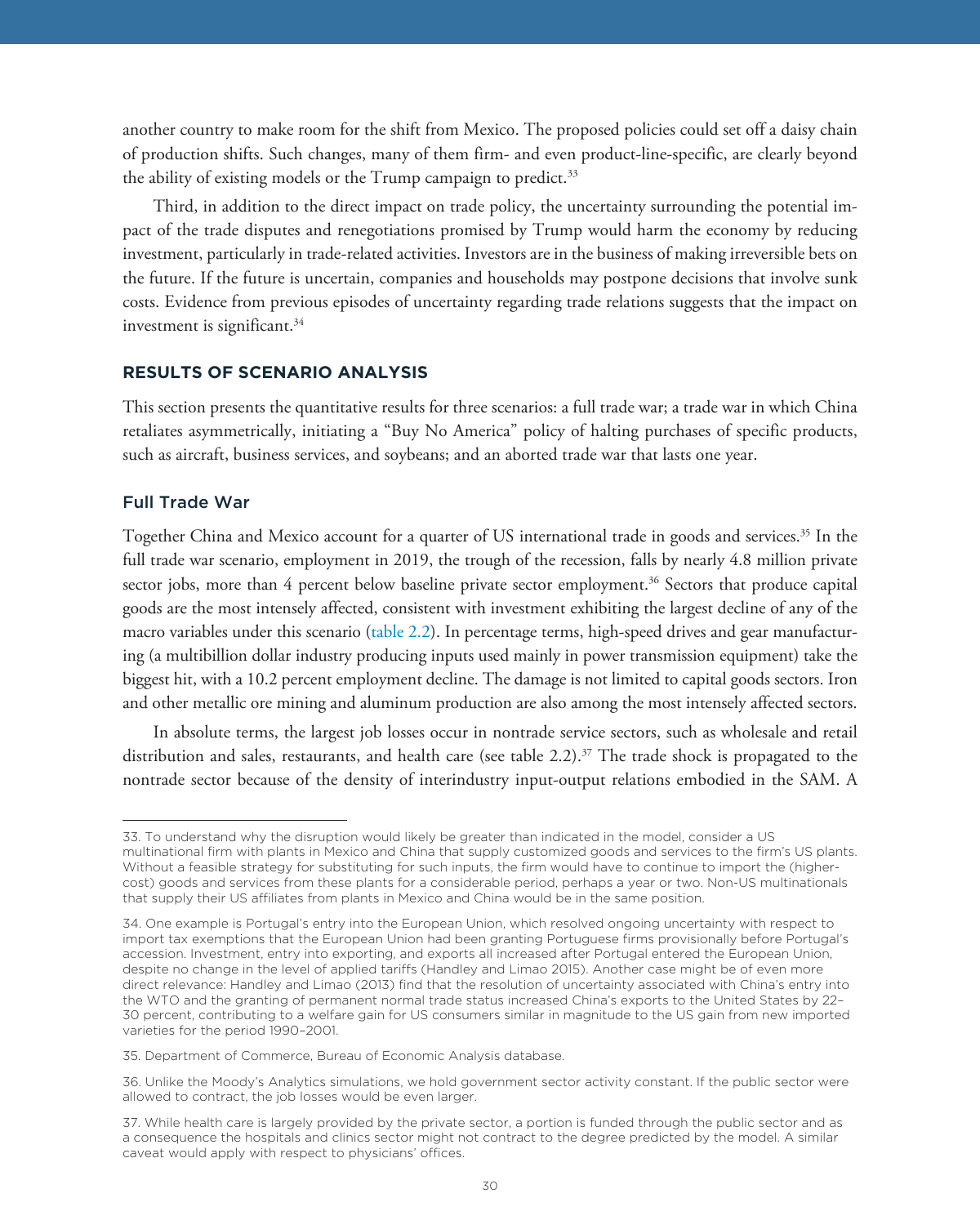<span id="page-30-0"></span>

| Rank           | <b>Sector</b>                                                      | <b>Percent of</b><br>jobs lost | <b>Rank</b>    | <b>Sector</b>                              | <b>Number of</b><br>jobs lost |
|----------------|--------------------------------------------------------------------|--------------------------------|----------------|--------------------------------------------|-------------------------------|
| $\mathbf{1}$   | High-speed drives and gear<br>manufacturing                        | 10.2                           | $\mathbf{1}$   | Nonspecified retail trade                  | 311,000                       |
| $\overline{2}$ | Construction equipment<br>manufacturing                            | 10                             | $\overline{2}$ | Wholesale trade                            | 257,000                       |
| $\overline{2}$ | Iron and other metal ore<br>mining                                 | 10                             | 3              | Hospitals                                  | 192,000                       |
| $\overline{4}$ | Semiconductor equipment<br>manufacturing                           | 9.7                            | $\overline{4}$ | <b>Full-service restaurants</b>            | 182,000                       |
| 5              | Other metalwork<br>manufacturing                                   | 9.6                            | 5              | Limited-service restaurants                | 158,000                       |
| 5              | Fluid power equipment<br>manufacturing                             | 9.6                            | 6              | <b>Employment services</b>                 | 155,000                       |
| 5              | Plastics equipment<br>manufacturing                                | 9.6                            | $\overline{7}$ | General merchandise stores                 | 134,000                       |
| 8              | Turbine manufacturing                                              | 9.5                            | 8              | Food and beverage stores                   | 119,000                       |
| 8              | Truck trailer manufacturing                                        | 9.5                            | 9              | Management of companies<br>and enterprises | 101,000                       |
| 10             | Compressor manufacturing                                           | 9.4                            | 10             | Physicians' offices                        | 91,000                        |
| 10             | Industrial furnace and oven<br>manufacturing                       | 9.4                            |                |                                            |                               |
| 10             | Aluminum production                                                | 9.4                            |                |                                            |                               |
| 10             | Power, transmission, and<br>transformer equipment<br>manufacturing | 9.4                            |                |                                            |                               |

trade shock could force the closure of a local factory serving the export market or a local plant that relies on imported inputs (the price of which is now much higher). The fall in employment and income ripples through the community, depressing demand for cars, home improvements, restaurant meals, and purchases of nonessential goods at the local mall. Establishments providing those goods and services cut hours or lay off employees, causing millions of people whose jobs are not associated with international trade to lose their jobs. The devastating effect on nonbusiness services sectors would inflict disproportionate hardship on lowskill, low-income workers. The sectoral distribution of the employment impact is largely similar (though the magnitudes are smaller) under the aborted trade war scenario.

[Map 2.1](#page-31-0) displays employment impact by state. Washington State is the worst affected, with 5 percent private sector job loss, followed by California, Massachusetts, and Michigan in the 4.5–5 percent range. A broad swath of states that includes Connecticut, Illinois, Indiana, Kentucky, Maryland, Minnesota, New Hampshire, New Mexico, New York, North Carolina, Ohio, Pennsylvania, Rhode Island, Texas, Wisconsin, and Utah experience private sector employment declines of more than 4 percent.<sup>38</sup>

[Map 2.2](#page-32-0) shows the worst-affected counties (with the caveat that the model does not capture the disproportionate impact a trade war with China and Mexico would have on locales that intermediate that

<sup>38.</sup> The impacts on California and Texas are probably underestimated and the impact on some northeastern states probably overestimated because of the model's inability to capture the geographically specific nature of trade with China and Mexico.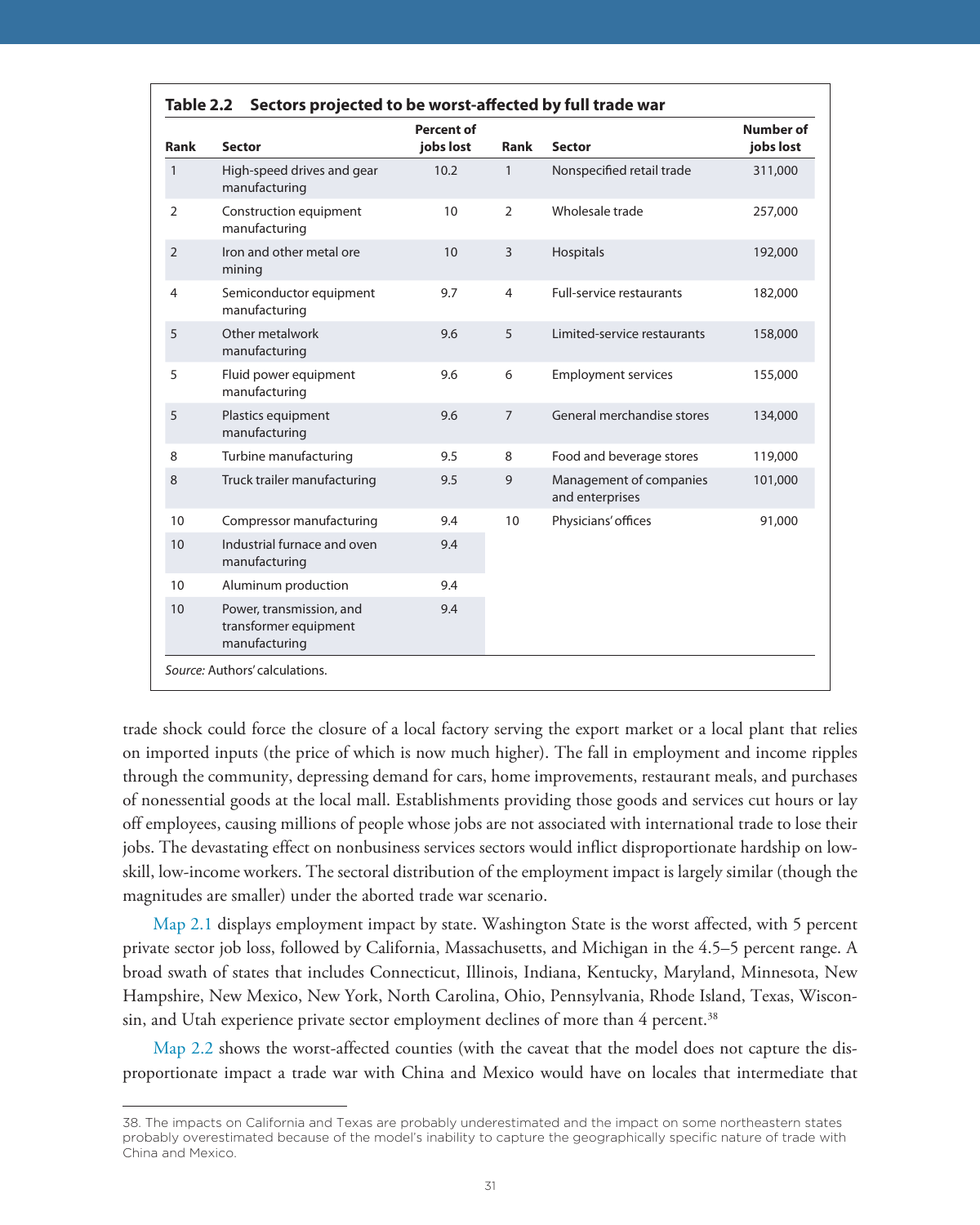<span id="page-31-0"></span>

Map 2.1 Percentage private sector job loss by US state under full trade war scenario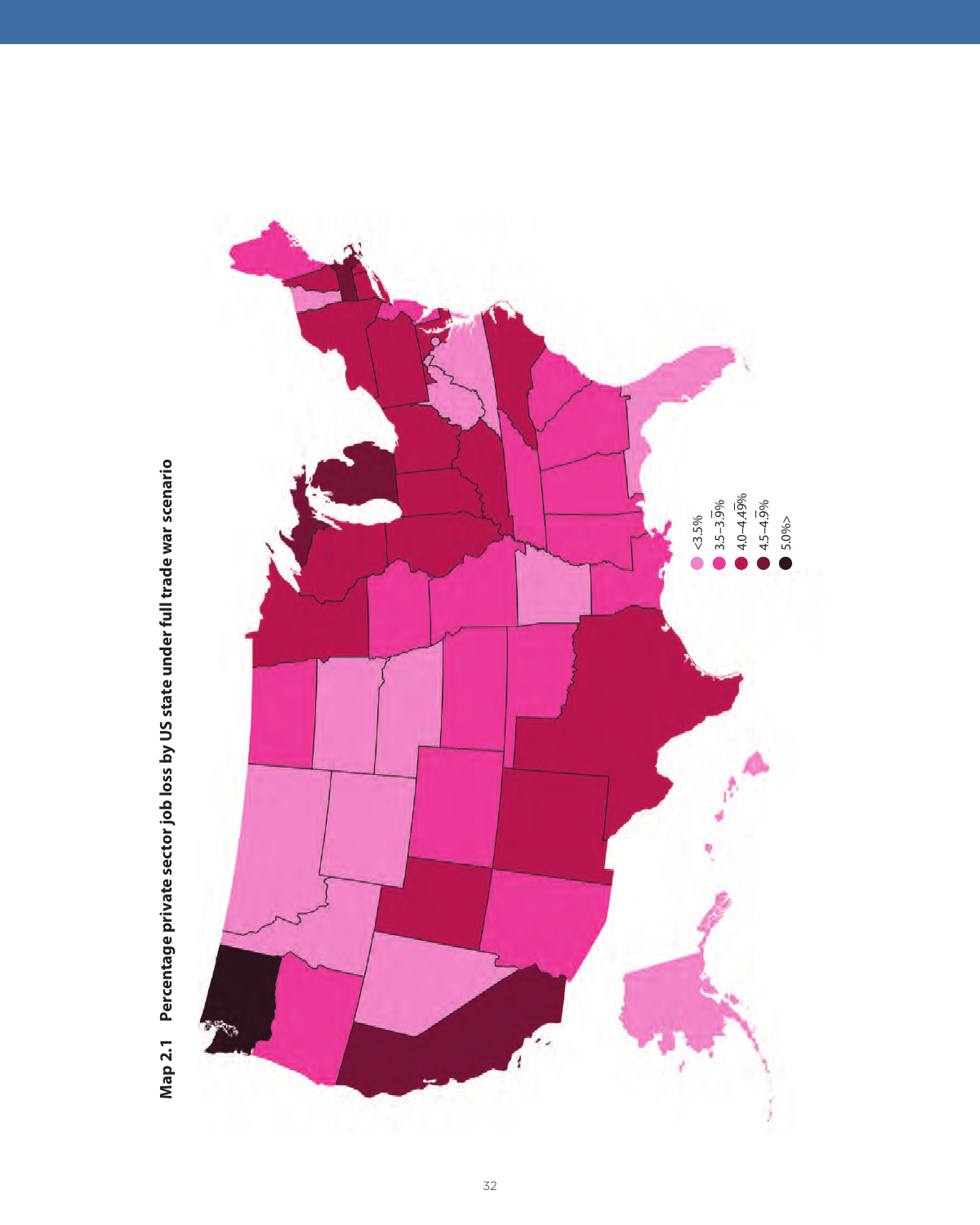<span id="page-32-0"></span>

percentage or absolute job loss (yellow) fall within at least one sector-specific high job loss stratum in the asymmetric trade war scenario and at least percentage or absolute job loss (yellow) fall within at least one sector-specific high job loss stratum in the asymmetric trade war scenario and at least Note: Counties in red are defined as those in the top 25 counties with highest percentage job loss in the full trade war scenario. Counties in black are Note: Counties in red are defined as those in the top 25 counties with highest percentage job loss in the full trade war scenario. Counties in black are affected in both percentage and absolute terms in the sector-specific asymmetric trade war scenarios. Counties with high sector-specific and either county (California) is the only county that would experience both high percentage and high absolute job loss in the full trade war scenario. It would county (California) is the only county that would experience both high percentage and high absolute job loss in the full trade war scenario. It would (purple), and soybean (green) sectors, counties with high job loss are defined as those that fall within the intersection of counties within the top 50  $\,$ affected in both percentage and absolute terms in the sector-specific asymmetric trade war scenarios. Counties with high sector-specific and either defined as those within the top 25 counties with the greatest absolute job loss in the full trade war scenario. For aerospace (blue), business services defined as those within the top 25 counties with the greatest absolute job loss in the full trade war scenario. For aerospace (blue), business services (purple), and soybean (green) sectors, counties with high job loss are defined as those that fall within the intersection of counties within the top 50 one high job loss stratum in the full trade war scenario. Also included in yellow are counties with multiple sector-specific high job loss. Santa Clara one high job loss stratum in the full trade war scenario. Also included in yellow are counties with multiple sector-specific high job loss. Santa Clara also suffer high job loss in the business services sector in the asymmetric trade war scenario. also suffer high job loss in the business services sector in the asymmetric trade war scenario.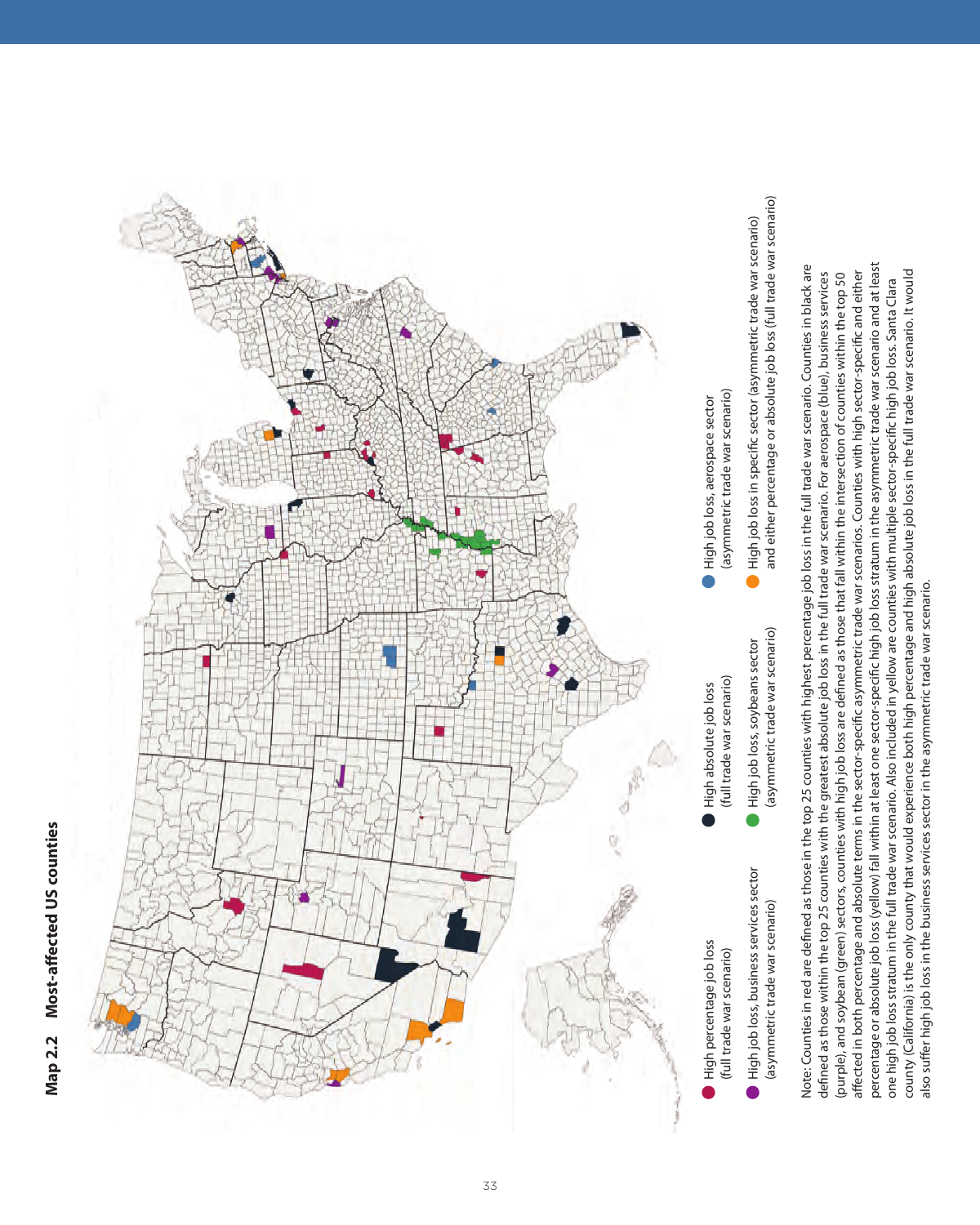trade, such as Long Beach, California and Laredo, Texas). Twenty-nine counties across America experience employment declines of 7 percent or more. In absolute terms, Los Angeles county in California is the worst affected (176,000 jobs), followed by Cook county, Illinois (Chicago) with 91,000 jobs and Harris county, Texas (Houston) with 89,000 jobs. [Map 2.2](#page-32-0) also depicts the 25 worst-affected counties on a percentage job loss basis, all of which exhibit job losses of 7 percent or more. They appear in all regions of the country, demonstrating the breadth of damage a full trade war could wreak.

### Asymmetric Trade War

There is no reason to believe that Chinese or Mexican retaliation would be limited to the imposition of across-the-board tariffs, as envisioned in the first scenario. Because of its WTO obligations, China might employ less transparent punishments that are harder to challenge through the WTO. They could include the following:

- China could bar state-owned enterprises from doing business with US firms, arguing that it is no longer complying with unfavorable WTO rulings in light of US violations of its WTO obligations. Such a "Buy No America" policy could affect electronic payment services (such as Visa, MasterCard, and American Express<sup>39</sup>) and financial information services and service providers (such as Bloomberg and Thomson Reuters).<sup>40</sup> It could also affect business software firms and other service providers.
- China could deny key components to supply chains, turning a 20th century "trade war" into a 21st century "supply chain war," severely hampering the ability of US multinational firms to shift procurement of customized goods and services to alternative providers. Beijing has wielded this weapon before, when it banned the export of rare earths used in electronics to Japan following a fishing boat dispute in 2010. Such a ban directed at the United States would hurt US electronics firms. China would justify it as a suspension of its WTO obligations in the face of US perfidy.<sup>41</sup>
- China could terminate its purchases of particular US products.
- China could terminate (or threaten to terminate) its purchases of US government bonds or dump them or other US financial instruments. China holds more than \$1 trillion in US Treasury securities and more than \$2 trillion in US financial assets overall. It therefore has the capacity to roil US financial markets.
- China could renege on or slow implementation of existing agreements on copyright violations and piracy of intellectual property rights in audio-visual materials, films, and pharmaceuticals, for example.<sup>42</sup> The US-China WTO dispute over films would be an obvious target.<sup>43</sup>

<sup>39.</sup> China—Certain Measures Affecting Electronic Payment Services, Dispute 413, www.wto.org/english/tratop\_e/dispu\_e/cases\_e/ds413\_e.htm*.*

<sup>40.</sup> China—Measures Affecting Financial Information Services and Foreign Financial Information Suppliers, Dispute 373, www.wto.org/english/tratop\_e/dispu\_e/cases\_e/ds373\_e.htm.

<sup>41.</sup> On rare earths, see www.wto.org/english/tratop\_e/dispu\_e/cases\_e/ds431\_e.htm. For other WTO cases relating to Chinese export restrictions on raw materials, see www.wto.org/english/tratop\_e/dispu\_e/cases\_e/ds509\_e.htm and www.wto.org/english/tratop\_e/dispu\_e/cases\_e/ds394\_e.htm.

<sup>42.</sup> China—Measures Affecting the Protection and Enforcement of Intellectual Property Rights, Dispute 362, www.wto.org/english/tratop\_e/dispu\_e/cases\_e/ds362\_e.htm*.* 

<sup>43.</sup> China—Measures Affecting Trading Rights and Distribution Services for Certain Publications and Audiovisual Entertainment Products, Dispute 363, www.wto.org/english/tratop\_e/dispu\_e/cases\_e/ds363\_e.htm.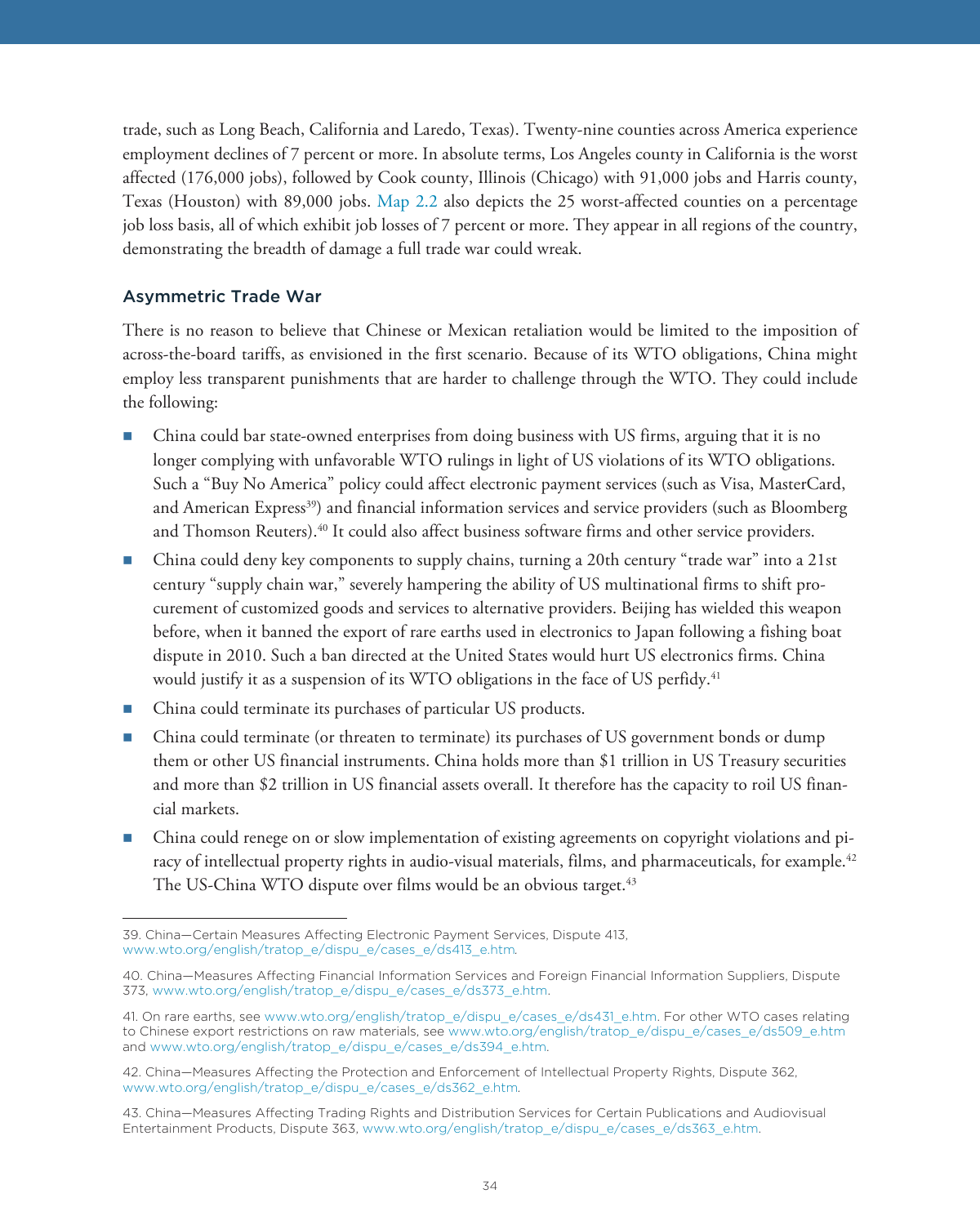Three retaliation possibilities by China are examined: ending imports of US aircraft; reducing the purchase of US business services, such as enterprise software and financial services, by state-owned enterprises; and ending imports of US soybeans.

## Ending Chinese Imports of US Aircraft

In the manufacturing sector, aircraft would be a natural candidate for retaliation. China reportedly accounts for a significant share of Boeing's order book, and Airbus presents a credible alternative to Boeing.<sup>44</sup> US aircraft production is located in a few dozen locations, where the impact of trade retaliation would be concentrated.

Chinese termination of aircraft purchases could destroy 179,000 US jobs. The Seattle-Tacoma-Everett, Washington (King-Pierce-Snohomish counties), and Wichita, Kansas metropolitan areas (Sedgwick and Butler counties) are the worst affected (see [map 2.2\)](#page-32-0). Wichita, home to Spirit AeroSystems (Boeing), Airbus, Bombardier Learjet, Cessna, Beechcraft, and others, could lose 14,000 jobs, or more than 6 percent of total private sector employment. The Seattle metropolitan area, the historic center of the Boeing production network, could lose more than 31,000 jobs, or more than 2 percent of regional private sector employment. Snohomish county (Everett) could lose more than 4 percent. Other highly affected areas include the Hartford, Connecticut metropolitan area (Hartford and Middlesex counties), where aircraft engine maker Pratt-Whitney has extensive operations.45 It should be noted that the trade data distinguish between civilian and military sales, but the county-level production data do not. Inclusion of military production in the county-level activity matrix could change the geographical incidence—but not the numerical magnitude of the 179,000 jobs lost. This consideration might be particularly salient with respect to Los Angeles county in California, which according to the model, would lose 14,000 jobs. This figure might be an overestimate given the prominence of military-related production in Southern California.

#### Ending the Purchase of US Business Services by State-Owned Enterprises in China

China could retaliate in a way that is less subject to a WTO challenge and more respectable in diplomatic circles by directing its state-owned enterprises (SOEs) to stop buying American. A variety of metrics—share of assets in the industrial sector, share of employment in business services—suggest that Chinese SOEs may account for approximately 40 percent of Chinese demand for US business service imports. (Apart from SOEs, the Chinese government might also influence managements of other businesses connected to the Chinese Communist Party.) In the example used in map 2.2, China reduces purchases of US business services. This action costs 85,000 US jobs, which are more dispersed than in the aircraft case. Los Angeles county is the worst affected, losing more than 4,000 jobs (with another 1,500 lost in neighboring Orange county), followed by King county, Washington (Seattle), which loses nearly as many. (If China retaliated by halting both aircraft purchases and purchases of business services, King county could lose more than 23,000

<sup>44.</sup> Avi Salzman "Boeing Shares Could Lose Altitude," *Barron*'s, May 23, 2016, 13–14, www.barrons.com/articles/boeing-shares-could-lose-altitude-1463803448*.*

<sup>45.</sup> The county-level activity matrix was constructed on the basis of 2013 levels. In 2011 Boeing opened a major facility in Charleston, South Carolina, which it expanded in 2014 (the plant now employs 4,000 people). If the activity matrix included the enlarged Boeing facility, Charleston might turn up on the list of most heavily affected localities as well. That said, it seems plausible that Seattle, Wichita, Los Angeles, and Hartford would bear the brunt of this form of retaliation.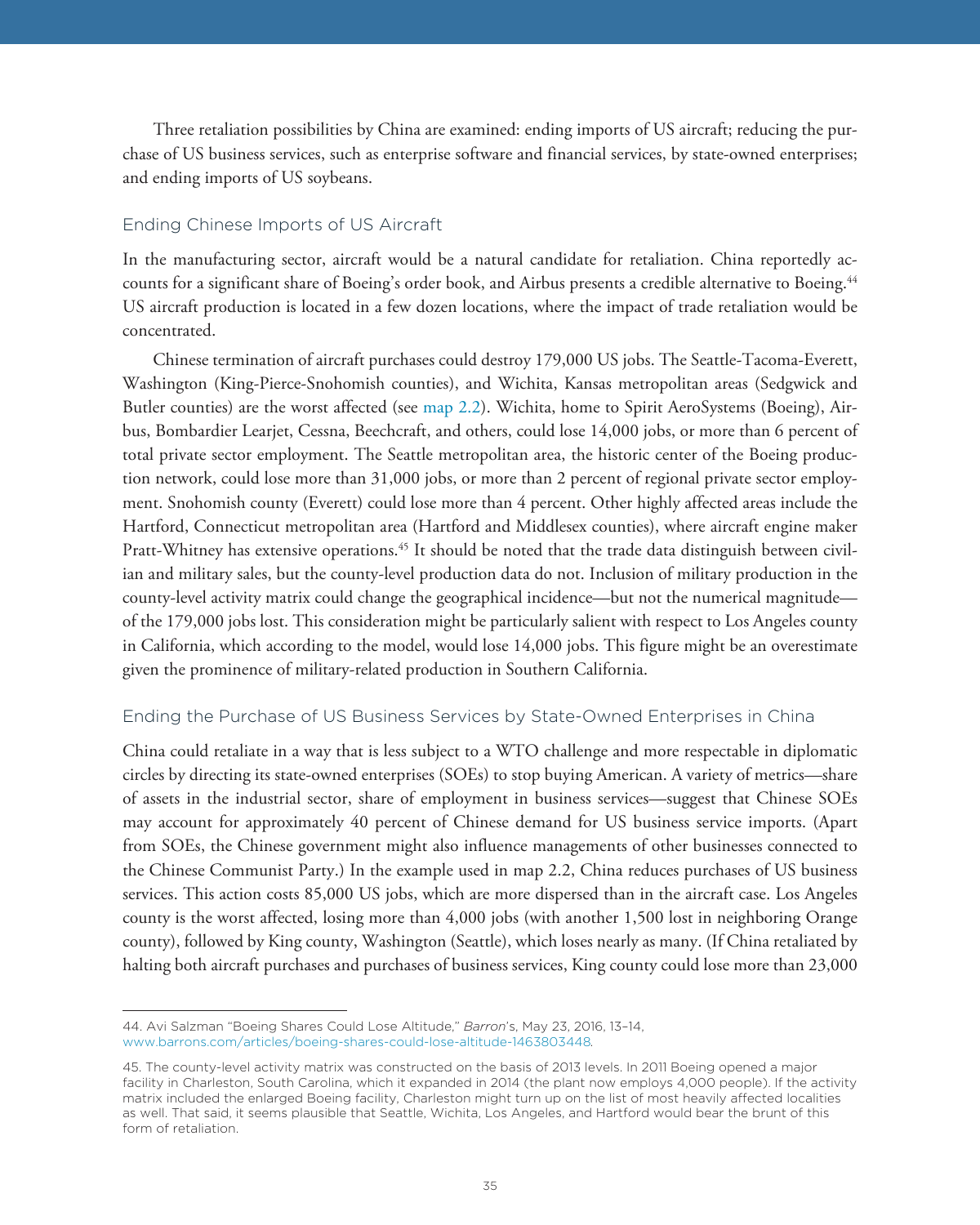jobs, or more than 2 percent of private sector employment.) Other highly affected areas would include New York City and counties in its suburbs in New York, New Jersey, and Connecticut; Cook county, Illinois (Chicago); and Harris county, Texas (Houston). The Boston metropolitan area (Suffolk, Middlesex, and Norfolk counties) and California's Silicon Valley region (Santa Clara, San Francisco, San Mateo, and Alameda counties) would also likely be affected, as would Maricopa county, Arizona (Phoenix) and Dallas county, Texas. Indeed, the worst-affected areas of [map 2.2](#page-32-0) (the areas marked in yellow) practically constitutes a map of America's high-tech centers.

#### Ending Chinese Imports of US Soybeans

Soybeans are a vital US agricultural export.<sup>46</sup> One might suppose that American soybean producers could find other markets were the Chinese market to shut down. But US-China bilateral trade in soybeans accounts for roughly one-quarter of the global market, which a Chinese embargo would disrupt, making a smooth reorientation of trade flows unlikely.<sup>47</sup>

In a possibly comparable case, the 1980 US grain embargo against the Soviet Union, imposed after the Soviet invasion in Afghanistan, disrupted trade patterns that year, but the effects were offset by the following year (USDA 1986). The figures reported here, which assume no short-run trade diversion, may therefore exaggerate the impact.

The soybeans case would affect a belt of rural counties in Mississippi, Missouri, Tennessee, and Arkansas. Twenty-one counties would experience job losses exceeding 10 percent of local employment, with Sharkey county, Mississippi (40 percent), Bolivar county, Mississippi (25 percent), and Mississippi county, Missouri (21 percent) suffering the greatest relative losses.<sup>48</sup>

#### Aborted Trade War

Two considerations could temper the full impact of the Trump trade policies as modeled. Trump might use his threats as a club to make a deal in which he settled for market access in the partner country "equivalent" to what the United States offers. He might also settle for a revalued exchange rate, to remove even the hint of currency manipulation.

More likely, the initial impact of the policies would be so disastrous that the Trump administration would have to quickly back down. The best analogy might be the situation immediately following September 11, when the United States closed the border with Mexico, severing supply chains and forcing the shutdown of automobile assembly plants in the United States within a week. Anguish in Detroit forced a

<sup>46.</sup> Because the Bureau of Economic Analysis data do not separate soybeans into their own account, we model this retaliation as a shock to oilseeds (IO sector 1111A0). According to the US Department of Agriculture, soybeans account for about 90 percent of US oilseed production (www.ers.usda.gov/topics/crops/soybeans-oil-crops.aspx).

<sup>47.</sup> Data from the Food and Agriculture Organization show 106 million tons of exports in 2013. The largest single item is Brazilian exports to China (32 million tons), followed by US exports to China (25 million tons).

<sup>48.</sup> In addition to embargoing particular agricultural exports, China could retaliate in other ways. Smithfield Foods, which employs 50,000 people (mostly in the United States), is owned by a Chinese firm that is reportedly subject to [management control by public agencies \(see www.pbs.org/newshour/bb/whos-behind-chinese-takeover-worlds](www.pbs.org/newshour/bb/whos-behind-chinese-takeover-worlds-biggest-pork-producer/)biggest-pork-producer/). It is the largest pork processor in the world, operating facilities in 26 US states, including the world's largest meat-processing plant, in Tar Heel, North Carolina. If the Chinese government, through its stateowned banks, was willing to absorb the losses, it could probably shut down the firm.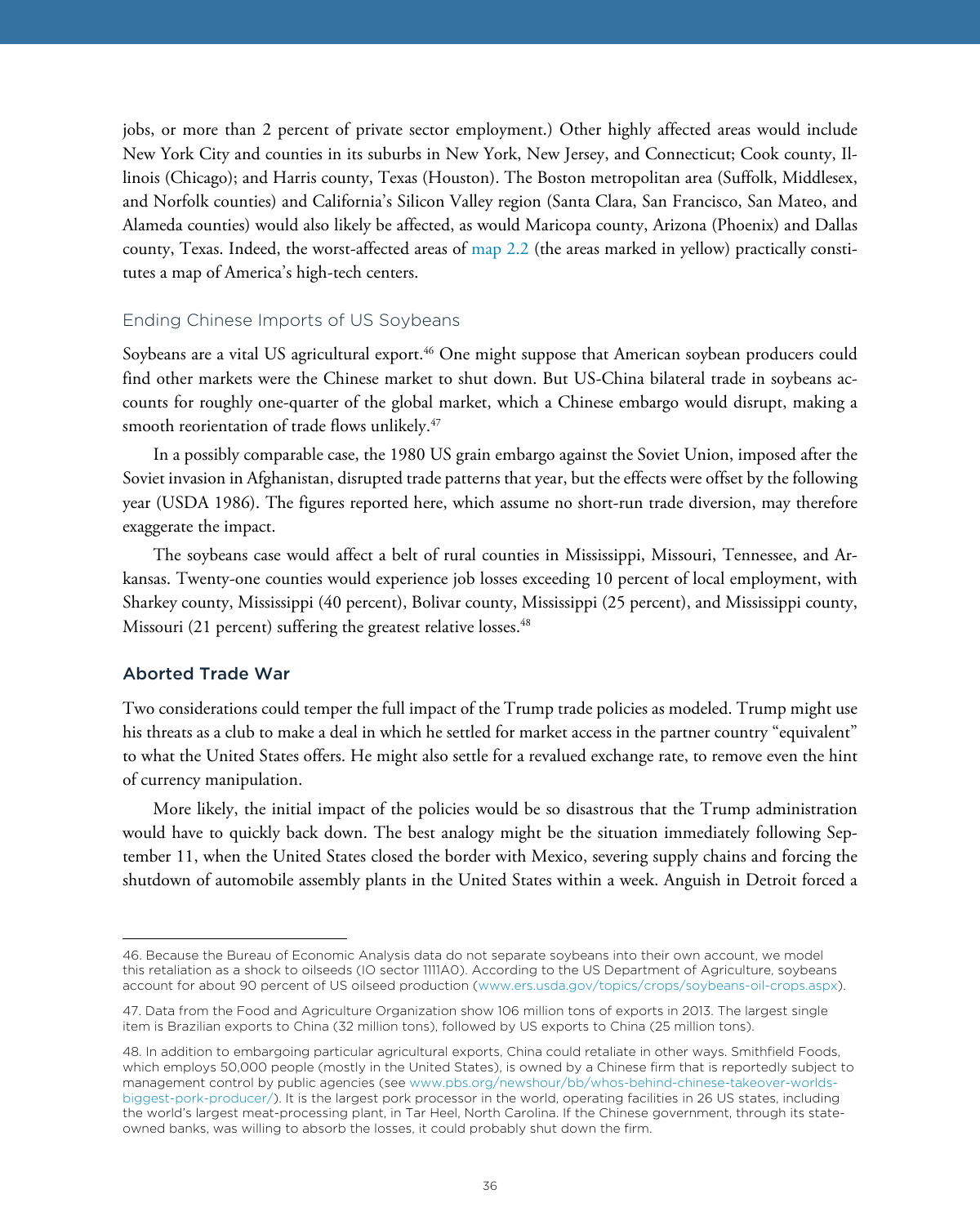reconsideration of the policy. The immediate reaction to the contemplated Trump policy package could be even more dramatic. Possible outcomes could include the following:

- Shutdowns of supply chain–dependent factories in the United States, with the impact concentrated among high-paying employers.
- Turbulence in the financial market, as expected earnings from major US firms plummet as a result of loss of supplies, retaliatory tariffs, and the threatened or real sell-off of US stocks and bonds by China.
- Shortages and price rises of consumer products. The iPhone could be China's secret weapon in retaliation. Chinese value added is estimated at less than 4 percent (OECD-WTO 2016, Xing 2014), so China's self-inflicted losses would be minimal, but cutting off supplies to Apple could severely disrupt the availability and increase the price of a beloved consumer product. In light of the ubiquity of Apple stock in 401K plans, this action could adversely affect Americans' retirement plans as well. Kakaes (2016) concludes it would be impossible to build an iPhone from scratch in the United States, because of the lack of domestic sources of rare earths. The marginal cost of manufacturing an iPhone from components that could be made in the United States after the relevant facilities were constructed here would be about \$100 per phone. Moreover, with Chinese firms moving into the smartphone market, China could disrupt not only the production of iPhones but also supply the alternative models. The collective howl of pain might induce even the most ardent protectionist to reconsider.

This scenario is in essence the aborted trade war. Relative to the baseline, private sector employment falls by 1.3 million jobs, or more than 1 percent. The real risk, however, is that the initial Trump administration moves could set off an escalatory cycle of retaliation that could prove difficult or impossible to wind down once set in train.<sup>49</sup> For both diplomatic and economic reasons, this possibility is probably more relevant for US relations with China than with Mexico.

### **CONCLUSIONS**

The United States is at the cusp of a potential turning point; the next administration could reverse course on 80 years of movement toward freer trade and enhanced multilateral cooperation. The reason is political gridlock: Expansion of trade openness over the past two generations has not been accompanied by a strengthening of the safety net to cushion the blow or provide education and training opportunities for workers who lose their jobs because of trade, technology innovations, restructuring in their industries, or other factors. The result is an unpalatable choice between liberalization without support for adjustment or no liberalization at all.

Paradoxically, the congressional caucuses of the two main political parties appear to embody more extreme positions on trade than their constituents. Republican voters are more skeptical of trade agreements

<sup>49.</sup> In addition to the output and employment losses outlined above, consumers would suffer from higher prices and reduced choice. Trade protection tends to disproportionately affect lower-income households. Tuerk, Bachman, and Conte (2016) analyze a scenario in which the United States imposes a 45 percent tariff on goods imported from China and Japan (a country against which candidate Trump frequently fulminates) and a 35 percent tariff on goods imported from Mexico. They conclude that such a tariff scheme would amount to a \$11,100 regressive consumption tax over five years for the typical American household, with the poorest decile paying up to 18 percent of its mean after-tax income. These figures may overstate the impact, because candidate Trump has not actually advocated a 45 percent tariff on Japan. The tariffs on China and Mexico, which he has called for, account for 84 percent of the total consumer losses in this analysis, however, so the impact on US consumers could be severe even without the tariff on Japanese goods.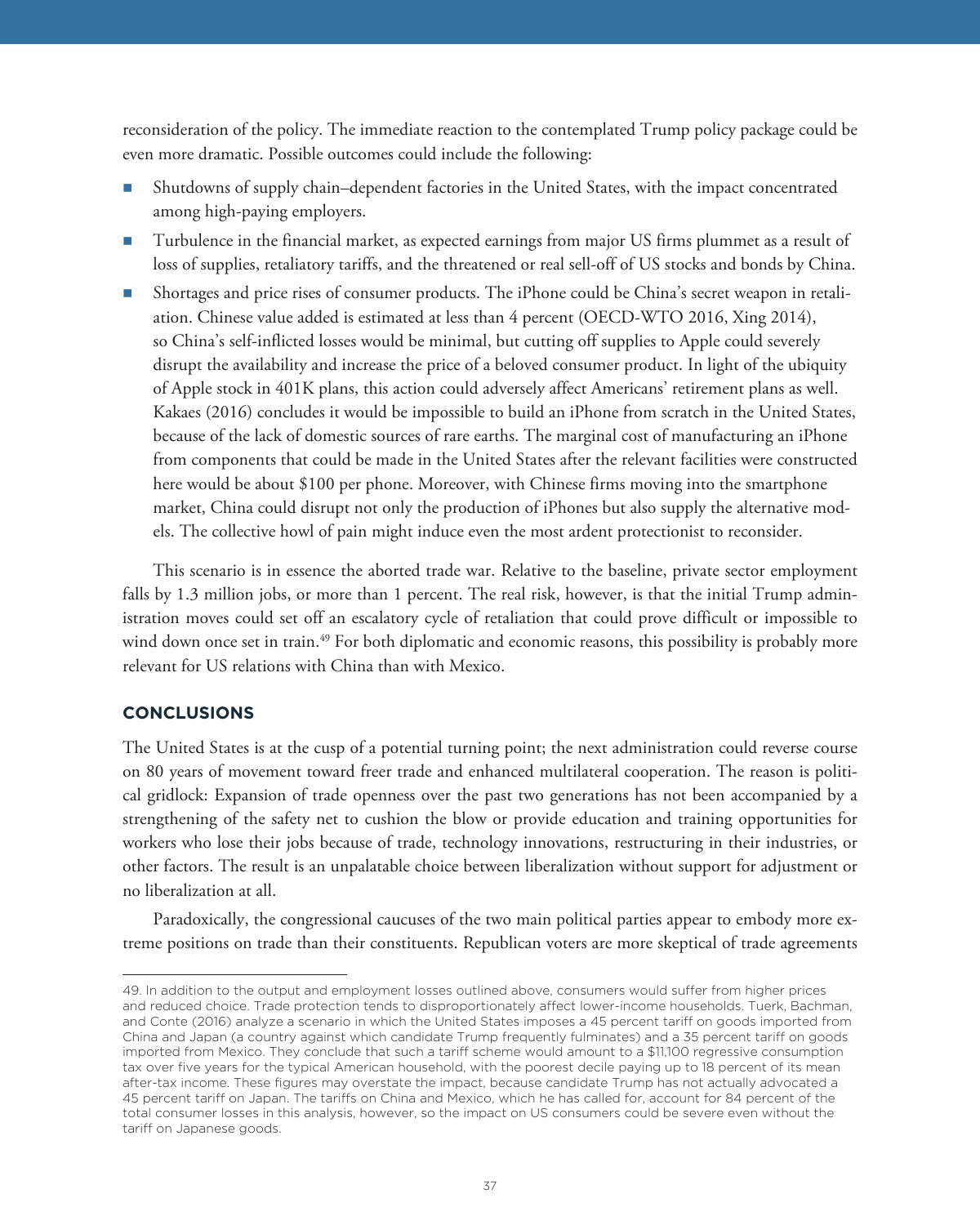than the Republican congressional caucus, and Democratic voters are more protrade than their elected representatives (Stokes 2016). These disjunctures suggest that it might be possible to rebuild a bipartisan pro-trade coalition by bringing Congressional Democrats closer to the views of their constituents, but doing so would likely be a protracted and uncertain process.

Hillary Clinton has a nondoctrinaire track record on trade issues. She supports strengthened enforcement of existing rules, increased efforts to deal with currency manipulation, and changes in the tax code that eliminate tax loopholes that are subject to abuse by US firms operating abroad. She, however, opposes TPP, the only major trade agreement currently under consideration, an agreement that has been estimated to yield huge benefits to the United States.

Donald Trump advocates policies that could potentially overturn the existing US-led rules-based international trade system. He has promised to slap high tariffs on China and Mexico and reconsider or abrogate US participation in existing free trade agreements and even the WTO itself. The analysis presented here shows that the trade war these policies is likely to spark would send the US economy into a recession and cost millions of Americans their jobs. The most intensely hit sectors would be manufacturing and mining, but the largest job losses would be in sectors such as wholesale and retail distribution, restaurants, and temporary employment agencies. His policies place at risk the livelihoods of millions of Americans, most of whom probably do not think of their jobs as tied to international trade. The American casualties in this trade war would be drawn disproportionately from the ranks of lower-income and lower-skilled workers.

Depending on the international response, some localities could experience devastating job and income losses. These adversely affected regions include high-tech centers like Silicon Valley; business service hubs like Los Angeles and New York; manufacturing centers like Everett, Washington; and rural counties in states such as Arkansas, Mississippi, Missouri, and Tennessee.

The results presented in this analysis constitute a conservative assessment of the damage to the US economy that could result from some of the trade policies advocated by candidate Trump. Other policies he has proposed—such as withdrawing from the WTO—could be cataclysmic, undermining 80 years of US economic diplomacy and pushing the United States back into the Smoot-Hawley world of the Great Depression. The opposition of both candidates to TPP is regrettable. But Trump's casual invocation of "trade wars" is irresponsible and reckless, jeopardizing the livelihoods of millions of Americans.

#### **REFERENCES**

--<u>--- ------- - ---</u><br>Autor, David H., David Dorn, and Gordon H. Hanson. 2013. The China Syndrome: Local Labor Market Effects of Import Competition in the United States. *American Economic Review* 103, no. 6: 2121–68.

Bergsten, C. Fred. 2014. *Addressing Currency Manipulation through Trade Agreements*. PIIE Policy Brief 14-2. Washington: Peterson Institute for International Economics. Available at [piie.com/publications/pb/pb14-2.pdf](https://piie.com/publications/pb/pb14-2.pdf).

Bergsten, C. Fred. 2016. Time for a Plaza II? In *[International Monetary Cooperation: Lessons from the Plaza Accord](http://bookstore.piie.com/book-store/7113.html) [after Thirty Years](http://bookstore.piie.com/book-store/7113.html)*, ed. C. Fred Bergsten and Russell A. Green. Washington: Peterson Institute for International Economics.

Bernard, Andrew, J. Bradford Jensen, Stephen Redding, and Peter Schott. 2007. Firms in International Trade. *Journal of Economic Perspectives* 21, no. 3: 105–30.

Francis, David. 2016. How Clinton Can Fall in Love with Free Trade All over Again. *Foreign Policy,* June 16.

Frankel, Jeffrey A., and David H. Romer. 1999. Does Trade Cause Growth? *American Economic Review* 89, no. 3: 379–99.

Handley, Kyle, and Nuno Limao. 2013. *Policy Uncertainty, Trade and Welfare: Theory and Evidence for China and the US.* NBER Working Paper 19376. Cambridge, MA: National Bureau of Economic Research.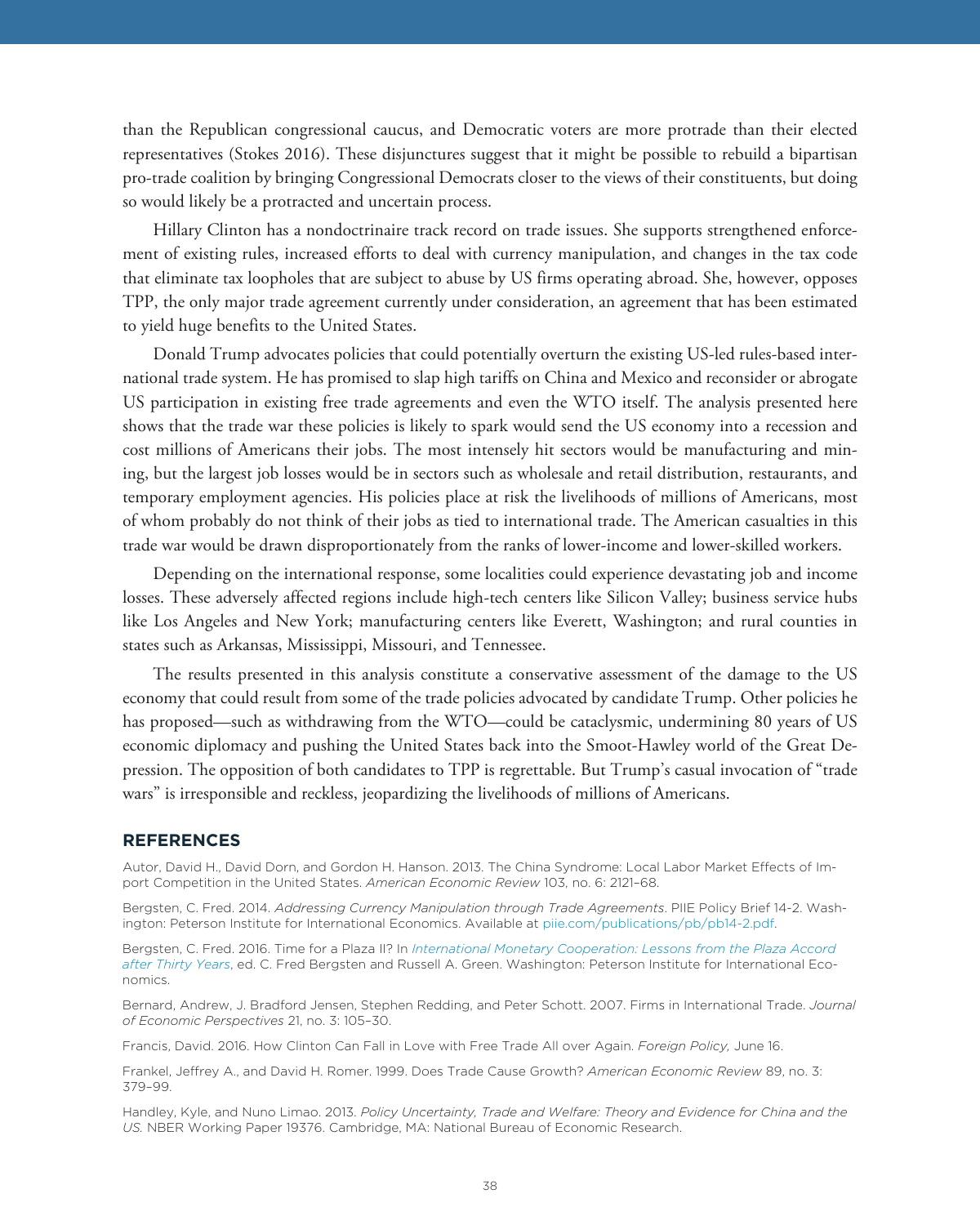Handley, Kyle, and Nuno Limao. 2015. Trade and Investment under Policy Uncertainty: Theory and Firm Evidence. *American Economic Journal: Economic Policy* 7, no. 4: 189–222.

Hanson, Kenneth, and Sherman Robinson. 1991. Data, Linkages, and Models: U.S. National Income and Product Accounts in the Framework of a Social Accounting Matrix. *Economic Systems Research* 3, no. 3: 215–32.

Hicks, Michael, and Srikant Devaraj. 2015. *The Myth and the Reality of Manufacturing in America*. Muncie, IN: Center for Business and Economic Research, Ball State University.

Irwin, Douglas. 2016. What Critics Get Wrong About the Global Economy. *Foreign Affairs* (July/August). Washington: Council on Foreign Relations.

Kakaes, Konstantin. 2016. The All-American iPhone. *MIT Technology Review*, June 9.

Kletzer, Lori, and Robert Litan. 2001. *A Prescription to Relieve Worker Anxiety*. Policy Brief 01-2. Washington: Institute for International Economics and the Brookings Institution. Available at [piie.com/publications/policy-briefs/prescription-relieve-worker-anxiety](https://piie.com/publications/policy-briefs/prescription-relieve-worker-anxiety).

Lawrence, Robert Z. 2016. Postscript: The Risks of Non-Implementation. Postscript to Bergsten et al. In *Assessing the Trans-Pacific Partnership. Vol. 2: Innovations in Trading Rules*. [Briefing 16-4.](https://piie.com/publications/piie-briefings/assessing-trans-pacific-partnership-volume-2-innovations-trading-rules) Washington: Peterson Institute for International Economics.

Miller, Ronald E., and Peter D. Blair. 2009. *Input-Output Analysis: Foundations and Extensions*, 2nd ed. Cambridge: Cambridge University Press.

OECD-WTO (Organization for Economic Cooperation and Development and World Trade Organization). 2016. Trade in Value Added Database. Available at http://stats.oecd.org and www.wto.org/miwi.

Petri, Peter and Michael Plummer. 2016. The Economic Effects of the TPP: New Estimates. In *[Assessing the Trans-](https://piie.com/publications/piie-briefing/assessing-trans-pacific-partnership-volume-1-market-access-and-sectoral)[Pacific Partnership, Volume 1: Market Access and Sectoral Issues.](https://piie.com/publications/piie-briefing/assessing-trans-pacific-partnership-volume-1-market-access-and-sectoral)* Washington: Peterson Institute for International Economics.

Reinert, Kenneth, and David W. Roland-Holst. 1992. A Detailed Social Accounting Matrix for the USA, 1988. *Economic Systems Research* 4: 173–84.

Stokes, Bruce. 2016. *Trade and the American Electorate* (June 22). Washington: Pew Research Center.

Tuerck, David, Paul Bachman, and Frank Conte. 2016. *The Trump Tariffs: A Bad Deal for Americans*. National Foundation for American Policy (NFAP) Policy Brief. Available at [nfap.com/wp-content/uploads/2016/05/Impact-of-the-Trump-Tariffs.NFAP-Policy-Brief.May-20161.pdf.](http://nfap.com/wp-content/uploads/2016/05/Impact-of-the-Trump-Tariffs.NFAP-Policy-Brief.May-20161.pdf)

UNCTAD (United Nations Conference on Trade and Development). 2013. *Global Value Chains and Development: Investment and Value Added Trade in the Global Economy*. Geneva.

USDA (United States Department of Agriculture). 1986. Embargoes, Surplus Disposal, and US Agriculture: A Summary. *Agriculture Information Bulletin* 503. Washington: Economic Research Service.

Xing, Yuqing. 2014. *Measuring Value Added in the People's Republic of China's Exports: A Direct Approach*. ADBI Working Paper 493. Tokyo: Asian Development Bank Institute. Available at www.adb.org/publications/measuring-value-added-peoples-republic-chinas-exports-direct-approach.

Zandi, Mark, and Scott Hoyt. 2015. *U.S. Macro Model Methodology*. Moody's Analytics. Available at www.economy.com/home/products/samples/macromodel.pdf.

Zandi, Mark, Chris Lafakis, Dan White, and Adam Ozimek. 2016. *The Macroeconomic Consequences of Mr. Trump's Economic Policies*. Moody's Analytics. Available at www.economy.com/mark-zandi/documents/2016-06-17-Trumps-Economic-Policies.pdf.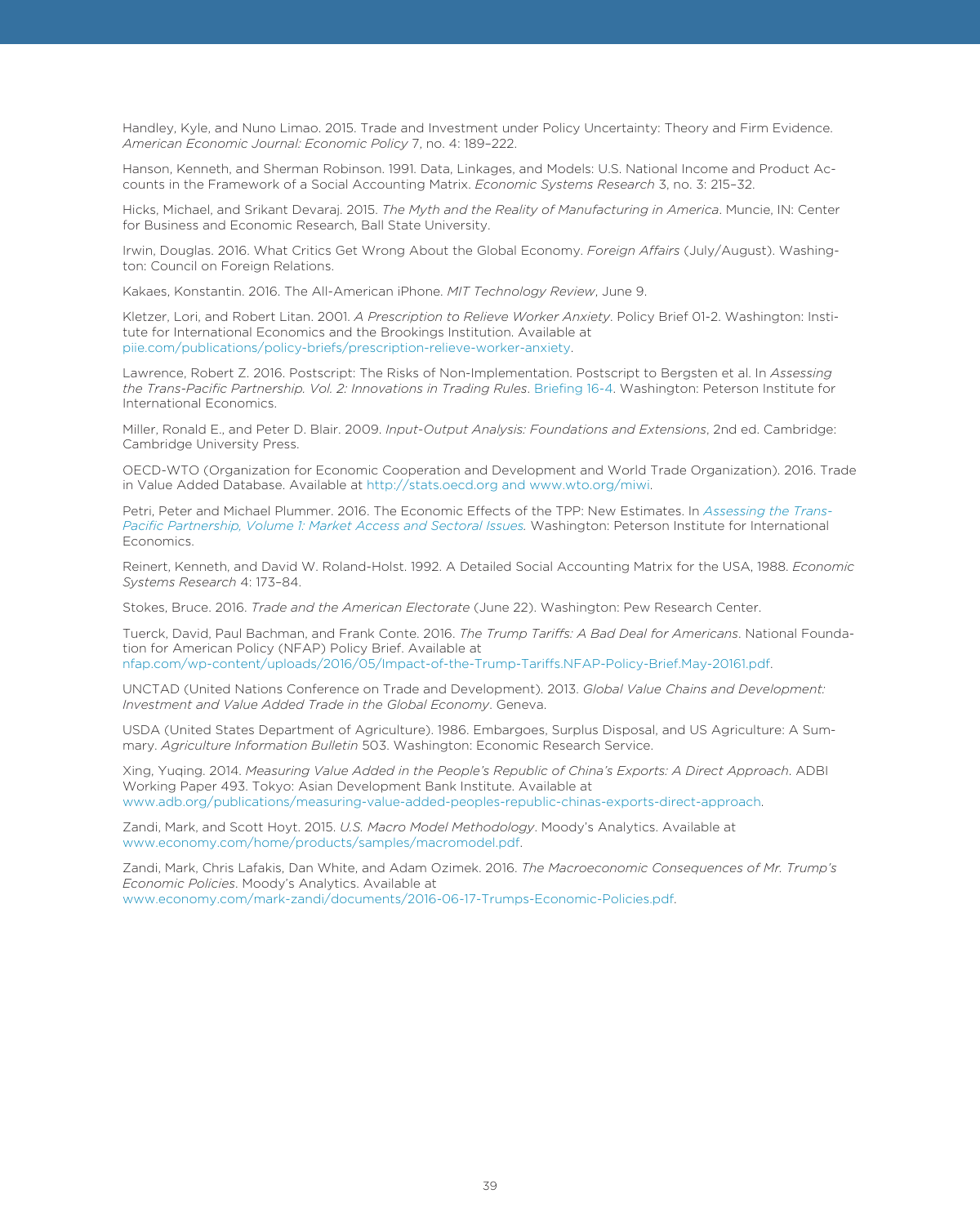#### **CHAPTER 3**

## **A Diminished Leadership Role for the United States**

Marcus Noland

The impact of the trade policies advocated by Hillary Clinton and Donald Trump would extend beyond losses of US income and employment examined in the previous chapter. Both Clinton and Trump oppose the Trans-Pacific Partnership (TPP). All countries in Asia are carefully weighing the relative power and influence of China and the United States, and for the United States not to follow through on a major free trade agreement (FTA) that it initiated and pushed hard will be taken as a major indication of declining US interest and power in the region. Failure to ratify TPP would cede to China the lead in setting trade rules in the critical Asia-Pacific region. Lee Hsien Loong, the prime minister of Singapore (which already has an FTA with the United States and hence is not dependent on TPP to gain duty-free access to the US market), has observed: "An American failure to ratify TPP would bring about the very thing critics of trade deals complain about: a more empowered China and bad terms for US goods and services." According to New Zealand's prime minister, John Key, if the United States "abdicates leadership in the region, that role will get filled. It has to. In the end, these economies are not going to stand still."1 The most likely candidate for filling that gap would be China.<sup>2</sup>

It is not just foreigners who have made this connection: The House Republican Task Force on National Security published a report on June 9, which noted, "By delaying the development of strong trade deals, we give our competitors time to undermine the global system of trade that the United States has worked so hard to build. Countries like China and Russia are creating their own closed trading systems."3 Chinese ascendancy in trade policy making would likely be accompanied by enhanced influence in other areas requiring

[Marcus Noland](https://piie.com/experts/senior-research-staff/marcus-noland) is executive vice president and director of studies at the Peterson Institute for International Economics. He thanks Dennis Blair for helpful comments.

<sup>1</sup>*.* David Ignatius, "President Trump Would Hand China the World," *Washington Post*, May 31, 2016.

<sup>2.</sup> China would also benefit at US expense from other, noneconomic, components of Trump's platform, such as the demonization of Muslims and the resulting deterioration of relations with Muslim-majority countries in the Middle East, Africa, and Asia.

<sup>3</sup>*. A Better Way: Our Vision for a Confident America*, House Republican Task Force on National Security, June 9, 2016, www.politico.com/f/?id=00000155-34cd-d270-ab57-f6cd1a190000 (accessed on July 5, 2016).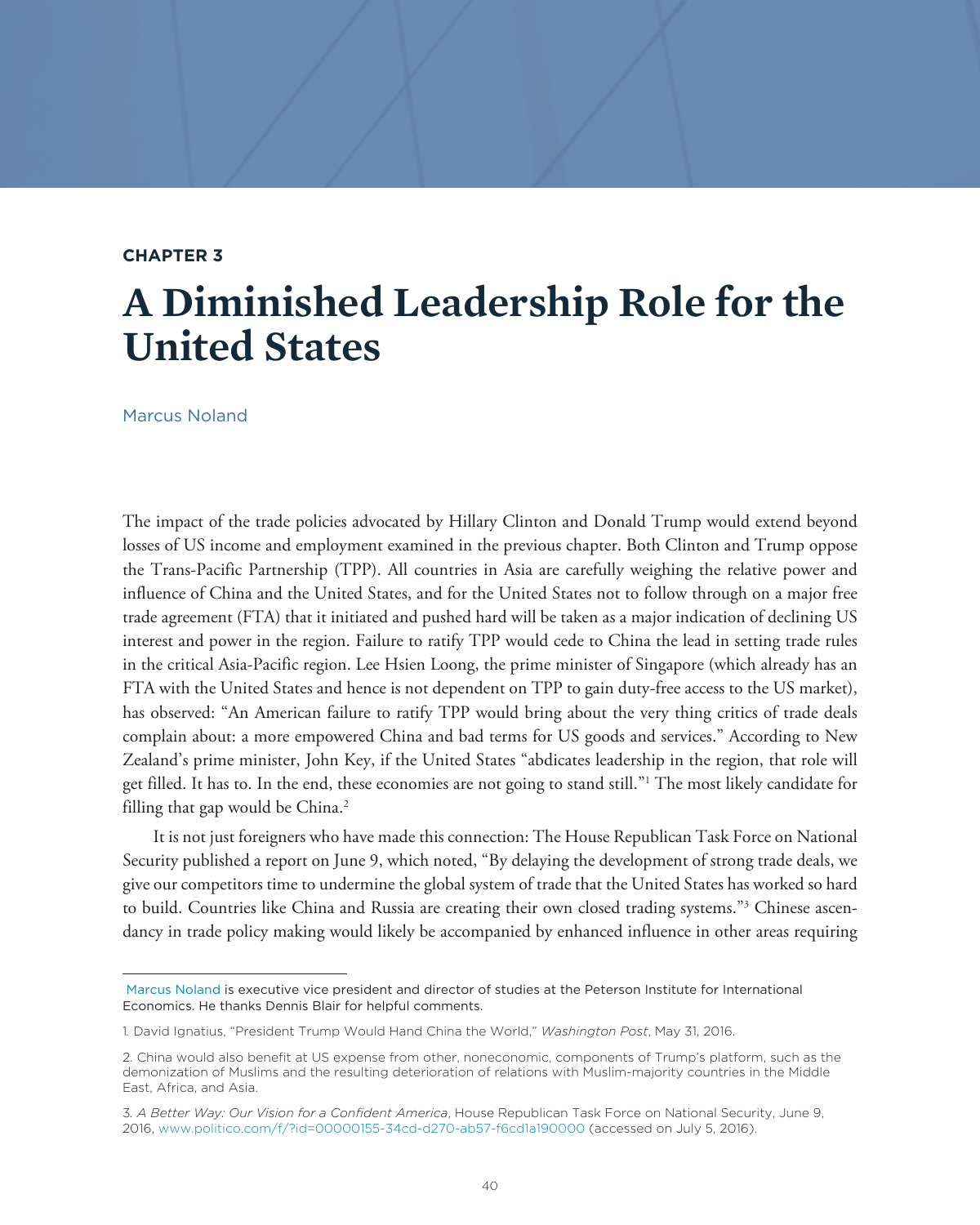international coordination as well. The long-term costs of the United States abdicating its traditional role in rule-setting in a globalized world are likely to greatly exceed the narrow calculation of costs and benefits of the TPP agreement.

The United States is a force for stability. Weakening US influence courts disaster. A refusal to cooperate with Asian and Pacific trading partners wary of Chinese aspirations would feed perceptions of US unreliability and wavering commitment to—or, even worse, disengagement from—the region. Asian countries would likely react with gradual accommodation to China on economic issues, first, followed by accommodation on security issues as China's economic influence grows at the expense of American economic influence and China's military buildup continues. The consequences would be unpredictable and harmful. Initial indicators might be "tilts" toward China along the lines exhibited by the Japanese government when led by the Democratic Party of Japan nine years ago, or more recently in the diplomatic shifts of the Duterte government in the Philippines.

The risks associated with this trajectory could be considerable. Asia is full of rich, technologically advanced states—but it is also replete with unresolved historical enmities and internal political quagmires that could tempt leaders to "wave the bloody shirt" to mobilize and maintain domestic political support. The region is in the midst of a quiet arms race: According to data from the widely respected Stockholm International Peace Research Institute, between 2010 and 2014, 9 of the top 20 arms-importing countries were in Asia.4 Multiple flash points—the Korean peninsula, the South China Sea (the Spratly Islands), the Taiwan Strait, the East China Sea (the Senkaku Islands)—could trigger hostilities. As the report of the House Republican Task Force on National Security concludes, "In East Asia, our allies are desperate for a greater American role. Our top priority must be to counter the threat of a nuclear North Korea. And we must respond strategically to expansionist China's rise, including checking its territorial ambitions. These challenges create opportunities to bring together Japan and South Korea while strengthening our ties with Taiwan and the Philippines. We cannot allow our alliances in East Asia and the Pacific to atrophy and must shore up our defense arrangements to deter China from tilting the global balance of power toward autocracy."5

Withdrawal of support for TPP is bad enough, but the ramifications of Trump's trade policies go much farther, threatening to inflame relations with China and disrupt existing alliances with free trade partners, including South Korea, Singapore, a critical partner in Southeast Asia, and longtime ally Australia. An unnamed senior Korean official was quoted in Yonhap, the country's official press agency, as indicating that abrogation of the Korea-US (KORUS) FTA would be tantamount to ending the bilateral security treaty.6 Admittedly, there may be some brinkmanship in the statement, but nevertheless a reduction in the US defense commitment to South Korea—real or perceived—could not only provoke aggressive action by North Korea, but also set off an unpredictable adjustment pattern in Seoul. The South Koreans could choose to

<sup>4.</sup> Chung Min Lee, "What Could Hold Rising Asia Down," *Washington Post*, May 23, 2016.

<sup>5</sup>*. A Better Way: Our Vision for a Confident America,* House Republican Task Force on National Security, June 9, 2016, p. 14, www.politico.com/f/?id=00000155-34cd-d270-ab57-f6cd1a190000 (accessed on July 5, 2016).

<sup>6.</sup> It is normal for Korean officials to speak to the press anonymously; doing so does not signal the same lack of official imprimatur as it might in the United States. See "Renegotiation of KORUS FTA May Dent Alliance: Seoul Officials," Yonhap, May 16, 2016,

[english.yonhapnews.co.kr/national/2016/05/16/11/0301000000AEN20160516004700320F.html](http://english.yonhapnews.co.kr/national/2016/05/16/11/0301000000AEN20160516004700320F.html) (accessed on July 5, 2016). The House Republican Task Force on National Security implicitly agrees, noting that "trade can also play a key role in strengthening US alliances" (p. 15).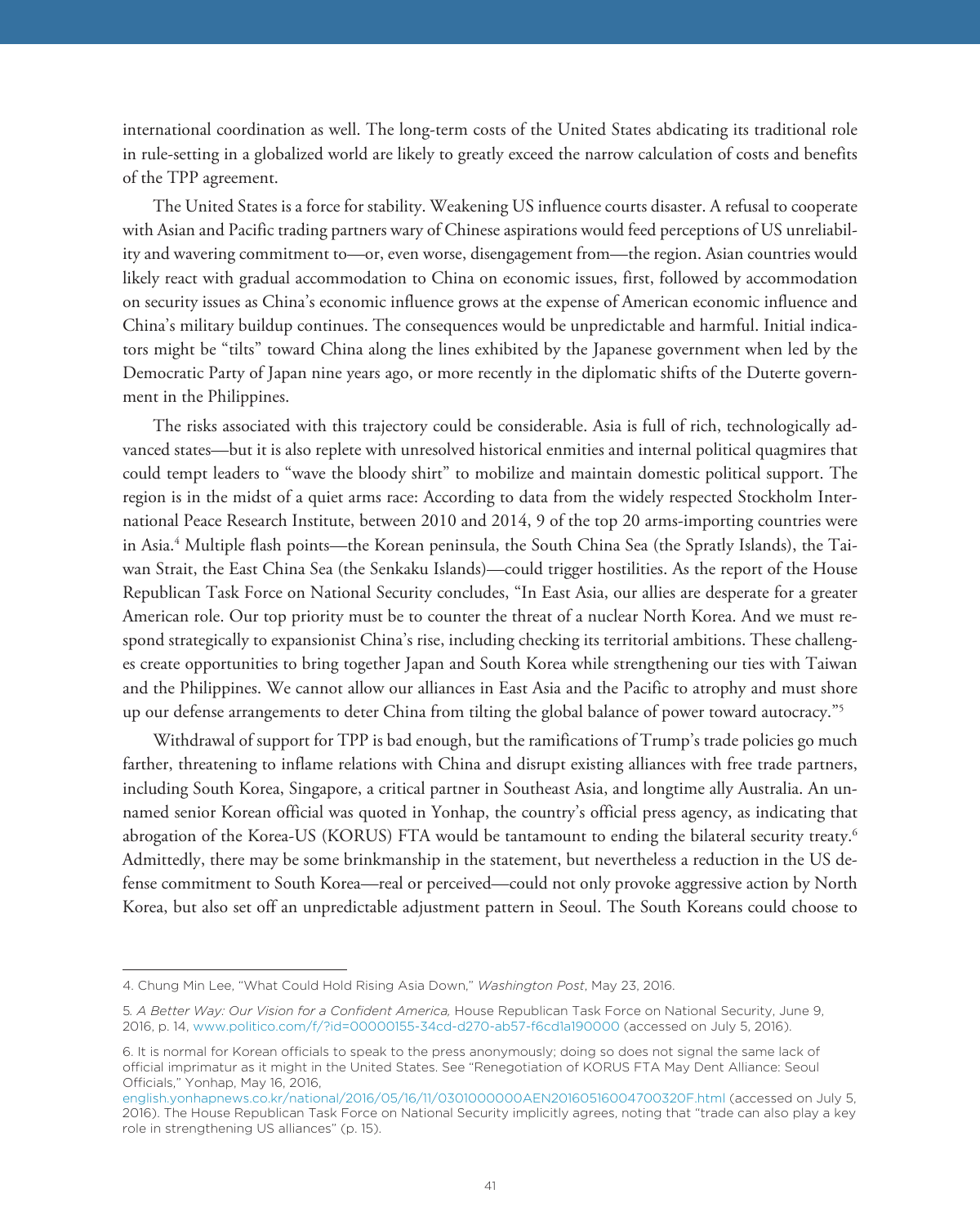ally with another country (China would be one possibility) or develop an independent nuclear weapons capacity (a possibility that candidate Trump has commented upon favorably).7

A shift by South Korea away from its longtime military alliance with the United States, combined with perceptions of a reduced US commitment to preserving the security of Northeast Asia generally, could shake up the US alliance with Japan as well. Japan might then ally with another country (joining the China bandwagon, for example) or try to adopt a nonaligned or neutral stance (becoming the Switzerland or Finland of Asia) while engaging in conventional remilitarization or, in the worst case, even acquire nuclear weapons rather than relying on the US nuclear umbrella for its security—a development that Trump has also commented on favorably.8 A Japanese remilitarization could speed North Korea's nuclear weapons programs or even encourage South Korea to go nuclear.

### **BEYOND ASIA**

Trump's oft-repeated claims that the United States is paying for the defense of others and getting nothing in return are equally destabilizing. US defense expenditures of roughly 3 percent of GDP are higher than expenditures by its allies in Asia and Europe (O'Hanlon 2016), who do not pay for the full basing costs of US troops, as Trump observes. But the conclusion that Trump derives from this situation—that the United States could save money or otherwise benefit from withdrawing its troops—is incorrect. It costs more to station troops on the US mainland than to deploy them in Japan, for example. O'Hanlon (2016, 3) makes the additional point that "homeporting an aircraft carrier battle group in Japan obviates the need to have perhaps three more carrier battle groups in the US Navy's overall fleet (at an investment cost approaching \$50 billion) to sustain the same level of presence in the broader western Pacific region. US airfields in Germany facilitate deployments to the Middle East and Afghanistan; the alternative to such bases could well be a need for huge numbers of additional refueling aircraft."

What Trump's criticism fails to realize is that the current pattern of deployment of US forces is a largely cost-effective way of sustaining alliances, strengthening American security. To be sure, the United States might seek more support from its allies and/or reconfigure deployment to save costs, but dismantling this system and encouraging nuclear proliferation in Northeast Asia would make the United States less, not more, secure.

Abrogating FTAs could further harm US interests. In the volatile Middle East, the United States has concluded FTAs with moderate countries such as Israel, Jordan, Bahrain, Morocco, and Oman. The agreements foster growth in a region facing severe problems with youth unemployment—and radicalization. Moreover, the agreements contribute to the economic component of broader strategic partnerships, including cooperation on anti-terrorism efforts and, in some cases, US military basing rights (Noland and Pack 2011).

<sup>7. &</sup>quot;Full Rush Transcript: Donald Trump, CNN Milwaukee Republican Presidential Town Hall," CNN, March 29, 2016, [http://cnnpressroom.blogs.cnn.com/2016/03/29/full-rush-transcript-donald-trump-cnn-milwaukee-republican](http://cnnpressroom.blogs.cnn.com/2016/03/29/full-rush-transcript-donald-trump-cnn-milwaukee-republican-presidential-town-hall/)[presidential-town-hall/](http://cnnpressroom.blogs.cnn.com/2016/03/29/full-rush-transcript-donald-trump-cnn-milwaukee-republican-presidential-town-hall/); "Transcript: Donald Trump Expounds on His Foreign Policy Views," *New York Times*, March 26, 2016, www.nytimes.com/2016/03/27/us/politics/donald-trump-transcript.html?\_r=1; "Donald Trump fights to win over women; Reince Priebus on possibility of contested GOP convention," rush transcript from Fox News Sunday, April 3, 2016, [www.foxnews.com/transcript/2016/04/03/donald-trump-fights-to-win-over-women-reince-priebus](www.foxnews.com/transcript/2016/04/03/donald-trump-fights-to-win-over-women-reince-priebus-on-possibility-contested/)[on-possibility-contested/](www.foxnews.com/transcript/2016/04/03/donald-trump-fights-to-win-over-women-reince-priebus-on-possibility-contested/).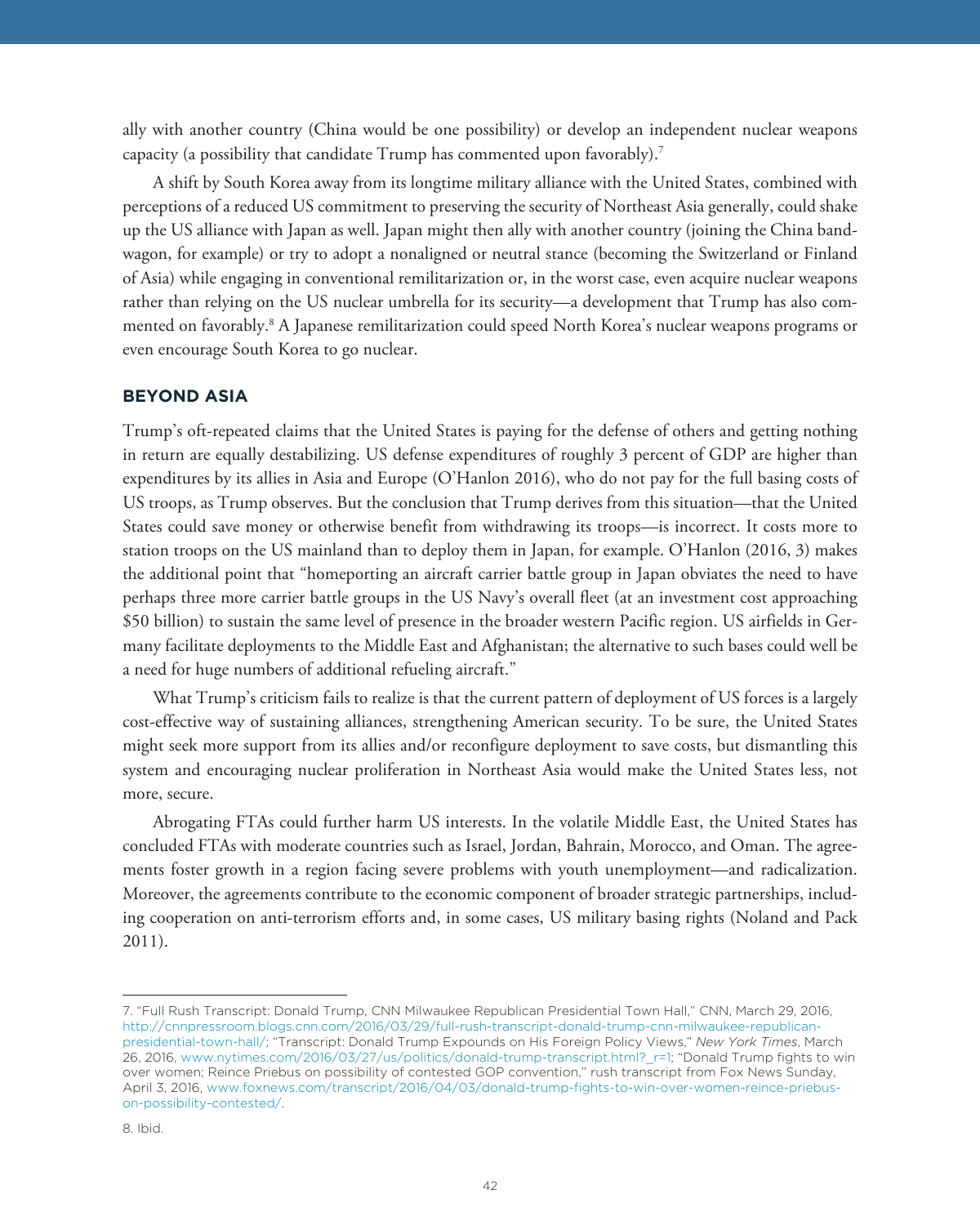Similarly, the United States maintains a number of FTAs with Latin American countries, including Chile, El Salvador, Guatemala, Honduras, Nicaragua, the Dominican Republic, Peru, Costa Rica, Panama, and Colombia. As with the United States' Middle Eastern allies, the FTAs are a component of broader arrays of cooperation, and the abrogation of these agreements not only would be regarded as a diplomatic slap reigniting historical wariness of the United States, but because of the geographic proximity of some of these partners, the destabilization of their economies could quickly spill over to the United States, intensifying the incentives for migration and furtherance of illicit activities.

In this regard, the oldest and most important FTA that the United States has with a Latin American partner is the FTA with neighboring Mexico through the North American Free Trade Agreement (NAF-TA). Abrogating this agreement could damage the United States politically and even strategically as well as economically.

Traditionally, the United States had problematic relations with its southern neighbor. For much of its history, Mexico was a corrupt, semiauthoritarian country ruled by a dominant single political party. Starting in the 1980s, the country began a period of significant economic, social, and political reforms, and in 1991, initiated the negotiation of NAFTA with the United States and Canada. The agreement was signed the following year and went into force on January 1, 1994. NAFTA and Mexico's 1994 accession to the Organization for Economic Cooperation and Development have acted as "external anchors" establishing international norms for Mexico's reforms and encouraging the modernization of the country's economic institutions. In 2000, for the first time since the revolution, an opposition party candidate was elected president, evidence of the further consolidation of Mexican democracy.

Contrary to the exaggerated claims of its critics, NAFTA has contributed to the fundamental reorientation of 150 years of contentious relations between the United States and Mexico. The agreement has not only benefitted the United States and Mexico economically but has also contributed to the long-term political and social development of Mexico.<sup>9</sup> While it would be wrong to give primary credit for all of Mexico's advances in the last quarter-century to NAFTA, the agreement clearly played a role in reinforcing these developments. Mexico continues to face many challenges, including the drug trade and its associated violence. But it is hard to overstate the positive impact on Mexico and its stability that has flowed from a combination of accelerated development and closer political relations with the United States. Scrapping the trade agreement that paved the way for this success would reverse this progress. Trade sanctions would redouble incentives for illicit activity and illegal migration. The upshot is that abrogation of NAFTA could increase, not decrease, the flow of drugs and illegal migrants from Mexico to the United States. Today, illegal migration from Mexico into the United States is at its lowest level in years, and net migration is negative—more people are returning to Mexico than illegally entering the United States.10 Abandoning NAFTA could reverse this trend.

Lastly, it goes without saying that the United States takes for granted placid relations with its northern neighbor, Canada. The United States has maintained an FTA with Canada since 1989. Needless to say, reopening, much less abrogating, the agreement would be met with understandable consternation there.

<sup>9.</sup> The US International Trade Commission, which is normally conservative in its assessments, concluded that NAFTA improved economic welfare in the United States (USITC 2016).

<sup>10.</sup> Ana Gonzalez-Barrera, "More Mexicans Leaving Than Coming to the U.S.," Pew Research Center, November 19, 2015, www.pewhispanic.org/2015/11/19/more-mexicans-leaving-than-coming-to-the-u-s/.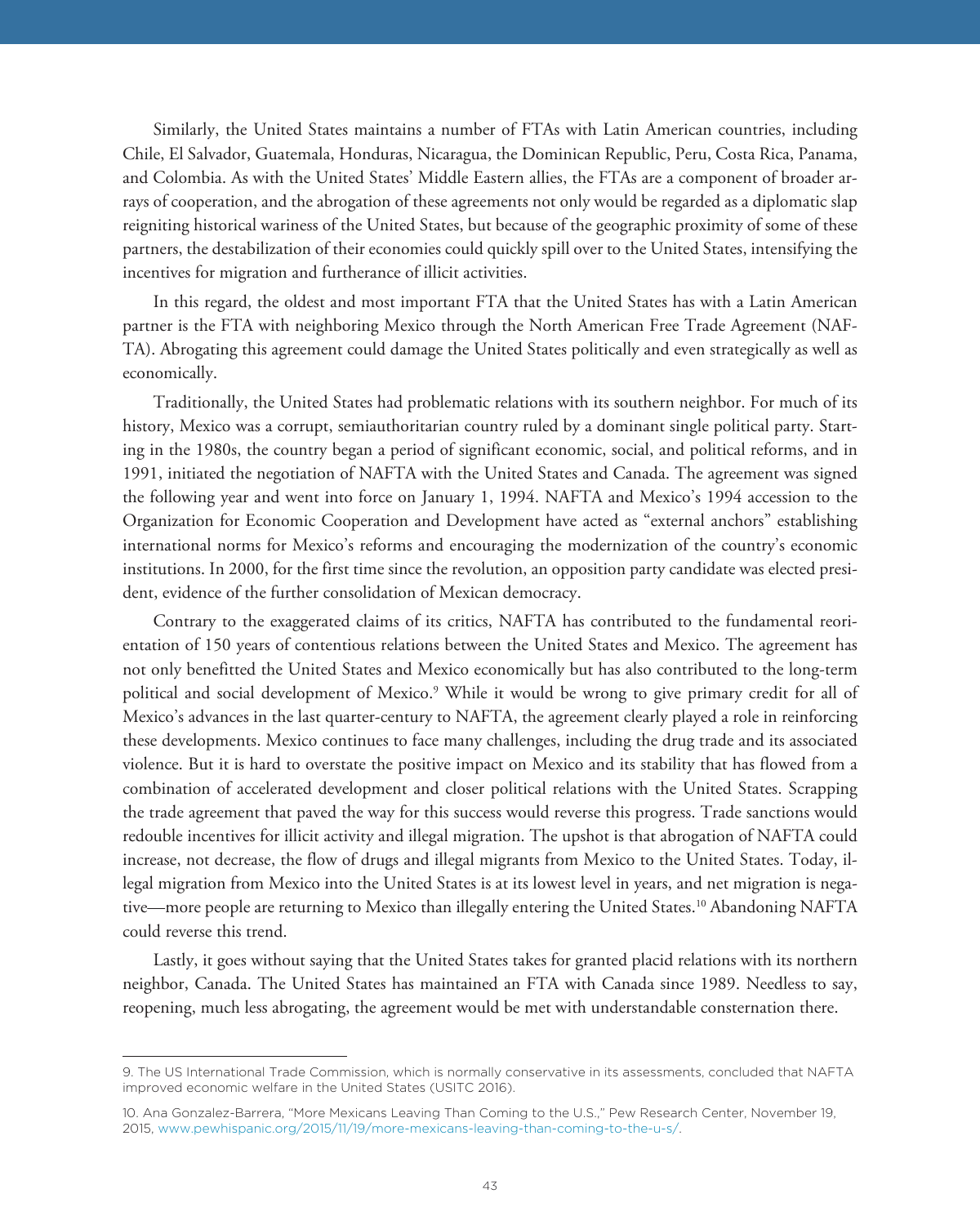Both candidates oppose TPP. Failure of this agreement would not only harm the United States economically, as documented in the preceding chapter, but also damage US strategic interests. A failure of TPP would encourage China to play a dominant role in the critical Asia-Pacific region in trade policymaking and other diplomatic spheres as well. Indeed, the failure of the agreement could call into question American reliability and commitment to the region and, in the context of a perceived security vacuum, could set off a dangerous set of developments in the military realm.

But as noted in the previous chapter, the proposals of Donald Trump go farther and threaten additional damage to US interests. While the precise terms of equitable burden sharing are debatable, Trump appears to misunderstand both the nature of US military basing agreements and their budgetary implications. His proposals could both cost the United States money and disrupt a system of alliances that leverages US power and influence.

Trump's threats to abandon existing FTAs could further harm American interests, destabilizing moderate Arab states and, closer to home, partners in Latin America. The most prominent of these is Mexico, where the abrogation of NAFTA could be a blow to a quarter-century of Mexican progress in the economic, political, and social realms. The upshot is that the damage to the Mexican economy and society wreaked by the policies Trump advocates could encourage more illegal migration and more illicit activity—the opposite of what the Republican nominee seeks.

#### **REFERENCES**

**REFERENCES** Noland, Marcus, and Howard Pack. 2011. *[The Arab Economies in a Changing World](http://bookstore.piie.com/book-store/6284.html)*, 2nd ed. Washington: Peterson Institute for International Economics.

O'Hanlon, Michael E. 2016. *The Art of the Military Deal*. Foreign Policy in the US Presidential Debates, May 10. Washington: Brookings Institution.

USITC (United States International Trade Commission). 2016. *Economic Impact of Trade Agreements Implemented under Trade Authorities Procedures*. Washington.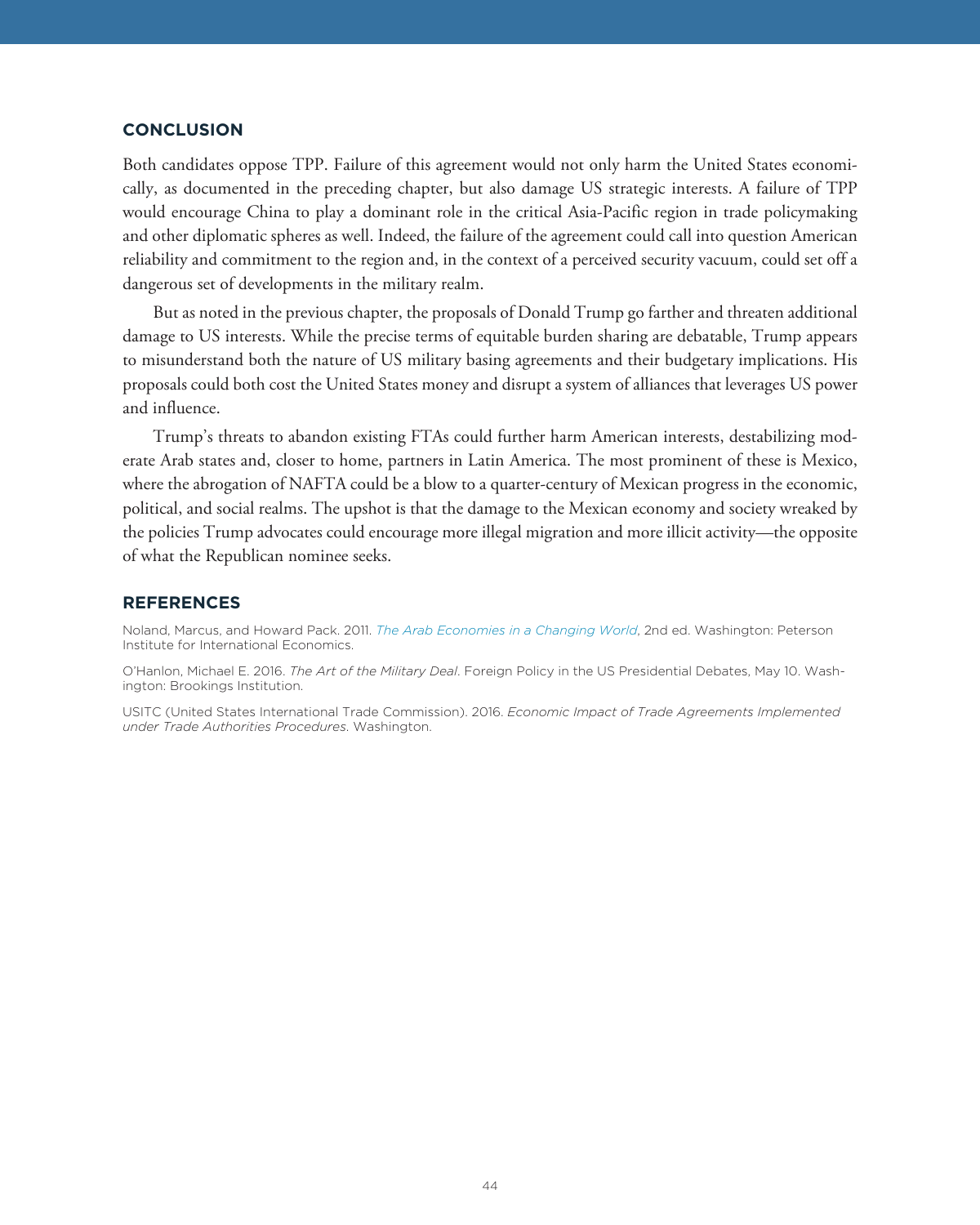## <span id="page-44-0"></span>**APPENDIX A Disaggregation Methodology**

The Moody's model examines various scenarios of changes in consumption, investment, government, and exports. These changes in demand aggregates are then translated into changes in supply and employment at a detailed sectoral level using a model based on detailed input-output and demand data for the US economy that are organized in a social accounting matrix (SAM). [Figure A.1](#page-45-0) provides a summary display of the accounts in our US SAM.

A SAM is a square matrix that displays the receipt and expenditure accounts of various economic actors. Each entry is a payment by a column account to a row account. Total expenditure by each actor must equal total receipts (by the rules of double-entry bookkeeping), so row totals must equal corresponding column totals).

The first two sets of accounts (industries and commodities) show production by sector and supply of commodities to demanders (the "supply" matrix). The "use" (input-output) matrix shows industries' demand for intermediate inputs. The US SAM includes 389 producing industries and 389 commodities.

The SAM also includes accounts for households (private consumption), government, saving/investment, and foreign trade ("world"), which is disaggregated by country of origin for imports and country of destination for exports. The SAM maps the circular flow of income from production to value added (payments to labor and capital) to the distribution of income to households, government, and aggregate investment and back to the demand for commodities.

The "institutional" accounts (the last four columns) provide the commodity demand side of the accounts. They provide the link between the macroeconometric model of aggregate demand by major categories that correspond to these institutions and the detailed supply side of the economy.

The SAM supports a highly disaggregated linear multiplier model that traces the direct and indirect effects on disaggregated production and total demand caused by changes in final demand by the aggregate actors.1 We derive the coefficients (which are assumed to be fixed) by dividing each entry by its column total. To link with the macro model, the SAM is partitioned between endogenous and exogenous accounts. In

<sup>1.</sup> Miller and Blair (2009) provide a comprehensive description of these multiplier models and the data on which they are based.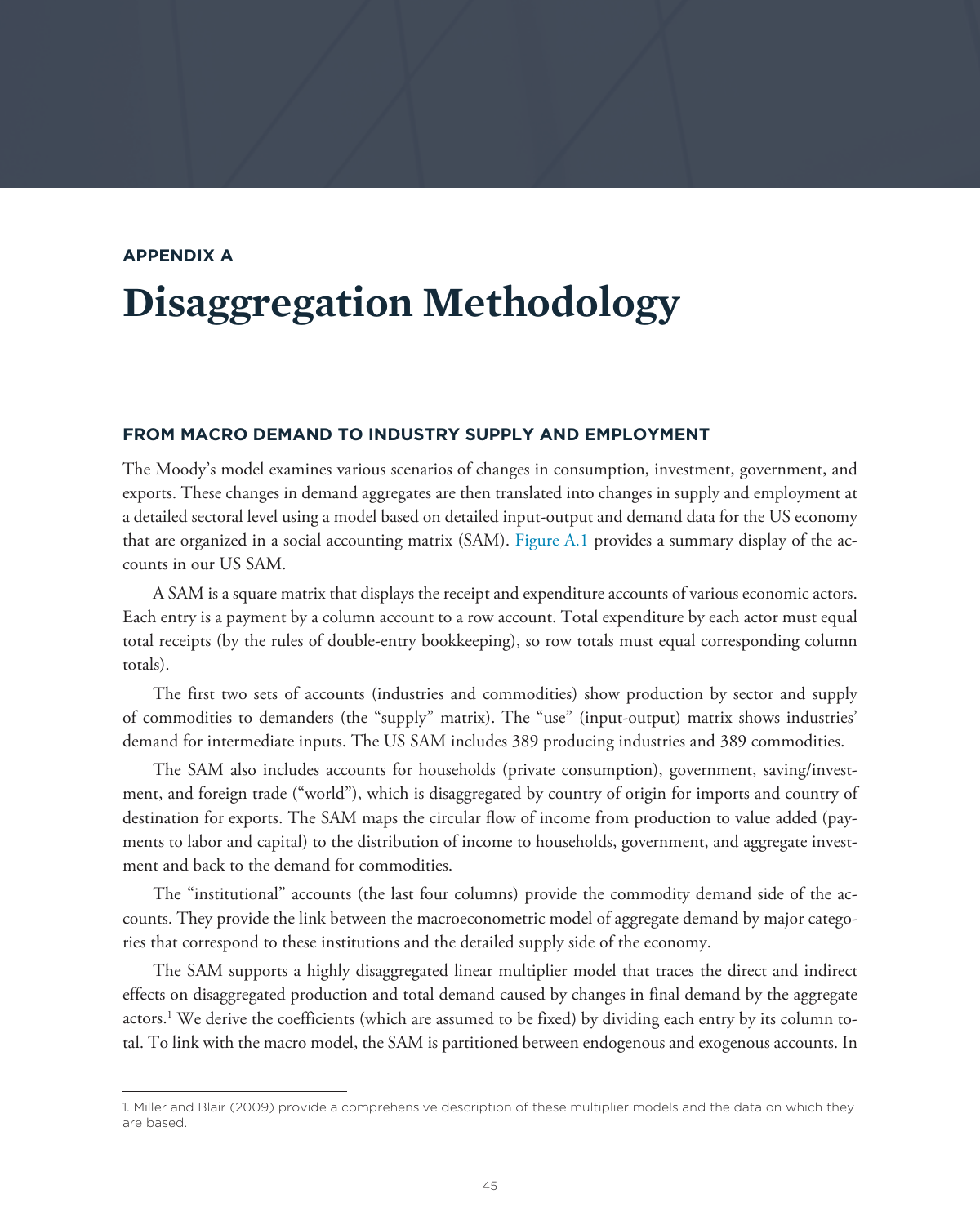|                        |                       | <b>Endogenous accounts</b> |                           |                        | <b>Exogenous accounts</b> |                       |                      |                   |
|------------------------|-----------------------|----------------------------|---------------------------|------------------------|---------------------------|-----------------------|----------------------|-------------------|
|                        |                       | Industries                 | Commodities               | Value added            | Households                | Saving/<br>investment | Government           | World             |
|                        | <b>Industries</b>     |                            | Supply matrix             |                        |                           |                       |                      |                   |
| Endogenous<br>accounts | <b>Commodities</b>    | Use matrix                 |                           |                        | Consumption<br>(C)        | Investment<br>(1)     | Government<br>(G)    | Exports<br>(E)    |
|                        | Value added           | Factor<br>income           |                           |                        |                           |                       |                      |                   |
|                        | <b>Households</b>     |                            |                           | Household<br>income    |                           |                       | <b>Transfers</b>     |                   |
| Exogenous accounts     | Saving/<br>investment |                            |                           |                        | Private<br>saving         |                       | Government<br>saving | Foreign<br>saving |
|                        | Government            | Indirect<br>taxes          | Indirect<br>taxes/tariffs | <b>Direct</b><br>taxes | <b>Direct</b><br>taxes    |                       |                      |                   |
|                        | World                 |                            | Imports<br>(M)            |                        | Net<br>remittances        |                       |                      |                   |

#### <span id="page-45-0"></span>**Figure A.1 Stylized fully articulated social accounting matrix (SAM)**

Notes: GDPFC (gross domestic product at factor cost) = factor income GDP (market prices) =  $C + I + G + E - M = GDPFC + indirect$  taxes

the full and aborted trade war scenarios, the macro model determines the macro aggregates (consumption, investment, government, and exports), so in the SAM model, we treat commodity demand by all the institutional accounts (households, savings/investment, government, and exports) as exogenous. In the productspecific, asymmetric trade war scenario, we do not use results from the macro model. In this scenario, we include households and savings/investment as endogenous, and specify government and export demand for commodities as exogenous. The SAM model then determines changes in household income and aggregate savings endogenously, capturing indirect links between changes in export demand, production, value added (wages, profits), household income, and aggregate savings that are consistent.

Some algebra with the coefficients (described below) provides the endogenous solution for the values of production and total commodity demand given changes in exogenous commodity demand specified in the various macroeconomic shock scenarios. The solution accounts for indirect effects working through the demand for intermediate inputs (the use matrix) and, when other accounts are endogenous, links through income generation and savings. Indirect effects through demand for intermediate inputs can be very important, because changes in final demand for a particular commodity induce changes in demand for intermediate inputs needed to produce the commodity. These changes then ripple across the economy.

The SAM-multiplier model is demand driven; it does not consider constraints on the supply side. It disaggregates the changes in aggregate demand provided by the macroeconometric model. Its linear structure is reasonable for a short- to medium-run model. It can be used to selectively decompose the links between changes in total demand by commodity arising from changes in final demand by households, government, investment, and foreign trade (exports). The model embodies fixed labor input coefficients, so changes in sectoral activity levels are mirrored in changes in sectoral employment.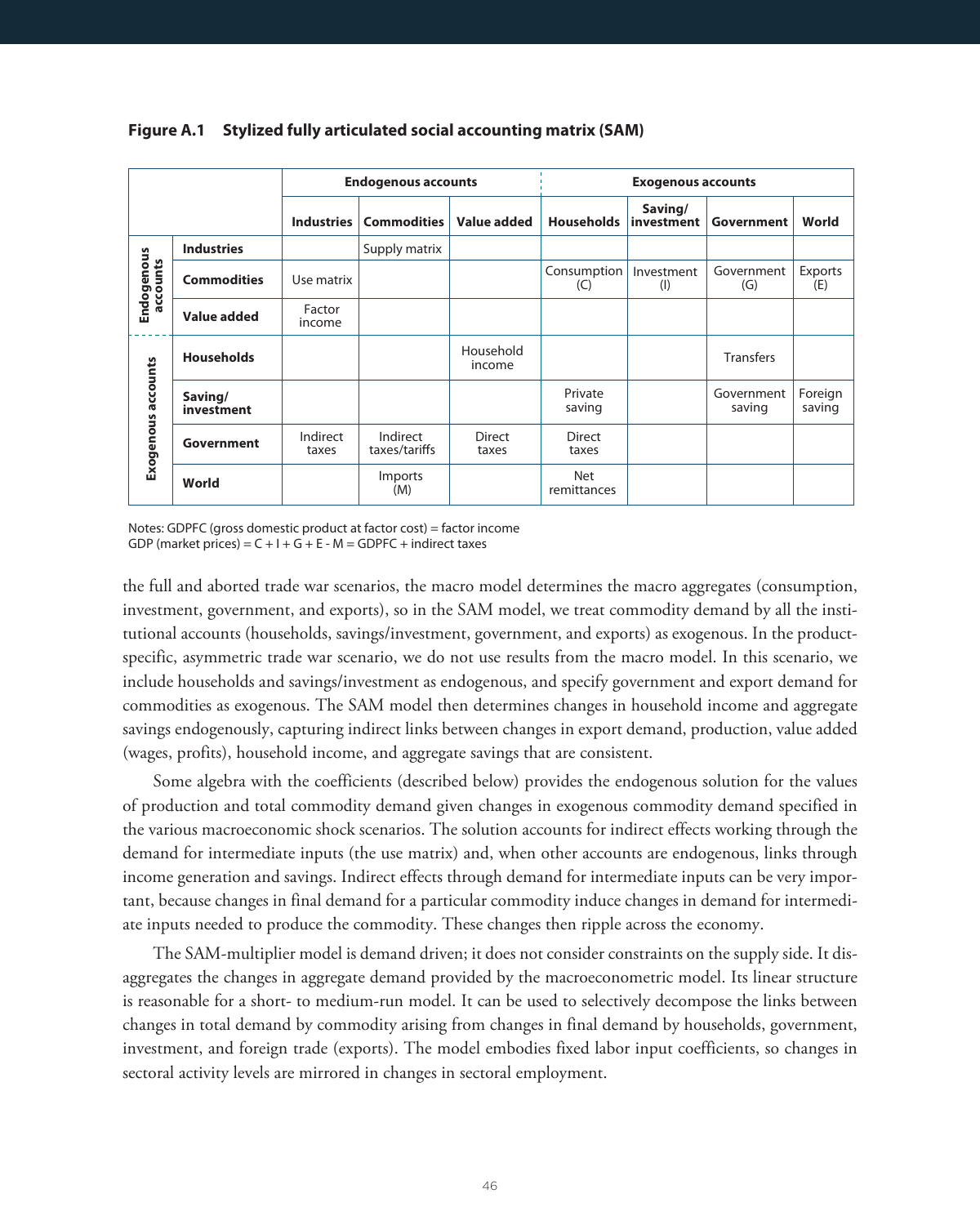Moving from the SAM to a linear multiplier model requires a number of steps and assumptions. We first create a matrix of column coefficients,  $A(i, j)$ , in which the columns sum to one and the sets *i* and *j* are identical and ordered identically. These coefficients are assumed to be constant. Given that all the columns of *A* sum to 1 and that row sums equal corresponding column sums in the SAM, then *Ay = y,* where *y* is a vector of account row/column sums of the SAM. We partition the *A* matrix and *y* vector into endogenous accounts *i*1 (or *j*1) and exogenous accounts *i*2 (or *j*2). The set *i*1 includes 389 industries and 389 commodities (778 endogenous accounts). There are four exogenous macro accounts (C, I, G, E), with 13 countries of destination for exports. The SAM identity is written as follows:

| $\begin{bmatrix} A11(iI, jI) & A12(iI, j2) \end{bmatrix} \begin{bmatrix} y1(jI) \end{bmatrix} = \begin{bmatrix} y1(iI) \end{bmatrix}$ |  |  |
|---------------------------------------------------------------------------------------------------------------------------------------|--|--|
| $\left\lfloor A21(i2,j1) \quad A22(i2,j2) \right\rfloor \left\lfloor y2(j2) \right\rfloor = \left\lfloor y2(i2) \right\rfloor$        |  |  |

We then solve the model (solve for *y*1 in terms of *y*2):

 $A11 \cdot y1 + A12 \cdot y2 = y1$  $A21 \cdot y1 + A22 \cdot y2 = y2$ 

From the first row, noting that *A*11 is a square matrix:

 $(I - A11) \cdot y1 = A12 \cdot y2$  $\gamma$ 1 =  $(I - A11)^{-1} \cdot A12 \cdot \gamma$ 2  $AMULT = (I - A11)^{-1} \cdot A12$  $y1 = AMULT \cdot y2$ 

where  $AMULT(i1,i2)$  is the multiplier matrix.

We solve the model for a scenario that yields changes in the endogenous variables as a function of changes in the exogenous variables:  $\Delta yI = AMULT \Delta y2$ . The vector  $\Delta yI$  includes all direct and induced changes in production caused by changes in exogenous demand (e.g., a change in demand for airplanes induces changes in demand for, and hence production of, airplane parts). For the full and aborted trade war scenarios, the macro shocks come from the Moody's model, and we estimate the sectoral composition of the macro changes in household expenditure, government expenditure, and investment demand by assuming that the commodity expenditure shares are the same as in the base data. The change in export demand by commodity is based on detailed trade data by country of destination. Given the solution values of  $\Delta y l$ , we can solve for changes in employment by multiplying the change in industry output terms in  $\Delta yI$  by labor coefficients. We estimate changes in imports using import coefficients by country of origin, which are in the *A21* matrix, and multiplying the coefficients by the change in the commodity accounts in: *Δy1*.

#### DATA SOURCES AND GEOGRAPHICAL DISAGGREGATION OF DEMAND. **PRODUCTION, AND EMPLOYMENT PRODUCTION, AND EMPLOYMENT**

We link the geographic clustering of economic activities to changes in demand in a three-step process. First, we map state-level data on employment by industry to the national industrial employment data using the detailed specification of 389 commodities and associated industries, allocating changes in industrial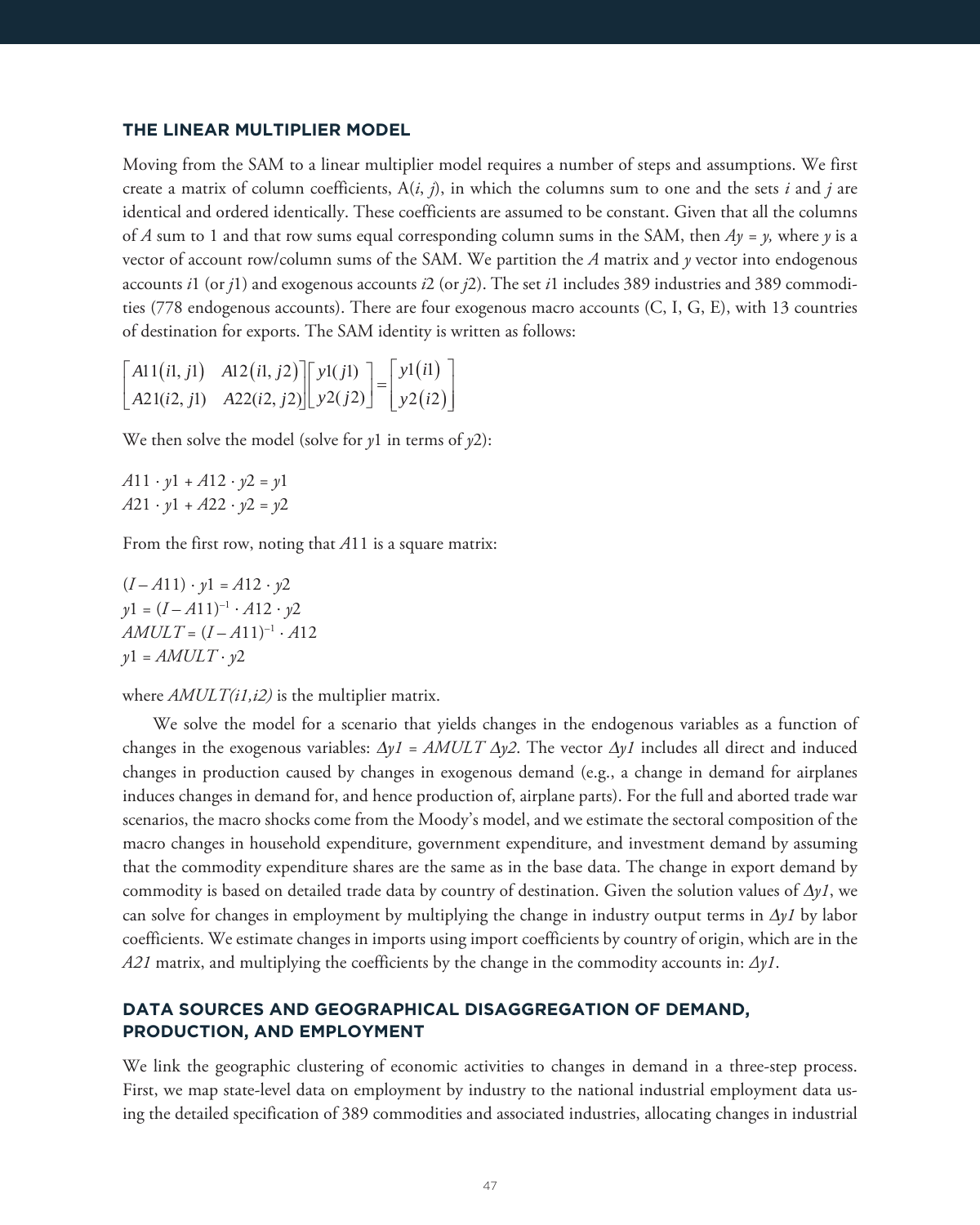production and associated employment to states.<sup>2</sup> Second, we use county-level employment data to allocate changes in employment by states to the county level. Third, industries that serve workers such as services (e.g., restaurants) will also be affected, and these effects will be geographically clustered near the producing establishments.

We calculate the subnational results using private employment data drawn from the Quarterly Census of Employment and Wages (QCEW) of the Bureau of Labor Statistics (BLS) for 2013. The QCEW provides county-level data on employment in various industries down to the county and six*-*digit North American Industry Classification System (NAICS) level. However, BLS suppresses data that could be used to reveal confidential information on individual employers. This practice means that there is little or no data suppression at very high levels of aggregation but substantial suppression at the most detailed level. Fortunately, data suppression does not cover the number of industry establishments at each location. Hence we are able to use the number of establishments per industry/county pair as a baseline for estimating suppressed values.

By design it is not possible to derive the suppressed values from available data. However, given the focus on employment, we construct a reasonable set of estimates for those values based on the following approach. The variable of interest is the number of employees per industry establishment in each county. As an initial estimate, we use the average number of establishments per industry, where available. We then apply several constraints, requiring the resulting estimates to be relatively close to total private employment at the county level and total private industry employment at the state level. Our optimization approach satisfies these constraints by shifting the county/industry ratio of employees per establishment while minimizing the imposed shifts.

This procedure yields estimates of the number of individuals employed in private establishments in each six-digit NAICS industry in each US county. The direct impact of a given scenario on employment in industries by county is to take the estimated percentage change in employment for each industry and apply it to all counties with relevant employment in those industries. However, there are indirect effects at the county level as geographically linked industries (e.g., various services) will be affected as county income falls.

To capture these indirect geographic effects, we cluster the linked industries in regions that are "close" to those counties that are directly affected. We begin by applying the model's demand shocks to each commodity individually. The shocks result in losses for the associated industry, which we distribute across all US counties that employ people in that industry. Returning to the aerospace example, the shock to export demand for aircraft reduces production of aircraft by about 5 percent. We apply that direct shock proportionally to all counties with private establishments that produce aircraft, and then consider indirect effects on other industries and places that accompany the direct shock. They include relatively large shocks to relevant intermediate products (such as aircraft engines and parts) and smaller shocks to industries that are only tangentially related to the aircraft industry. We assume that the employment losses from these indirect effects fall disproportionately within the directly affected communities and communities that are highly integrated with them.

<sup>2.</sup> The SAM includes 12 construction subsectors (nonresidential repair, residential repair, healthcare structures etc.), which are aggregated into a single construction sector for the employment analysis. In addition, there are nine types of government employment that are irrelevant for the private sector employment results. Hence, the 389-sector SAM generates employment results for 369 sectors as discussed in chapter 2.